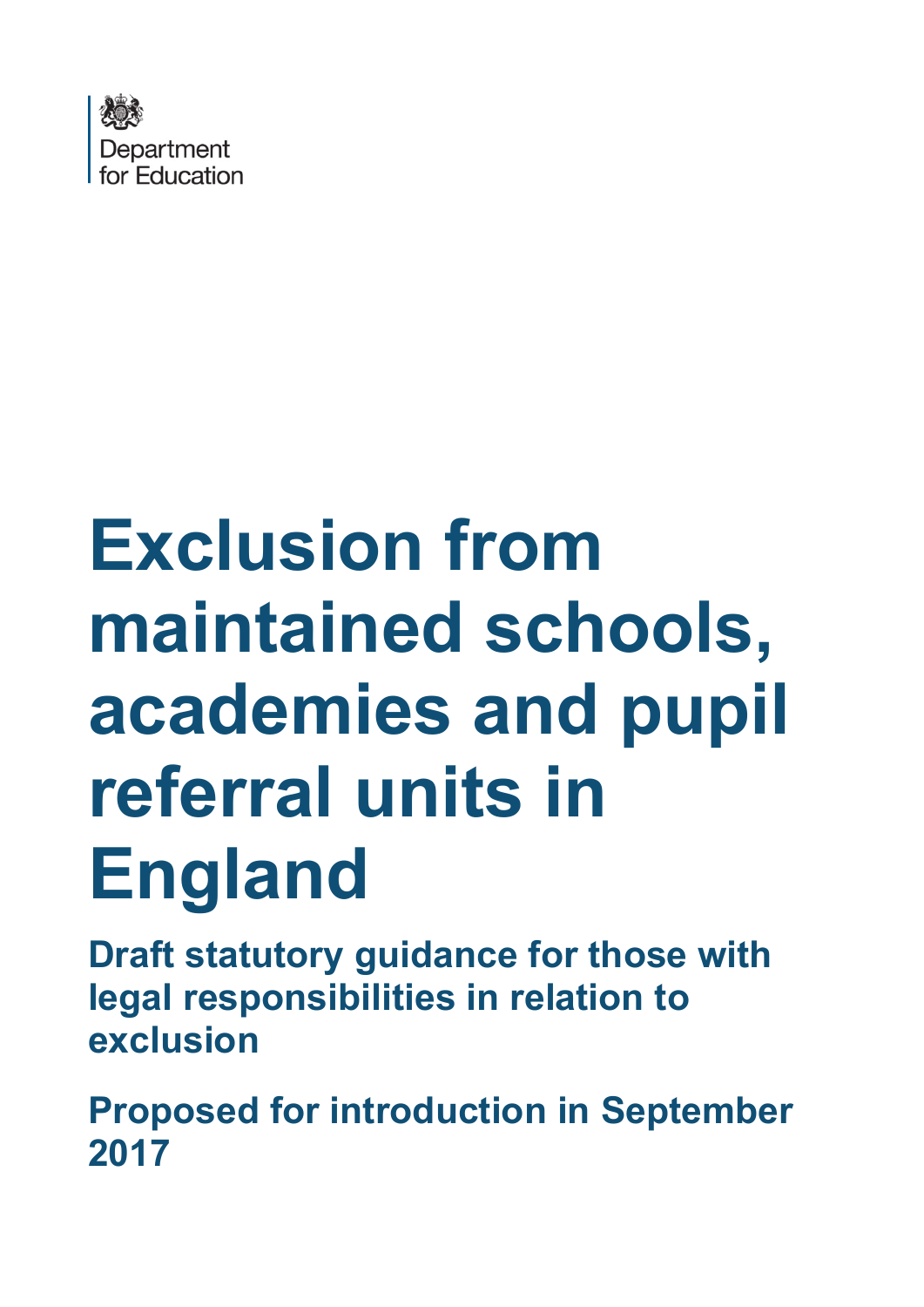# **Contents**

| Summary                                                                                                                                          | 5              |
|--------------------------------------------------------------------------------------------------------------------------------------------------|----------------|
| Expiry or review date                                                                                                                            | 5              |
| Who is this publication for?                                                                                                                     | 5              |
| 1. About this guide                                                                                                                              | $\overline{7}$ |
| What legislation does this guide relate to?                                                                                                      | 7              |
| Definition of 'parents' in this guidance                                                                                                         | $\overline{7}$ |
| Definition of 'term' and 'academic year' in this guidance                                                                                        | $\overline{7}$ |
| 2. Key points                                                                                                                                    | 8              |
| 3. The head teacher's power to exclude                                                                                                           | 10             |
| Statutory guidance on factors that a head teacher should take into account before<br>taking the decision to exclude                              | 12             |
| Statutory guidance to the head teacher on the exclusion of pupils from groups with<br>disproportionately high rates of exclusion                 | 13             |
| Statutory guidance to the head teacher on the exclusion of pupils with education,<br>health and care plans (EHC plans) and looked after children | 13             |
| 4. The head teacher's duty to inform parties about an exclusion                                                                                  | 15             |
| 4.1 The head teacher's duty to inform parents about an exclusion                                                                                 | 15             |
| 4.2 Statutory guidance to the head teacher on informing parents about an exclusion 16                                                            |                |
| 4.3 The head teacher's duty to inform the governing body and the local authority about<br>an exclusion                                           | 18             |
| 5. The governing body's and local authority's duties to arrange education for excluded<br>pupils                                                 | 19             |
| Statutory guidance on the education of pupils prior to the sixth day of an exclusion 19                                                          |                |
| 6. The governing body's duty to consider an exclusion                                                                                            | 21             |
| 6.1 The requirements on a governing body to consider an exclusion                                                                                | 21             |
| Statutory guidance to a governing body in preparing for the consideration of an<br>exclusion                                                     | 22             |
| Statutory guidance to a governing body on exclusions that would result in a pupil<br>missing a public examination or national curriculum test    | 23             |
| 6.2 The requirements on a governing body when considering the reinstatement of an<br>excluded pupil                                              | 24             |
| Statutory guidance to a governing body on considering the reinstatement of an<br>excluded pupil                                                  | 24             |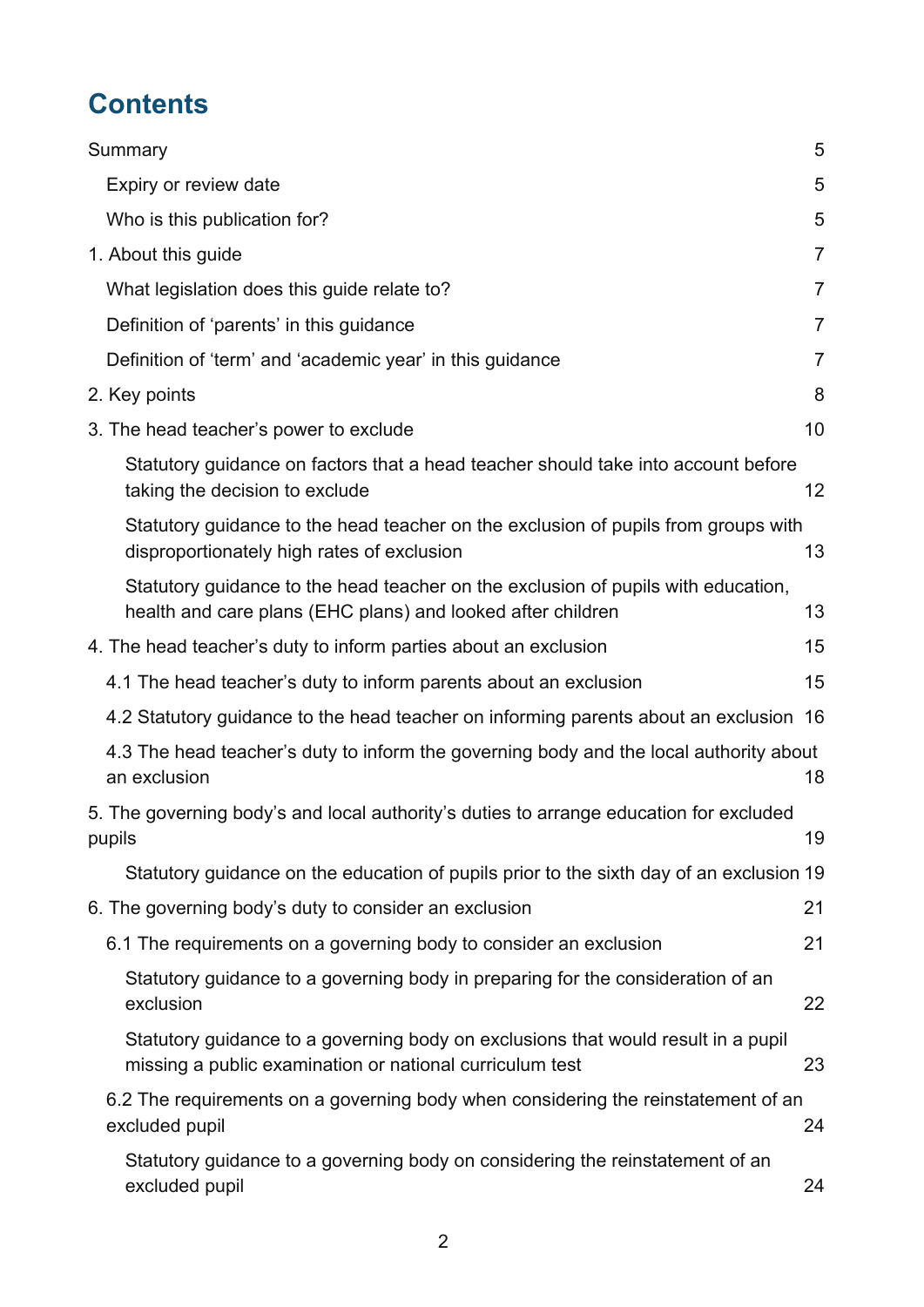| 6.3 The governing body's duty to notify people after its consideration of                                                        |    |
|----------------------------------------------------------------------------------------------------------------------------------|----|
| reinstatement                                                                                                                    | 25 |
| Statutory guidance to a governing body on providing information to parents following<br>their consideration of an exclusion      | 26 |
| 7. The governing body's duty to remove a permanently excluded pupil's name from the<br>school register                           | 28 |
| Guidance to schools on marking attendance registers following exclusion                                                          | 28 |
| 8. The local authority's/academy trust's duty to arrange an independent review panel                                             | 30 |
| 8.1 Arranging a date and venue                                                                                                   | 30 |
| Statutory guidance to the local authority and academy trust on arranging a date and<br>venue for a review                        | 31 |
| 8.2 Appointing panel members                                                                                                     | 31 |
| Statutory guidance to the local authority/academy trust on appointing independent<br>review panel members                        | 32 |
| 8.3 Appointing a clerk and the clerk's role                                                                                      | 33 |
| Statutory guidance to the local authority/academy trust on appointing an<br>independent review panel clerk                       | 34 |
| Statutory guidance to local authority/academy trust regarding the clerk's role on<br>preparing for an independent review         | 34 |
| 8.4 Ensuring that panel members and clerks are trained                                                                           | 36 |
| 8.5 Appointing an SEN expert                                                                                                     | 36 |
| Statutory guidance to the local authority and the academy trust on appointing an<br><b>SEN</b> expert                            | 37 |
| 9. The duties of independent review panel members, the clerk and the SEN expert in the<br>conduct of an independent review panel | 38 |
| Statutory guidance to independent review panel members on the conduct of an<br>independent review panel                          | 40 |
| Statutory guidance to independent review panel members on coming to a decision 41                                                |    |
| Statutory guidance to independent review panel members on the financial<br>readjustment/payment                                  | 42 |
| Statutory guidance to SEN experts on their conduct during an independent review<br>panel                                         | 42 |
| Statutory guidance to the clerk and local authority/academy trust on the record of the<br>proceedings of a review panel          | 43 |
| Statutory guidance to the independent review panel and clerk on notifying parties of<br>the outcome of the review                | 43 |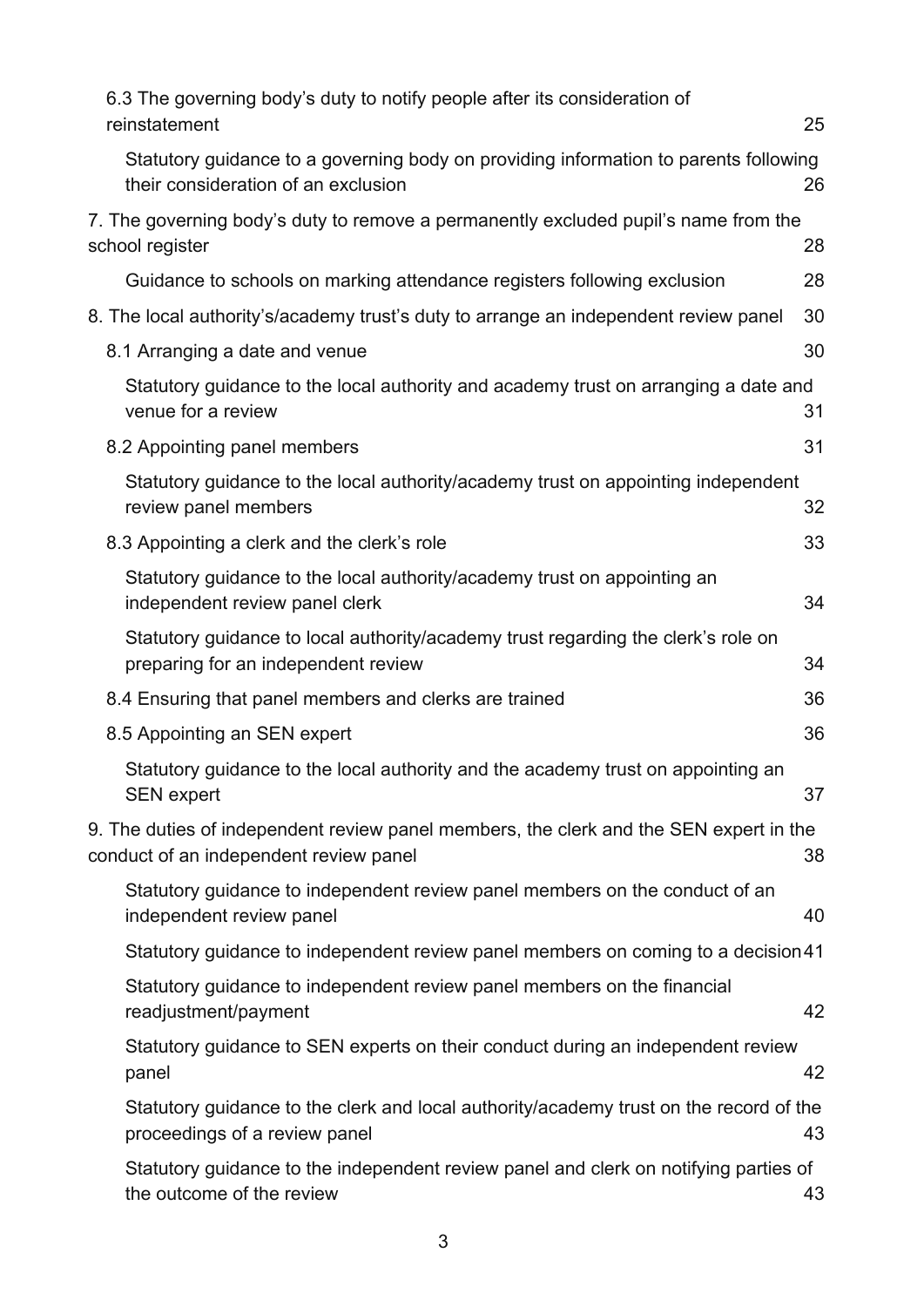| 10. The governing body's duty to reconsider reinstatement following a review                                                                               | 44 |  |
|------------------------------------------------------------------------------------------------------------------------------------------------------------|----|--|
| Statutory guidance on the governing body's duty to reconsider reinstatement<br>following a review                                                          | 45 |  |
| 11. The local authority's role in overseeing the financial readjustment/payment                                                                            | 46 |  |
| A guide to the law                                                                                                                                         | 46 |  |
| Statutory guidance to the local authority on overseeing the transfer of funding<br>following a permanent exclusion                                         | 47 |  |
| 12. Statutory guidance to the head teacher, governing body and independent review<br>panel members on police involvement and parallel criminal proceedings |    |  |
| Useful links                                                                                                                                               |    |  |
| Annex $A - A$ summary of the governing body's duties to review the head teacher's<br>exclusion decision                                                    |    |  |
| Annex $B - A$ non-statutory guide for head teachers                                                                                                        |    |  |
| Annex $C - A$ guide for parents/carers                                                                                                                     |    |  |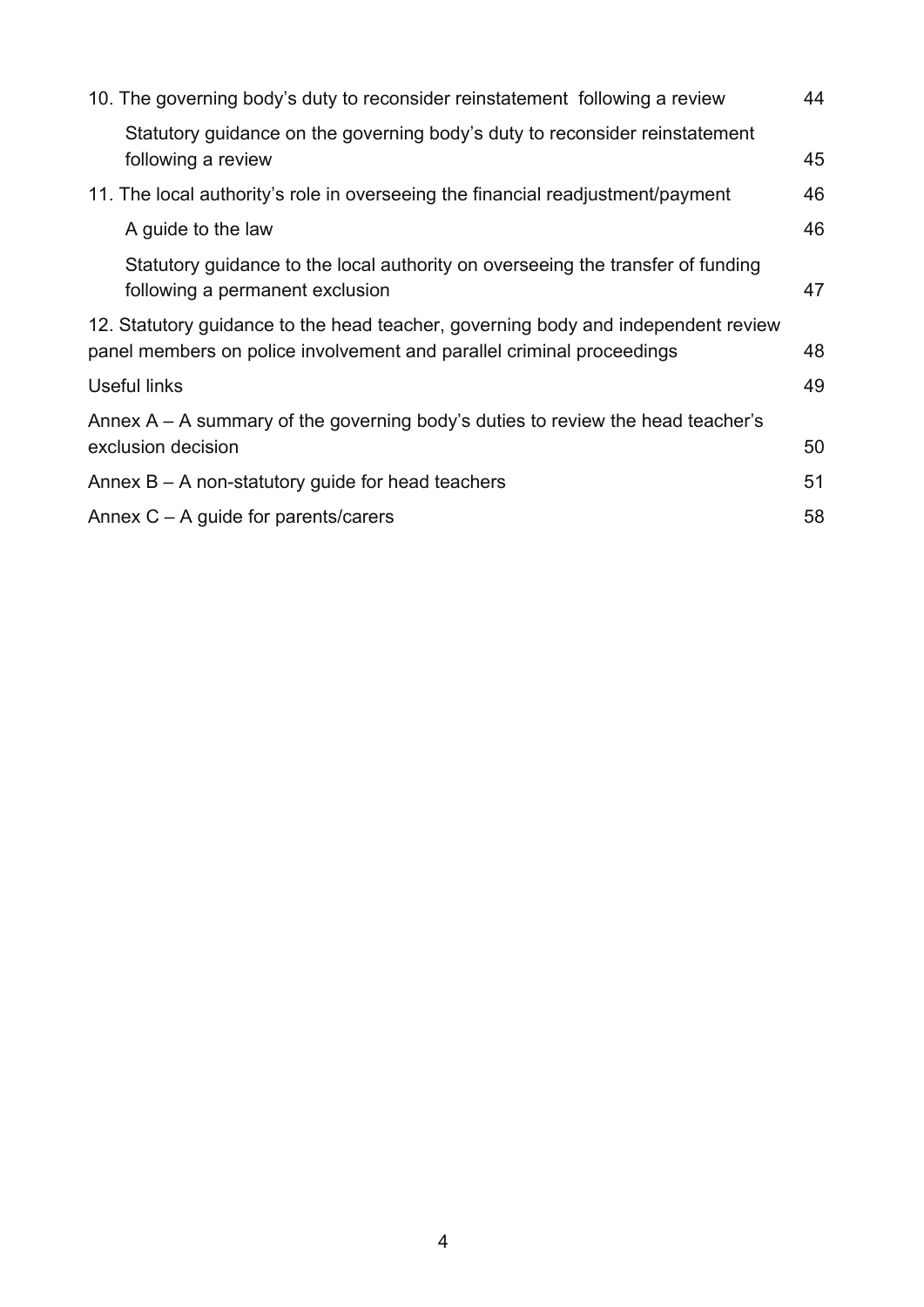# <span id="page-4-0"></span>**Summary**

This document from the Department for Education provides a guide to the legislation that governs the exclusion of pupils from maintained schools, pupil referral units (PRU), academy schools (including free schools, studio schools and university technology colleges) and alternative provision academies (including alternative provision free schools) in England.

The 'guide to the law' sections in this guidance should not be used as a substitution for legislation and legal advice.

- It also provides statutory guidance to which head teachers, governing bodies, local authorities, academy trusts, independent review panel members and special educational needs experts must have regard when carrying out their functions in relation to exclusions. Clerks to independent review panels must also be trained to know and understand this guidance.
- The phrase 'must have regard', when used in this context, does not mean that the sections of statutory guidance have to be followed in every detail, but that they should be followed unless there is a good reason not to in a particular case.
- Where relevant, this document refers to other guidance in areas such as behaviour, special educational needs, and equality, but it is not intended to provide detailed guidance on these issues.
- This document replaces the version published in 2012 for schools in England.

# <span id="page-4-1"></span>**Expiry or review date**

Our intention is to publish a final version of updated guidance in summer 2017, which will come into effect in September 2017.

# <span id="page-4-2"></span>**Who is this publication for?**

This guidance is for:

- Head teachers, governing bodies, local authorities, academy trusts, independent review panel members, independent review panel clerks, and individuals appointed as special educational needs experts.
- The term 'head teacher' in this document includes the teacher in charge at a PRU and principals of academies.
- The term 'governing body' includes the management committee of a PRU and the academy trust of an academy. Except where specifically stated, this guide applies to all maintained schools, academy schools (including free schools but not 16-19 academies), alternative provision academies (including alternative provision, free schools), and PRUs. The term 'school' in this document is used to describe any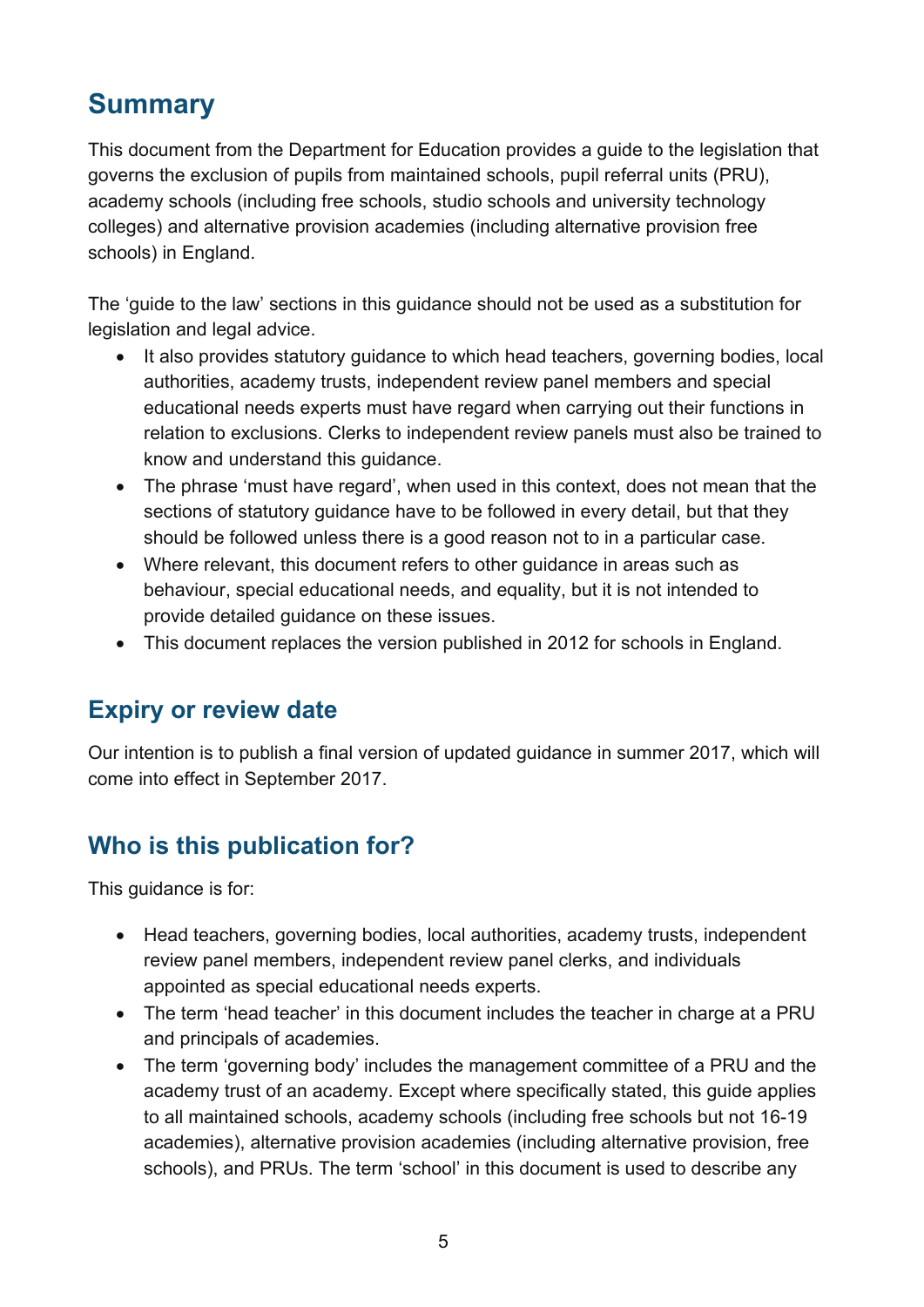school to which the guidance applies. Where the term 'academy' is used it refers to any category of academy to which the guidance applies.

- Except in relation to pupils in PRUs, or where stated, the requirements of the guide apply in relation to all pupils, including those who may be below or above compulsory school age, such as those attending nursery classes or sixth forms. Local authorities are required to arrange educational provision for excluded pupils of compulsory school age from those institutions from the sixth day of a permanent exclusion.
- This guide does not apply to independent schools (other than the academies listed above), city technology colleges, city colleges for the technology of the arts, sixth form colleges or 16-19 academies, all of which have separate exclusion procedures. Local authorities are however required to arrange educational provision for pupils of compulsory school age who are excluded from these institutions if they would not otherwise receive such education.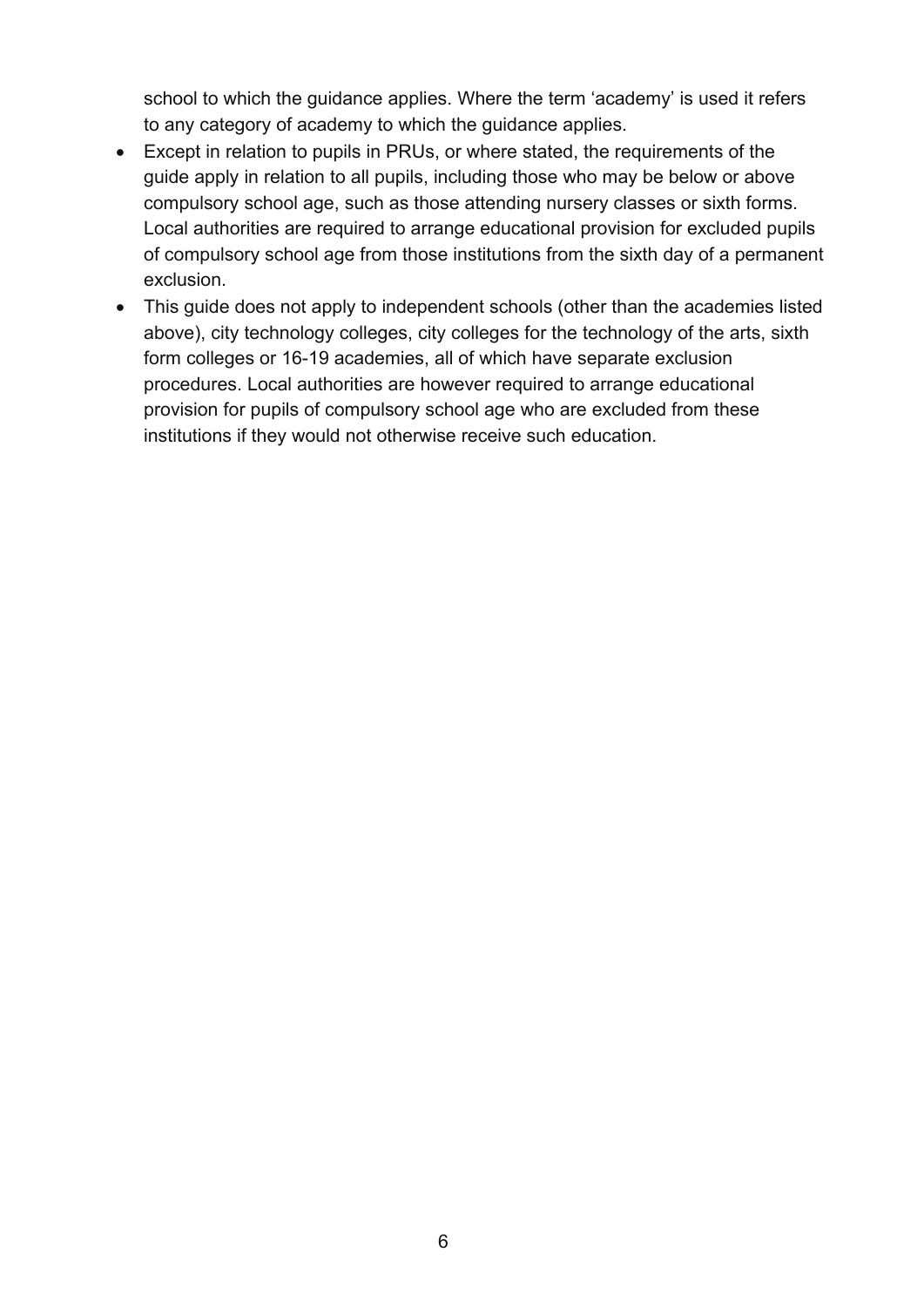# <span id="page-6-0"></span>**1. About this guide**

# <span id="page-6-1"></span>**What legislation does this guide relate to?**

The principal legislation to which this guidance relates is:

- the Education Act 2002, as amended by the Education Act 2011;
- the School Discipline (Pupil Exclusions and Reviews) (England) Regulations 2012;
- the Education and Inspections Act 2006; and
- the Education (Provision of Full-Time Education for Excluded Pupils) (England) Regulations 2007, as amended by the Education (Provision of Full-Time Education for Excluded Pupils) (England) (Amendment) Regulations 2014.

# <span id="page-6-2"></span>**Definition of 'parents' in this guidance**

- The definition of a parent for the purposes of the Education Acts is broadly drawn. In addition to the child's birth parents, references to parents in this guidance include any person who has parental responsibility (which includes the local authority where it has a care order in respect of the child) and any person (for example, a foster carer) with whom the child lives. Where practicable, all those with parental responsibility should be involved in the exclusions process. (Further information for parents on exclusion can be found in the annex C to this guidance entitled Parent guide on exclusion)
- Legislation on exclusion gives clarity and certainty to schools, local authorities, academy trusts and review panels, in terms of how they discharge their obligations to parents. Obligations are to the "relevant person" – a parent or the pupil, aged 18 or over.

# <span id="page-6-3"></span>**Definition of 'term' and 'academic year' in this guidance**

- Where a school's academic year consists of 3 terms or fewer, a reference to a 'term' in this guidance means one of those terms. Where a school's academic year consists of more than 3 terms, then a reference to 'term' means the periods from 31 December to Easter Monday, from Easter Monday to 31 July and from 31 July to 31 December.
- In this guidance 'academic year' means a school's academic year beginning with the first day of school after 31 July and ending with the first day of school after the following 31 July.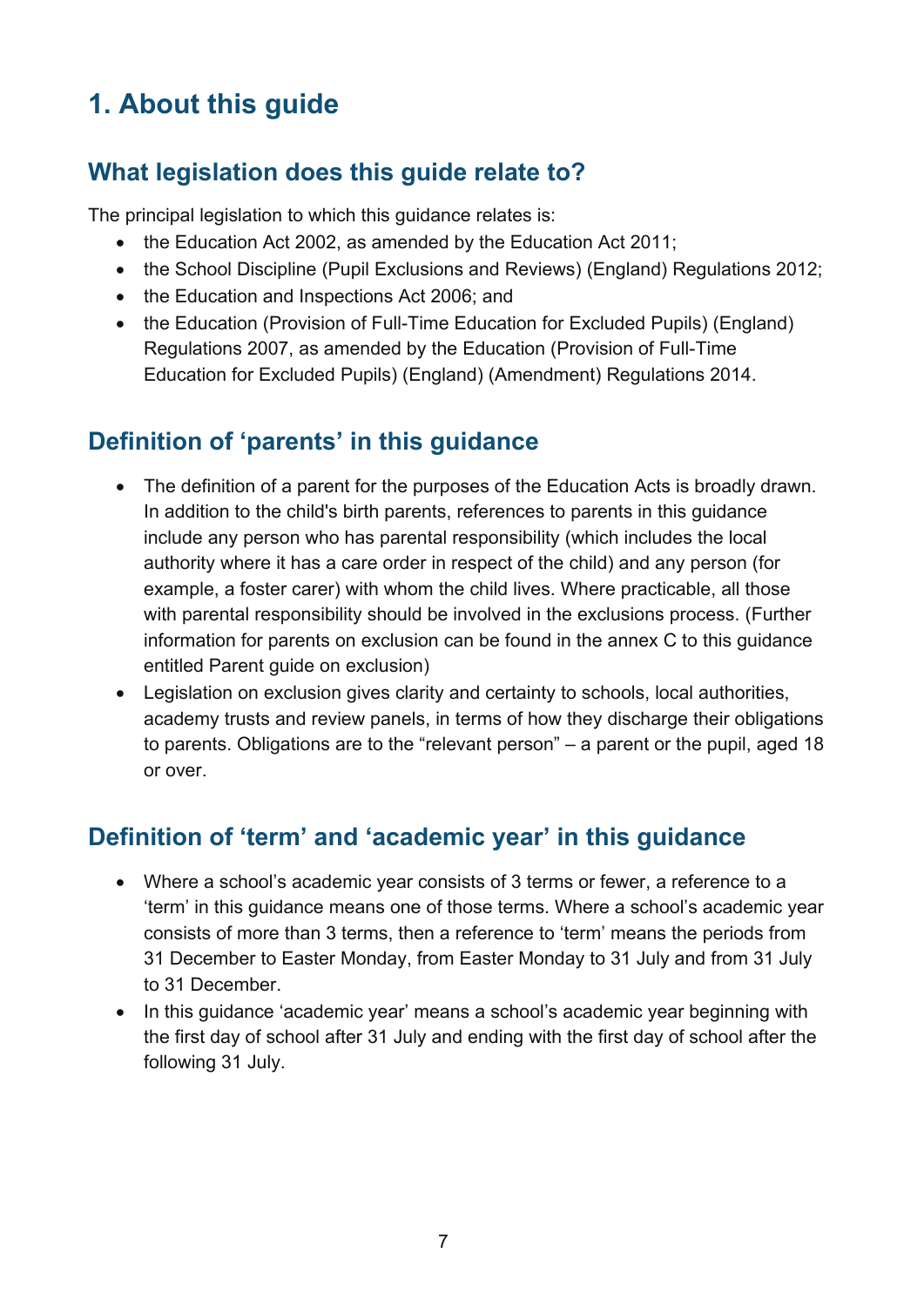# <span id="page-7-0"></span>**2. Key points**

- The legislation governing the exclusion process remains unchanged. This statutory guidance has been updated in a small number of areas, in particular to provide greater confidence to head teachers on their use of exclusion and to provide greater clarity to independent review panels and governing bodies on their consideration of exclusion decisions.
- In January 2015, the Department amended regulations to clarify that a governing body's duty to arrange education from the sixth day of a fixed-period exclusion is triggered by consecutive fixed-period exclusions totalling more than five days[1](#page-7-1).
- Good discipline in schools is essential to ensure that all pupils can benefit from the opportunities provided by education. The Government supports head teachers in using exclusion as a sanction where it is warranted. However, permanent exclusion should only be used as a last resort, in response to a serious breach or persistent breaches of the school's behaviour policy; and where allowing the pupil to remain in school would seriously harm the education or welfare of the pupil or others in the school.
- The decision to exclude a pupil must be lawful, reasonable and fair. Schools have a statutory duty not to discriminate against pupils on the basis of protected characteristics, such as disability or race. Schools should give particular consideration to the fair treatment of pupils from groups who are vulnerable to exclusion.
- Disruptive behaviour can be an indication of unmet needs. Where a school has concerns about a pupil's behaviour, it should try to identify whether there are any causal factors and intervene early in order to reduce the need for a subsequent exclusion. In this situation, schools should consider whether a multi-agency assessment that goes beyond the pupil's educational needs is required.
- Schools should have a strategy for reintegrating a pupil who returns to school following a fixed-period exclusion and for managing their future behaviour.
- All children have a right to education. Schools should take reasonable steps to set and mark work for pupils during the first five school days of an exclusion; and alternative provision must be arranged from the sixth day. There are obvious benefits in arranging alternative provision to begin as soon as possible after an exclusion.
- Where parents dispute the decision of a governing body not to reinstate a permanently excluded pupil, they can ask for this decision to be reviewed by an independent review panel. Where there is an allegation of discrimination (under

<span id="page-7-1"></span><sup>1</sup> The Education (Provision of Full-Time Education for Excluded Pupils) (England) (Amendment) Regulations 2014, amending the Education (Provision of Full-Time Education for Excluded Pupils) (England) Regulations 2007.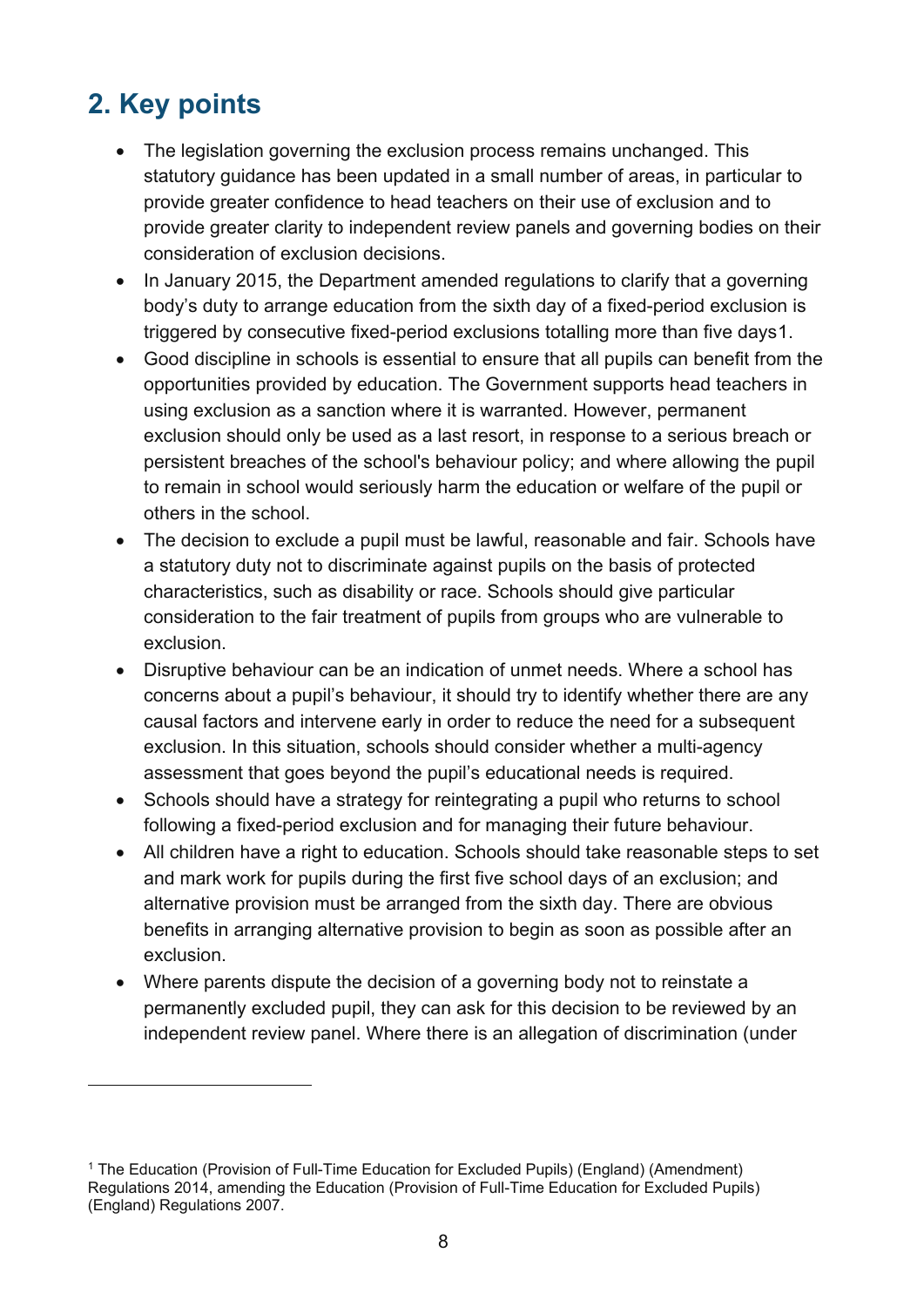the Equality Act 2010) in relation to a fixed-period or permanent exclusion, parents can also make a claim to the First-tier Tribunal (for disability discrimination) or the County Court (for other forms of discrimination).

- An independent review panel does not have the power to direct a governing body to reinstate an excluded pupil. However, where a panel decides that a governing body's decision is flawed when considered in the light of the principles applicable on an application for judicial review, it can direct a governing body to reconsider its decision. The panel will then be expected to order that the school must make an additional payment of £4,000 if it does not offer to reinstate the pupil. Whether or not a school recognises a pupil as having SEN, all parents have the right to request the presence of an SEN expert at a review meeting. The SEN expert's role is to advise the review panel, orally or in writing or both, impartially, of the relevance of special educational needs in the context and circumstances of the review. For example, they may advise whether the school acted reasonably in relation to its legal duties when excluding the pupil.
- Excluded pupils should be enabled and encouraged to participate at all stages of the exclusion process, taking into account their age and ability to understand.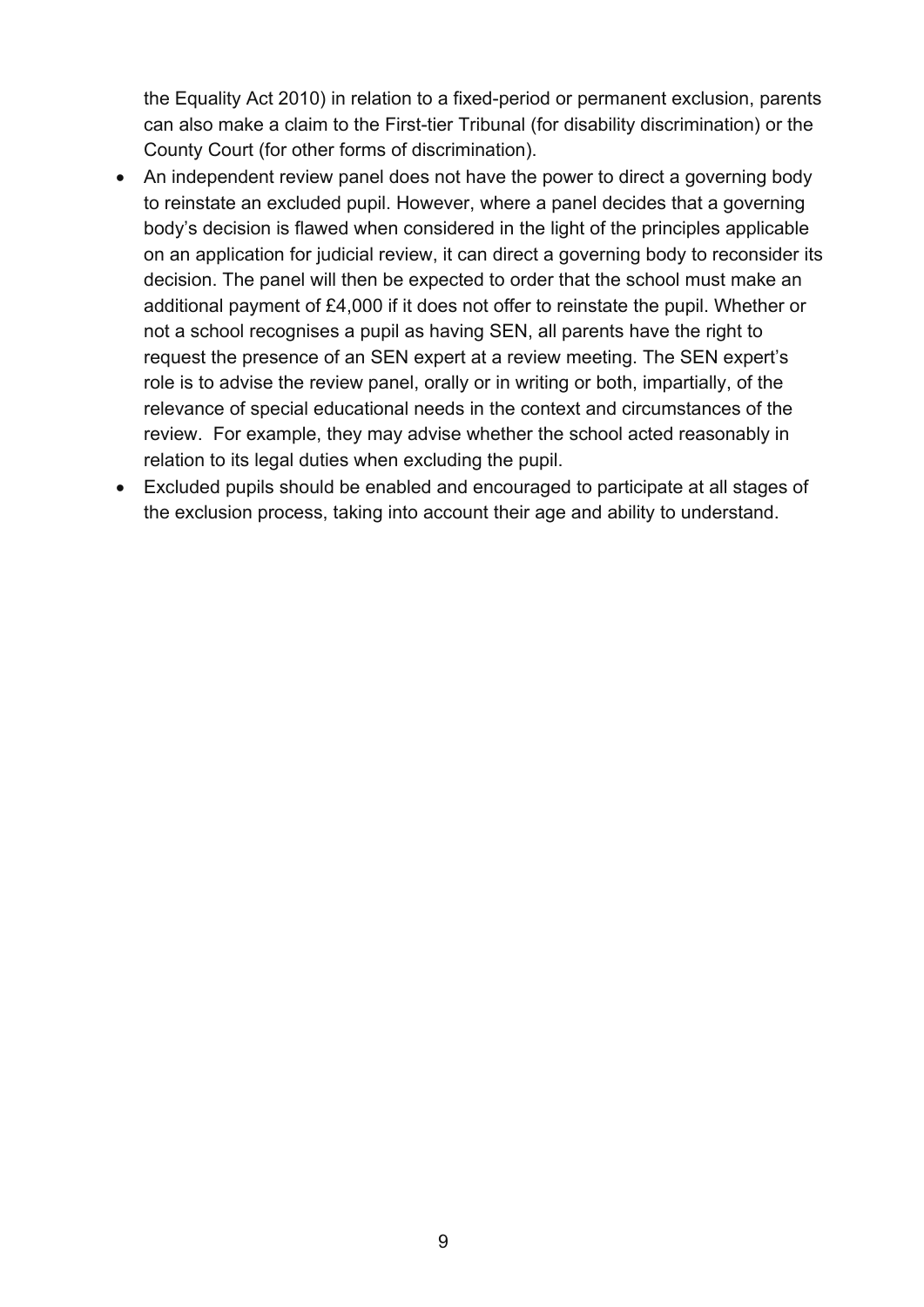# <span id="page-9-0"></span>**3. The head teacher's power to exclude**

### **A guide to the law**[2](#page-9-1)

 $\overline{a}$ 

1. Only the head teacher<sup>[3](#page-9-2)</sup> of a school can exclude a pupil and this must be on disciplinary grounds. A pupil may be excluded for one or more fixed periods (up to a maximum of 45 school days in a single academic year), or permanently. A fixed-period exclusion does not have to be for a continuous period. (The requirements of head teachers are included in the table in Annex B of this guidance, The exclusion process for head teachers ).

2. A fixed-period exclusion can also be for parts of the school day. For example, if a pupil's behaviour at lunchtime is disruptive, they may be excluded from the school premises for the duration of the lunchtime period. The legal requirements relating to exclusion, such as the head teacher's duty to notify parents, apply in all cases. Lunchtime exclusions are counted as half a school day for statistical purposes and in determining whether a governing body meeting is triggered.

3. The law does not allow for extending a fixed-period exclusion or 'converting' a fixed-period exclusion into a permanent exclusion. In exceptional cases, usually where further evidence has come to light, a fixed-period exclusion may in effect be 'extended' by issuing a further fixed-period exclusion to begin immediately after the first period ends; or 'converted' by issuing a permanent exclusion to begin immediately after the end of the fixed-period.

4. The behaviour of a pupil outside school can be considered grounds for an exclusion.

5. The head teacher may withdraw an exclusion that has not been reviewed by the governing body.

6. Any decision of a school, including exclusion, must be made in line with the principles of administrative law, i.e. that it is: lawful (with respect to the legislation relating directly to exclusions and a school's wider legal duties, including the European Convention on Human Rights and the Equality Act 2010); rational; reasonable; fair; and proportionate.

<span id="page-9-1"></span><sup>2</sup> Section 51A Education Act 2002 and regulations made under that section.

<span id="page-9-2"></span> $3$  In a maintained school, 'head teacher' includes an acting head teacher by virtue of section 579(1) of the Education Act 1996. An acting head teacher is someone appointed to carry out the functions of the head teacher in the head teacher's absence or pending the appointment of a head teacher. This will not necessarily be the deputy head teacher: it will depend who is appointed to the role of acting head teacher. In an academy, 'principal' includes acting principal by virtue of regulation 21 of the School Discipline (Pupil Exclusions and Reviews) (England) Regulations 2012.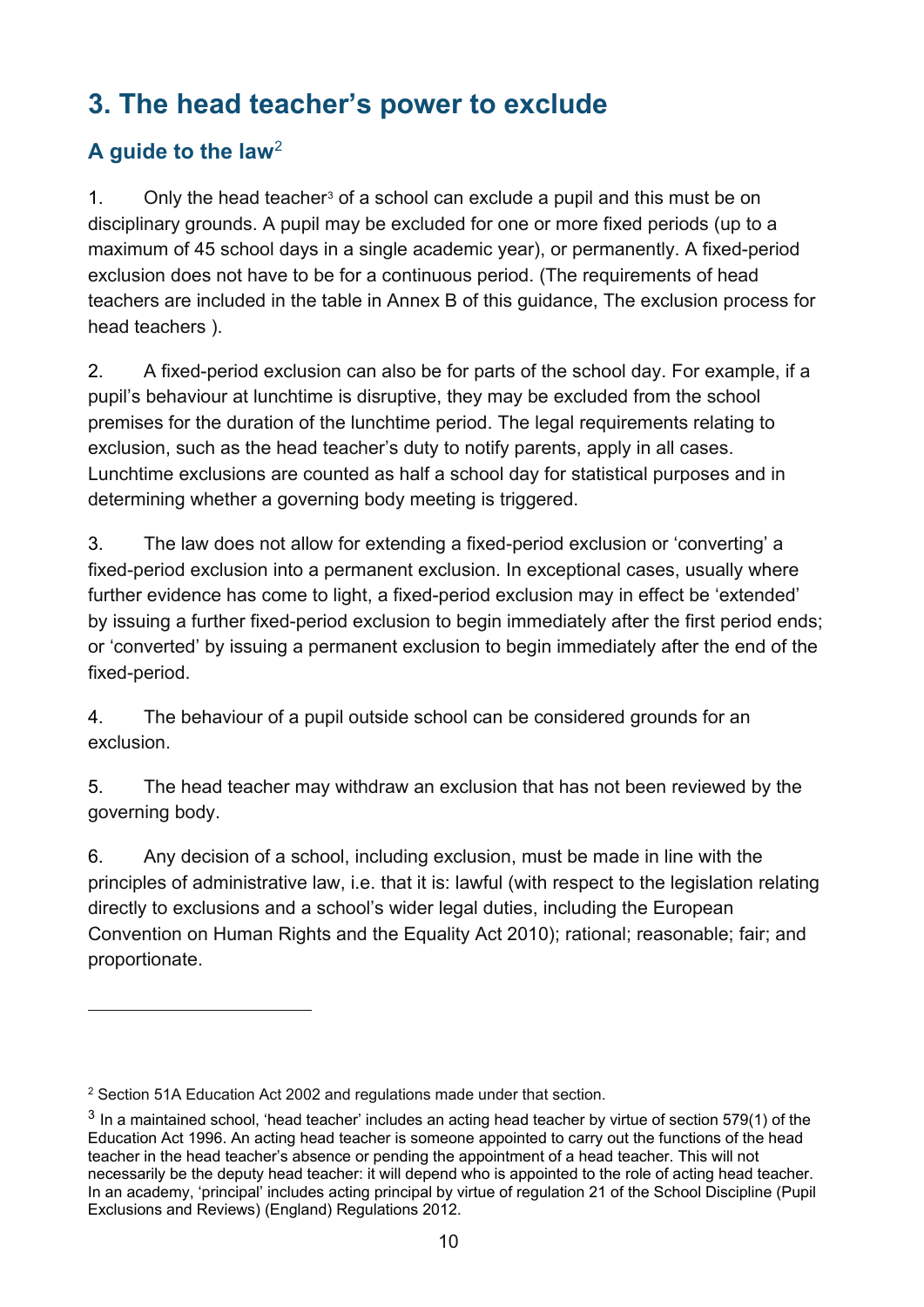7. The head teacher must take account of their legal duty of care when sending a pupil home following an exclusion.

8. When establishing the facts in relation to an exclusion decision the head teacher must apply the civil standard of proof; i.e. 'on the balance of probabilities' it is more likely than not that a fact is true, rather than the criminal standard of 'beyond reasonable doubt.' This means that the head teacher should accept that something happened if it is more likely that it happened than that it did not happen.

9. Under the Equality Act 2010 (the Equality Act), schools must not discriminate against, harass or victimise pupils because of: sex; race; disability; religion or belief; sexual orientation; pregnancy/maternity; or gender reassignment. For disabled children, this includes a duty to make reasonable adjustments to policies and practices and the provision of auxiliary aids.

10. In carrying out their functions, the public sector equality duty means schools must also have due regard to the need to:

- eliminate discrimination, harassment, victimisation, and other conduct that is prohibited by the Equality Act;
- advance equality of opportunity between people who share a protected characteristic and people who do not; and
- foster good relations between people who share a protected characteristic and people who do not share it.

11. These duties need to be complied with when deciding whether to exclude a pupil. Schools must also ensure that their policies and practices do not discriminate against pupils by unfairly increasing their risk of exclusion. Provisions within the Equality Act allow schools to take positive action to deal with particular disadvantages, needs, or low participation affecting one group, where this can be shown to be a proportionate way of dealing with such issues<sup>[4](#page-10-0)</sup>.

12. The head teacher and governing body must comply with their statutory duties in relation to SEN when administering the exclusion process. This includes having regard to the SEN Code of Practice<sup>5</sup>

13. It is unlawful to exclude for a non-disciplinary reason. For example, it would be unlawful to exclude a pupil simply because they have additional needs or a disability that

<span id="page-10-0"></span><sup>4</sup> Non-statutory advice from the Department for Education is available to help schools to understand how the Equality Act affects them and how to fulfil their duties under the Act and can be downloaded at the following link: https://www.gov.uk/government/publications/equality-act-2010-advice-for-schools. <sup>5</sup> Guidance on the SEN code of practice can be found here:

<span id="page-10-1"></span><https://www.gov.uk/government/publications/send-code-of-practice-0-to-25> .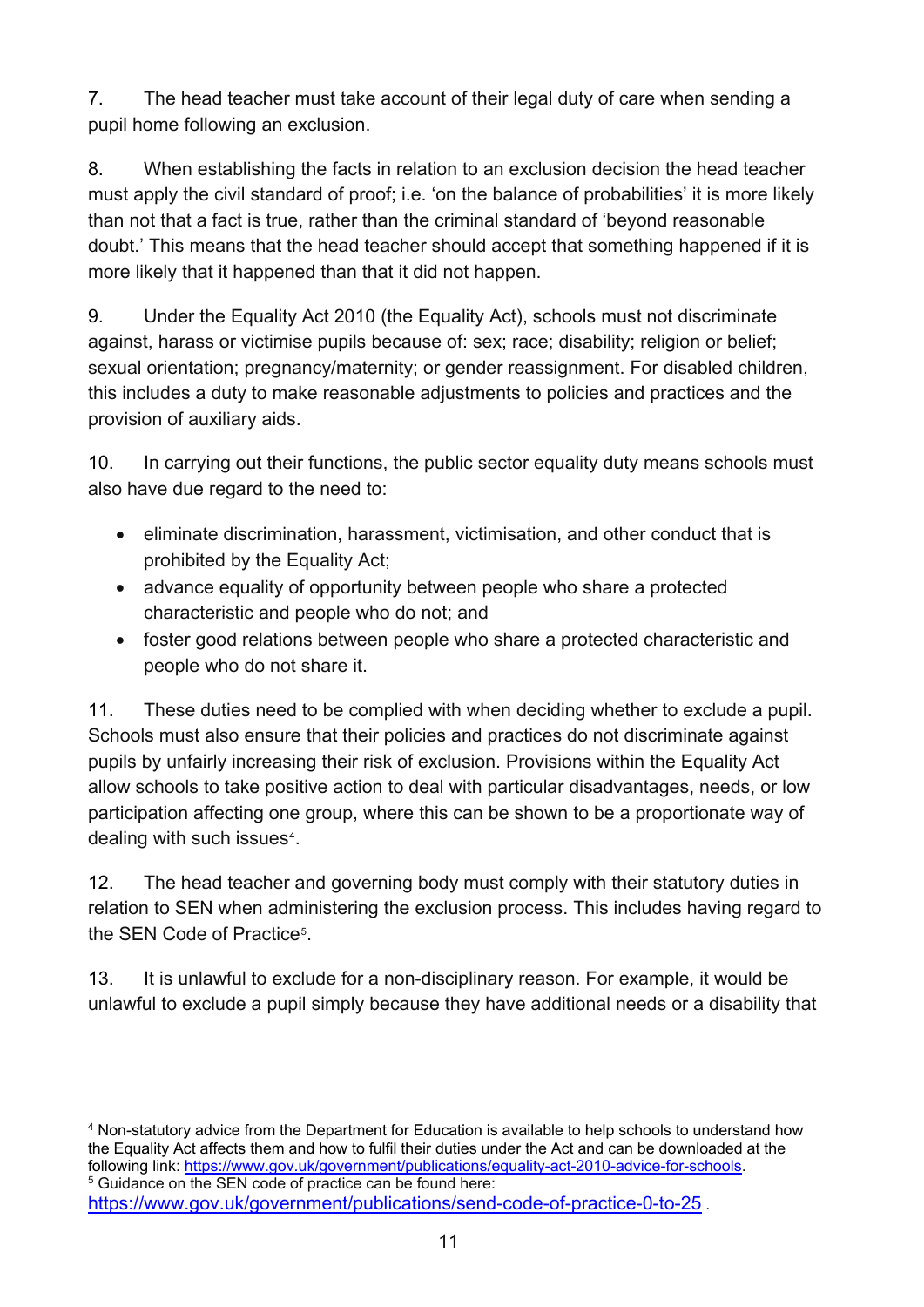the school feels it is unable to meet, or for a reason such as: academic attainment / ability; the action of a pupil's parents; or the failure of a pupil to meet specific conditions before they are reinstated, such as to attend a reintegration meeting. However, a pupil who repeatedly disobeys their teachers' academic instructions could, be subject to exclusion.

14. 'Informal' or 'unofficial' exclusions, such as sending a pupil home 'to cool off', are unlawful, regardless of whether they occur with the agreement of parents or carers. Any exclusion of a pupil, even for short periods of time, must be formally recorded.

15. Maintained schools have the power to direct a pupil off-site for education to improve their behaviour<sup>[6](#page-11-1)</sup>. A pupil can also transfer to another school as part of a 'managed move' where this occurs with the consent of the parties involved, including the parents and the admission authority of the school. However, the threat of exclusion must never be used to influence parents to remove their child from the school.

### <span id="page-11-0"></span>**Statutory guidance on factors that a head teacher should take into account before taking the decision to exclude**

16. A decision to exclude a pupil permanently should only be taken:

- in response to a serious breach or persistent breaches of the school's behaviour policy; and
- where allowing the pupil to remain in school would seriously harm the education or welfare of the pupil or others in the school.

17. The decision on whether to exclude is for the head teacher to take. However, where practical, the head teacher should give the pupil an opportunity to present their case before taking the decision to exclude.

18. Whilst an exclusion may still be an appropriate sanction, the head teacher should take account of any contributing factors that are identified after an incident of poor behaviour has occurred. For example, where it comes to light that the pupil has suffered bereavement, has mental health issues or has been subject to bullying.

19. Early intervention to address underlying causes of disruptive behaviour should include an assessment of whether appropriate provision is in place to support any SEN or disability that a pupil may have. The head teacher should also consider the use of a multi-agency assessment for a pupil who demonstrates persistent disruptive behaviour.

<span id="page-11-1"></span><sup>&</sup>lt;sup>6</sup>Section 29A of the Education Act 2002. The legal requirements and statutory guidance relating to this power are set out in guidance on alternative provision [\(www.GOV.UK\)](http://www.gov.uk/). Teachers can also place a pupil in another educational setting under general powers.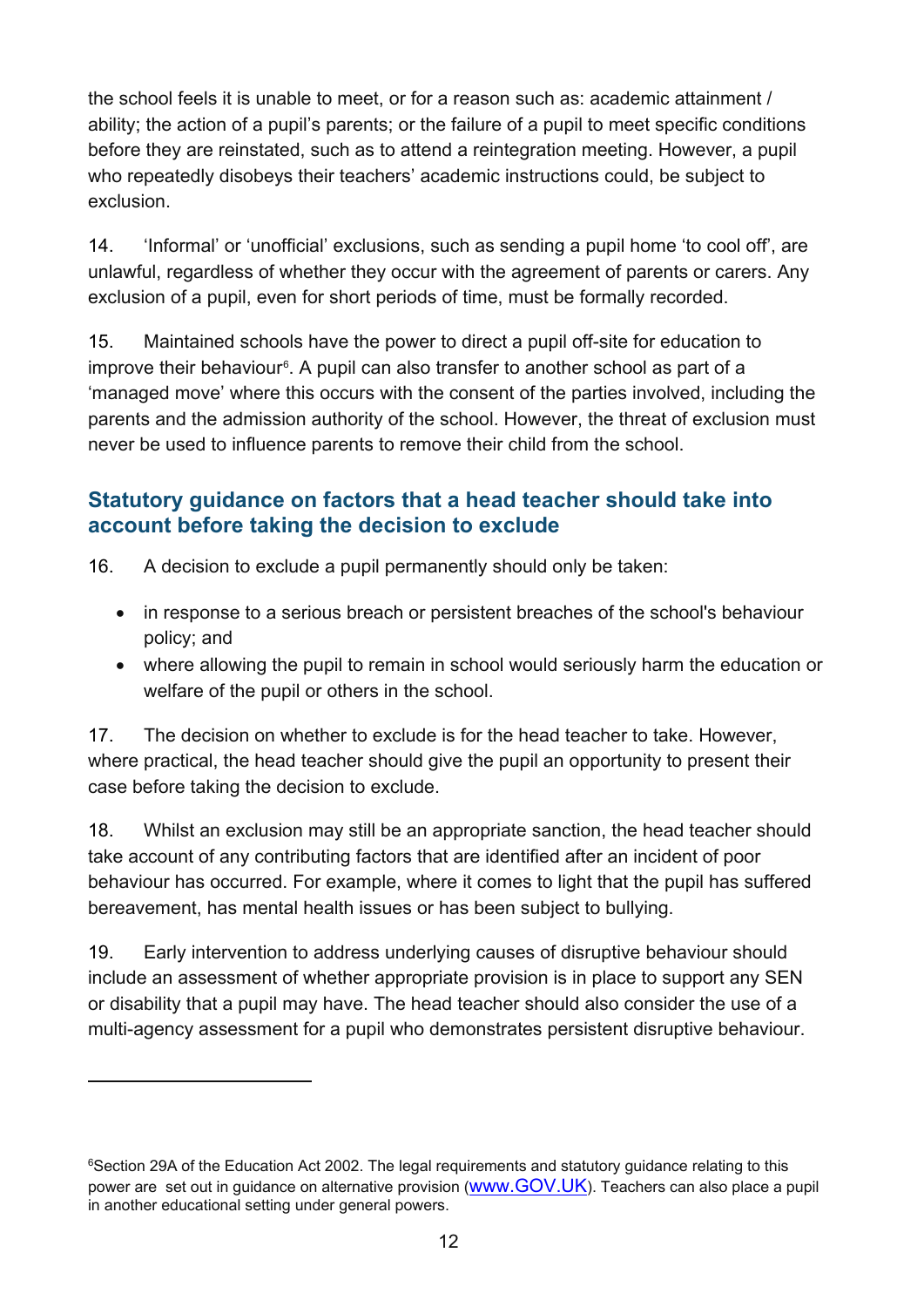Such assessments may pick up unidentified special educational needs but the scope of the assessment could go further, for example, by seeking to identify mental health or family problems<sup>7</sup>.

20. Where a pupil has received multiple exclusions or is approaching the legal limit of 45 school days of fixed-period exclusion in an academic year, the head teacher should consider whether exclusion is providing an effective sanction.

### <span id="page-12-0"></span>**Statutory guidance to the head teacher on the exclusion of pupils from groups with disproportionately high rates of exclusion**

21. The exclusion rates for certain groups of pupils are consistently higher than average. This includes: pupils with SEN; pupils eligible for free school meals; looked after children<sup>8</sup>; and pupils from certain ethnic groups. The ethnic groups with the highest rates of exclusion are: Gypsy/Roma; Travellers of Irish Heritage; and Caribbean pupils.

22. In addition to the approaches on early intervention set out above, the head teacher should consider what extra support might be needed to identify and address the needs of pupils from these groups in order to reduce their risk of exclusion. For example, schools might draw on the support of Traveller Education Services, or other professionals, to help build trust when engaging with families from Traveller communities.

### <span id="page-12-1"></span>**Statutory guidance to the head teacher on the exclusion of pupils with education, health and care plans (EHC plans)[9](#page-12-4) and looked after children**

23. As well as having disproportionately high rates of exclusion, there are certain groups of pupils with additional needs who are particularly vulnerable to the impacts of exclusion. This includes pupils with EHC plans and looked after children. The head teacher should, as far as possible, avoid permanently excluding any pupil with an EHC plan or a looked after child.

24. Schools should engage proactively with parents in supporting the behaviour of pupils with additional needs. In relation to looked after children, schools should cooperate proactively with foster carers or children's home workers, the local authority that looks after the child and the local authority's virtual school head.

<span id="page-12-2"></span><sup>&</sup>lt;sup>7</sup> Non-statutory guidance for head teachers of maintained schools on the place of multi-agency assessments in a school's behaviour policy is provided by *Behaviour and Discipline in Schools – A Guide for Head teachers and School Staff* (2015)

[https://www.gov.uk/government/publications/behaviour-and-discipline-in-schools.](https://www.gov.uk/government/publications/behaviour-and-discipline-in-schools)

<span id="page-12-3"></span><sup>8</sup> As defined in section 22 of the Children Act 1989.

<span id="page-12-4"></span><sup>&</sup>lt;sup>9</sup> References to pupils with EHC plans include pupils with statements of SEN whilst they remain.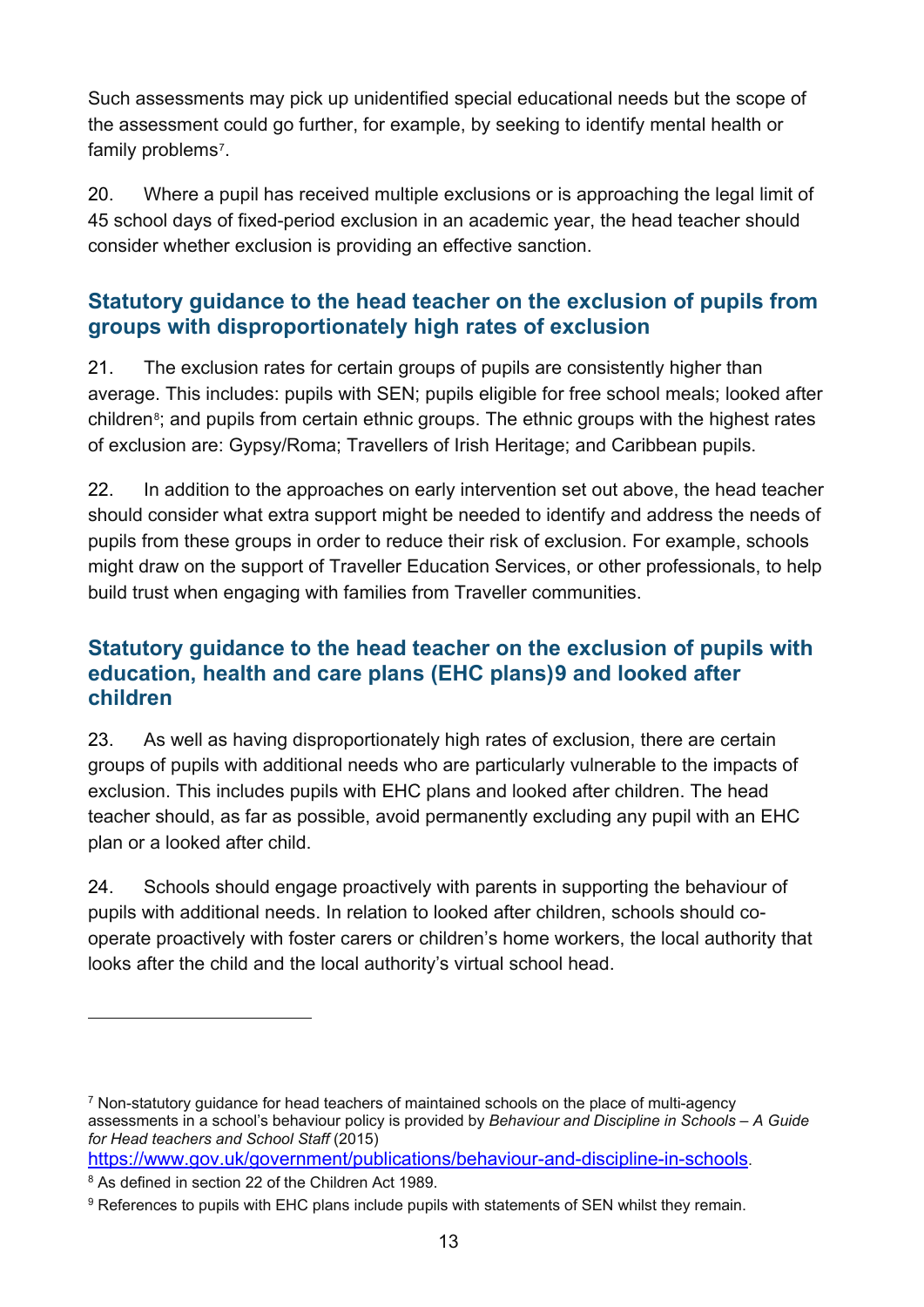25. Where a school has concerns about the behaviour, or risk of exclusion, of a child with additional needs, a pupil with an EHC plan or a looked after child, it should, in partnership with others (including the local authority as necessary), consider what additional support or alternative placement may be required. This should involve assessing the suitability of provision for a pupil's SEN. Where a pupil has an EHC plan, schools should consider requesting an early annual review or interim/emergency review.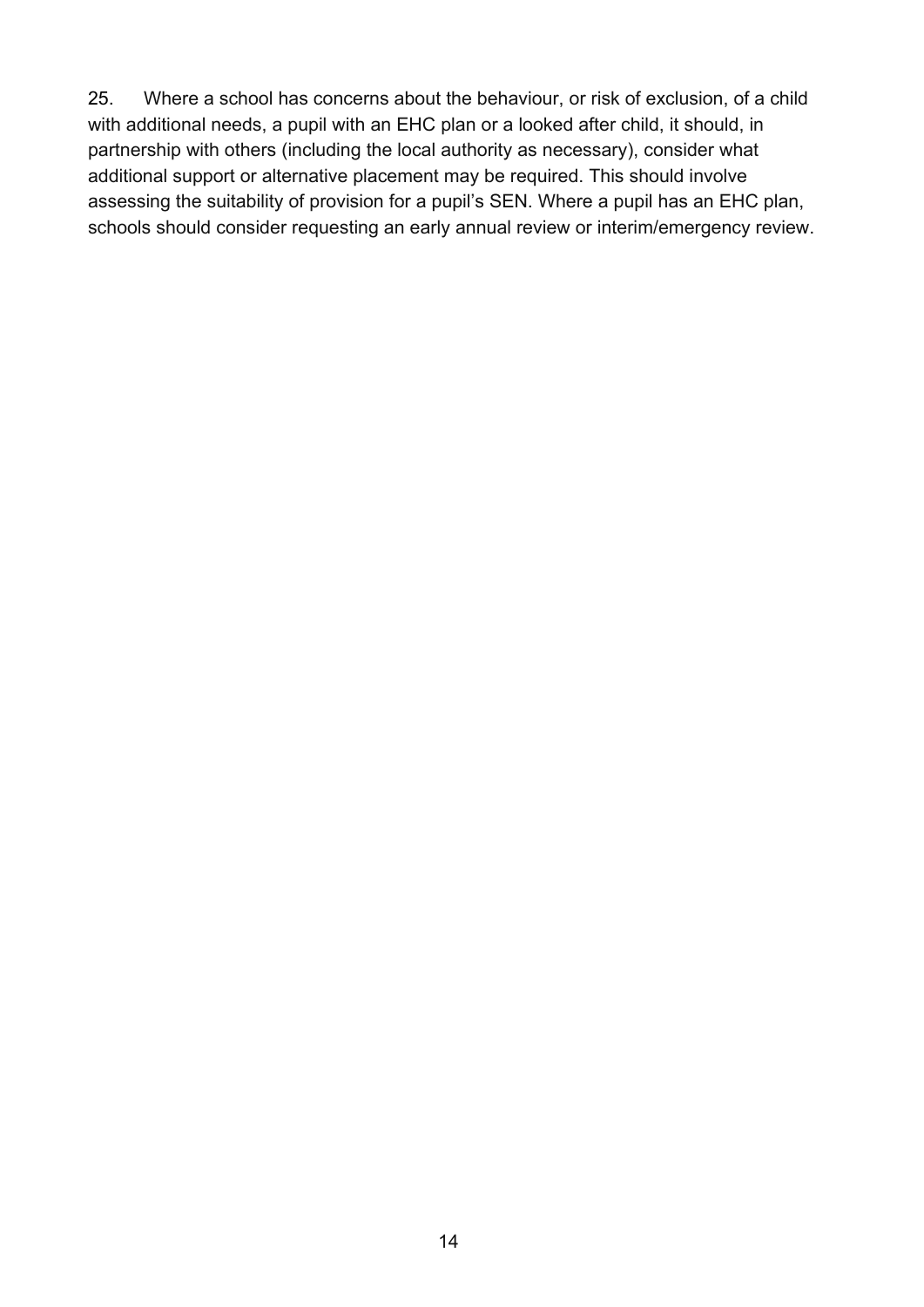# <span id="page-14-0"></span>**4. The head teacher's duty to inform parties about an exclusion**

# <span id="page-14-1"></span>**4.1 The head teacher's duty to inform parents about an exclusion**

### **A guide to the law**[10](#page-14-2)

26. Whenever a head teacher excludes a pupil they must, without delay, notify parents of the period of the exclusion and the reason(s) for it.

27. They must also, without delay, provide parents with the following information in writing:

- the reason(s) for the exclusion;
- the period of a fixed-period exclusion or, for a permanent exclusion, the fact that it is permanent;
- parents' right to make representations about the exclusion to the governing body (in line with the requirements set out in paragraphs 52 to 60) and how the pupil may be involved in this;
- how any representations should be made; and
- where there is a legal requirement for the governing body to consider the exclusion, that parents have a right to attend a meeting, to be represented at that meeting (at their own expense) and to bring a friend.

28. Written notification of the information mentioned in the above paragraph 27, can be provided by delivering it directly to the parents, leaving it at their usual or last known home address, or posting it to that address. Notices can be given electronically if the parents have given written agreement for this kind of notice to be sent in this way<sup>11</sup>.

29. Where an excluded pupil is of compulsory school age the head teacher must also notify the pupil's parents of the days on which they must ensure that the pupil is not present in a public place at any time during school hours. These days would be the first five school days of an exclusion (or until the start date of any alternative provision or the end of the exclusion where this is earlier). Any parent who fails to comply with this duty without reasonable justification commits an offence and may be given a fixed penalty

<span id="page-14-2"></span><sup>&</sup>lt;sup>10</sup> Section 51A Education Act 2002 and regulations made under that section.

<span id="page-14-3"></span> $11$  Section 572 and 572 (2) Education Act 1996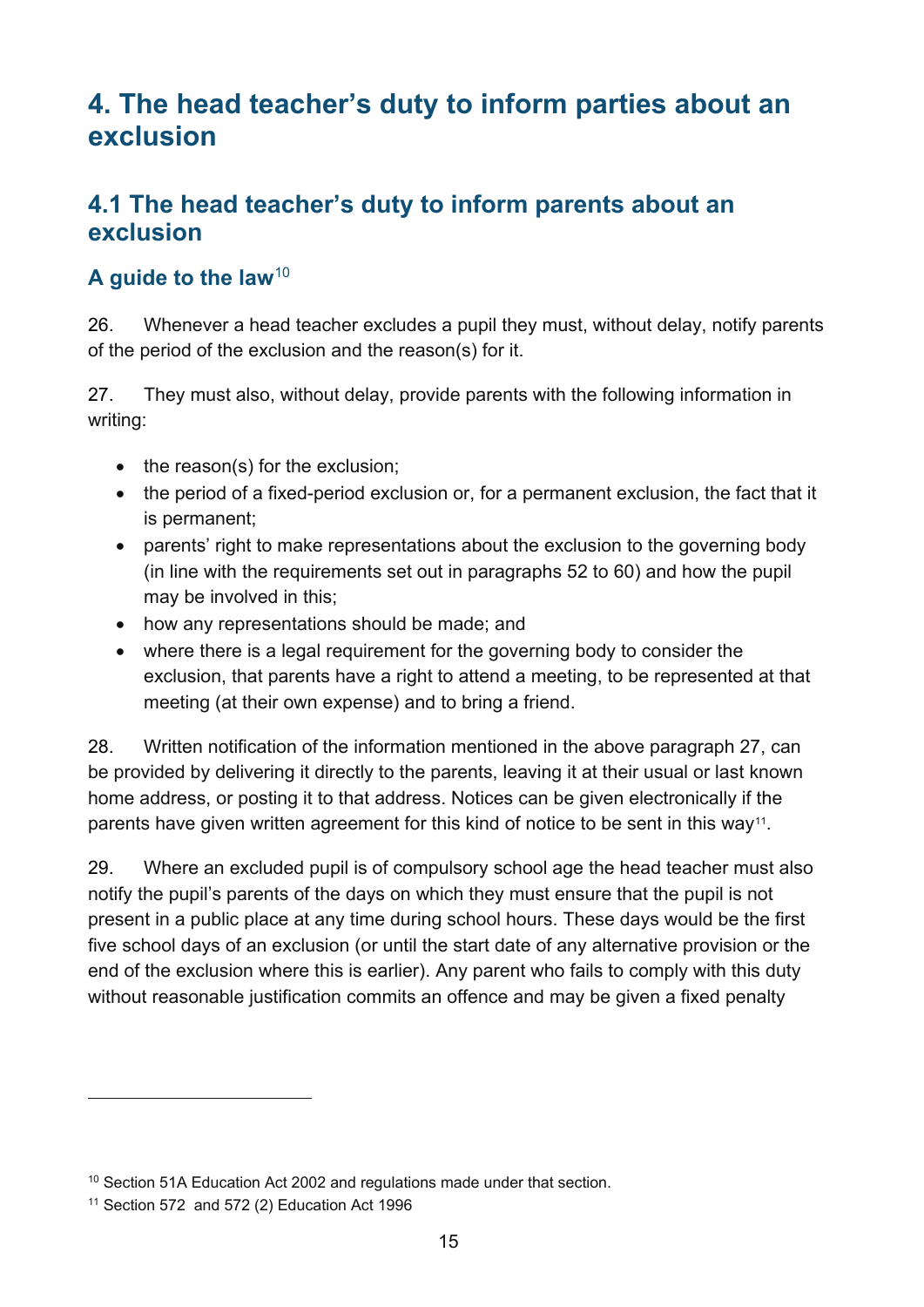notice or be prosecuted. The head teacher must notify the parents of the days on which their duty applies without delay and, at the latest, by the end of the afternoon session<sup>12</sup>.

30. If alternative provision is being arranged then the following information must be included with this notice where it can reasonably be found out within the timescale:

- the start date for any provision of full-time education that has been arranged for the child during the exclusion;
- the start and finish times of any such provision, including the times for morning and afternoon sessions where relevant;
- the address at which the provision will take place; and
- any information required by the pupil to identify the person they should report to on the first day.

31. Where this information on alternative provision is not reasonably ascertainable by the end of the afternoon session, it may be provided in a subsequent notice, but it must be provided without delay and no later than 48 hours before the provision is due to start. The only exception to this is where alternative provision is to be provided before the sixth day of an exclusion, in which case the information can be provided with less than 48 hours' notice with parents' consent.

32. The information in paragraphs 29, 30 and 31 must be provided in writing but can be provided by any effective method (paragraph 36 provides guidance on this issue).

33. The failure of a head teacher to give notice of the information in paragraphs 27 and 30 by the required time does not relieve the head of the duty to serve the notice. A notice is not made invalid solely because it has not been given by the required time.

34. If a child is excluded for a further fixed period following their original exclusion, or is subsequently permanently excluded, the head teacher must inform parents without delay and issue a new exclusion notice to parents.

# <span id="page-15-0"></span>**4.2 Statutory guidance to the head teacher on informing parents about an exclusion**

35. For notifications under paragraph 26, although this must not delay notification, ideally, notification should be in person or by telephone in the first instance as this would give the parents an opportunity to ask any initial questions or raise concerns directly with the head teacher.

<span id="page-15-1"></span><sup>&</sup>lt;sup>12</sup> Sections 103 to 105 Education and Inspections Act 2006 and regulations made under these sections.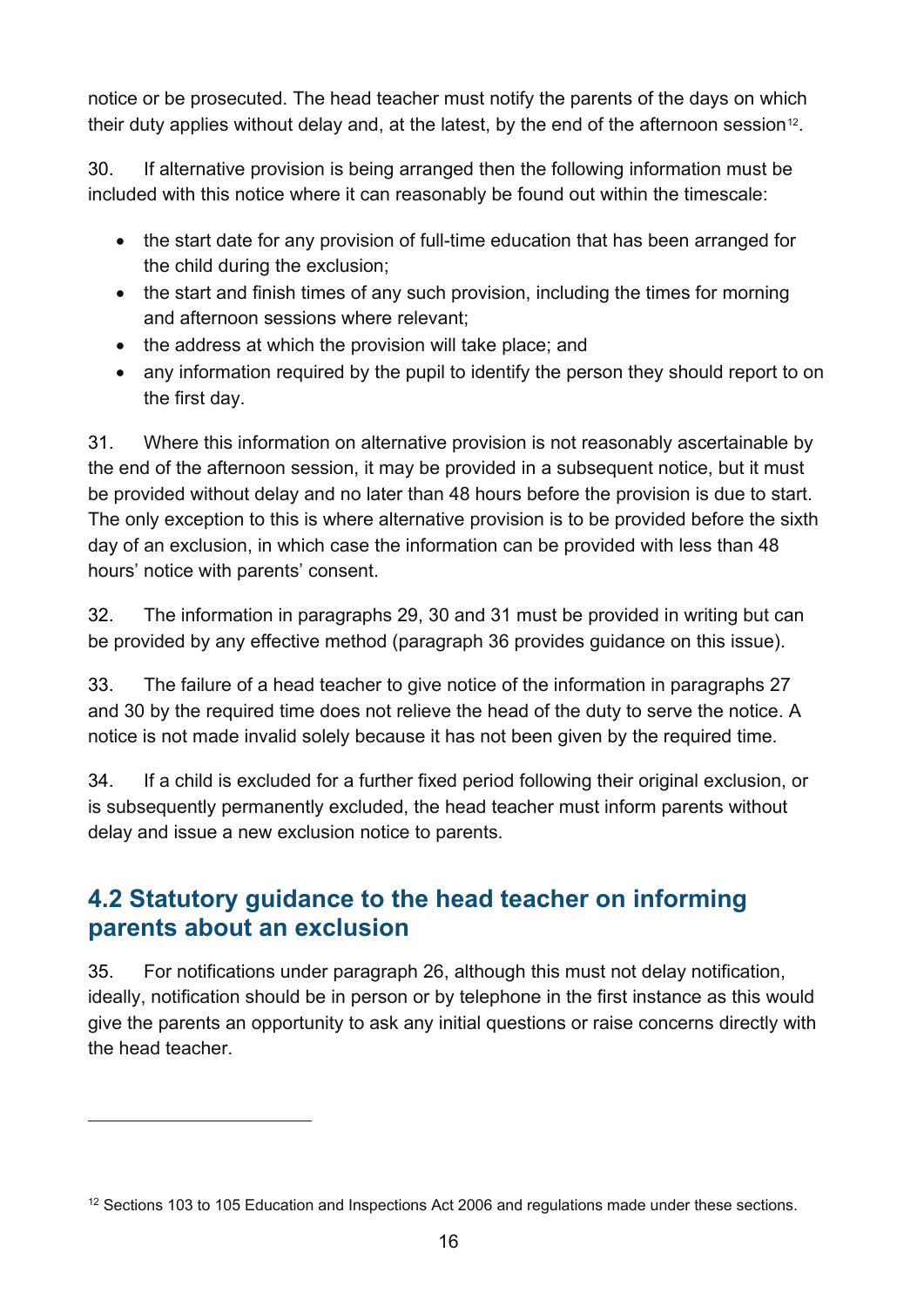36. When notifying parents about an exclusion, the head teacher should set out what arrangements have been made to enable the pupil to continue their education prior to the start of any alternative provision or the pupil's return to school, in line with legal requirements and guidance in section 5.

37. For notifications under paragraphs 29 and 30, effective methods for providing the information may include email or text message, giving the notice directly to the parents, or sending the information home with the excluded pupil. Where information is sent home with the pupil, the head teacher should consider sending a duplicate copy by an alternative method or confirming that the information has been received.

38. When notifying parents about an exclusion, the head teacher should draw attention to relevant sources of free and impartial information. This information should include:

- a link to this statutory guidance on exclusions (https://www.gov.uk/government/publications/school-exclusion);
- a link to sources of impartial advice for parents such as the Coram Children's Legal Centre [\(www.childrenslegalcentre.com\)](http://www.childrenslegalcentre.com/) or ACE Education [\(http://www.ace](http://www.ace-ed.org.uk/)[ed.org.uk\)](http://www.ace-ed.org.uk/) and their advice line service on [03000 115 142](tel:03000%20115%20142) on Monday to Wednesday from 10 am to 1pm during term time); and
- where considered relevant by the head teacher , links to local services, such as Traveller Education Services or the Information Advice & Support Services Network (formerly known as the local parent partnership http://www.iassnetwork.org.uk/).

39. The head teacher should ensure that information provided to parents is clear and easily understood. Where the parents' first language is not English consideration should be given, where practical, to translating the letter or taking additional steps to ensure that the details of the exclusion and their right to make representations to the governing body have been understood.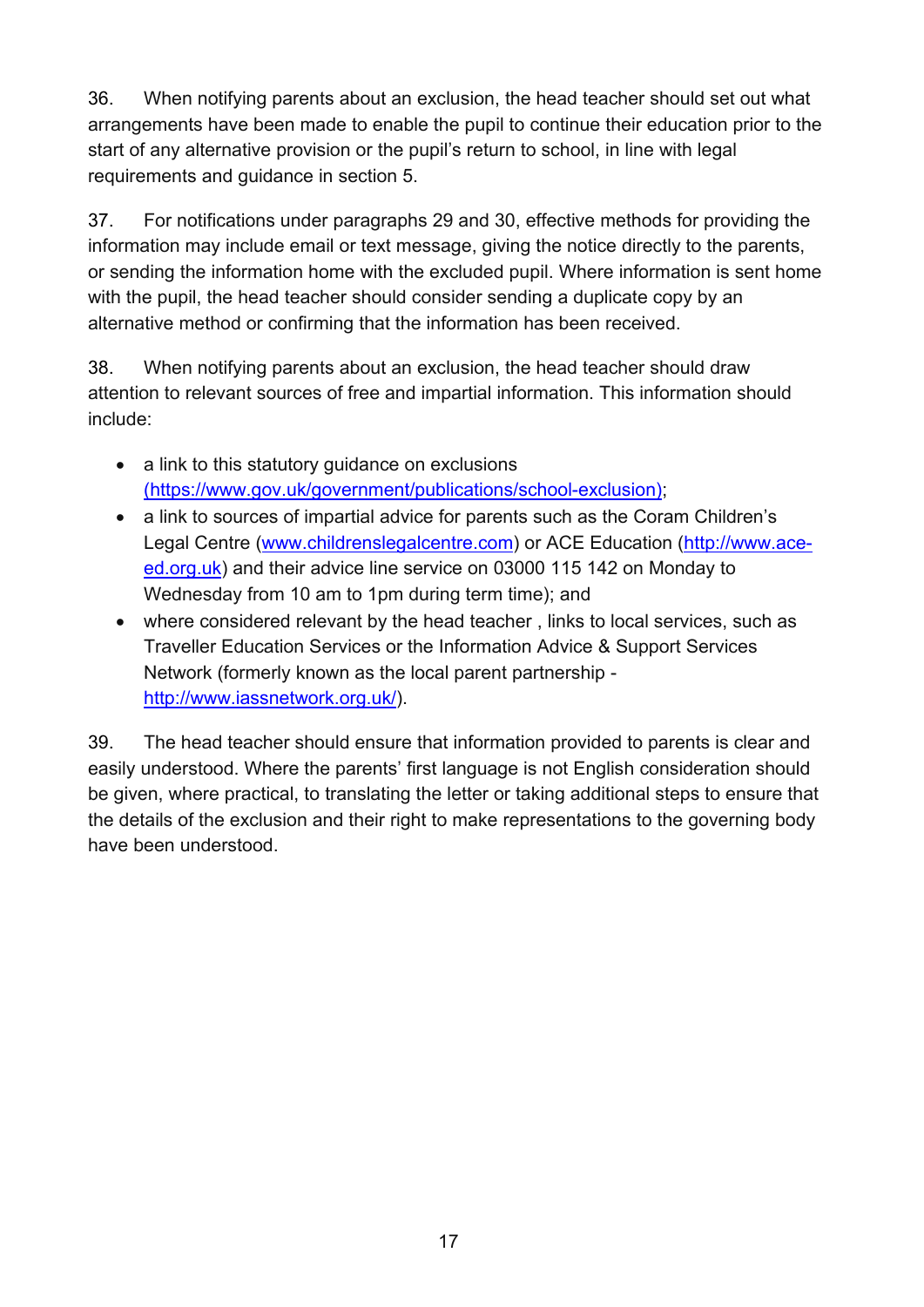# <span id="page-17-0"></span>**4.3 The head teacher's duty to inform the governing body and the local authority about an exclusion**

### **A guide to the law**[13](#page-17-1)

40. The head teacher must, without delay, notify the governing body and the local authority of:

- any permanent exclusion (including where a fixed-period exclusion is followed by a decision to permanently exclude the pupil);
- any exclusion which would result in the pupil being excluded for a total of more than five school days (or more than ten lunchtimes) in a term; and
- any exclusion which would result in the pupil missing a public examination or national curriculum test.

41. The head teacher must also notify the local authority and governing body once per term of any other exclusions not already notified.

42. Notifications must include the reason(s) for the exclusion and the duration of any fixed-period exclusion.

43. In addition, within 14 days of a request, a governing body must provide to the Secretary of State and (in the case of maintained schools and PRUs) the local authority, information about any exclusions within the last 12 months<sup>14</sup>.

44. For a permanent exclusion, if the pupil lives outside the local authority area in which the school is located, the head teacher must also notify the pupil's 'home authority' of the exclusion and the reason(s) for it without delay.

<span id="page-17-1"></span><sup>&</sup>lt;sup>13</sup> Section 51A Education Act 2002 and regulations made under that section.

<span id="page-17-2"></span><sup>&</sup>lt;sup>14</sup> As set out in the Education (Information About Individual Pupils) (England) Regulations 2013.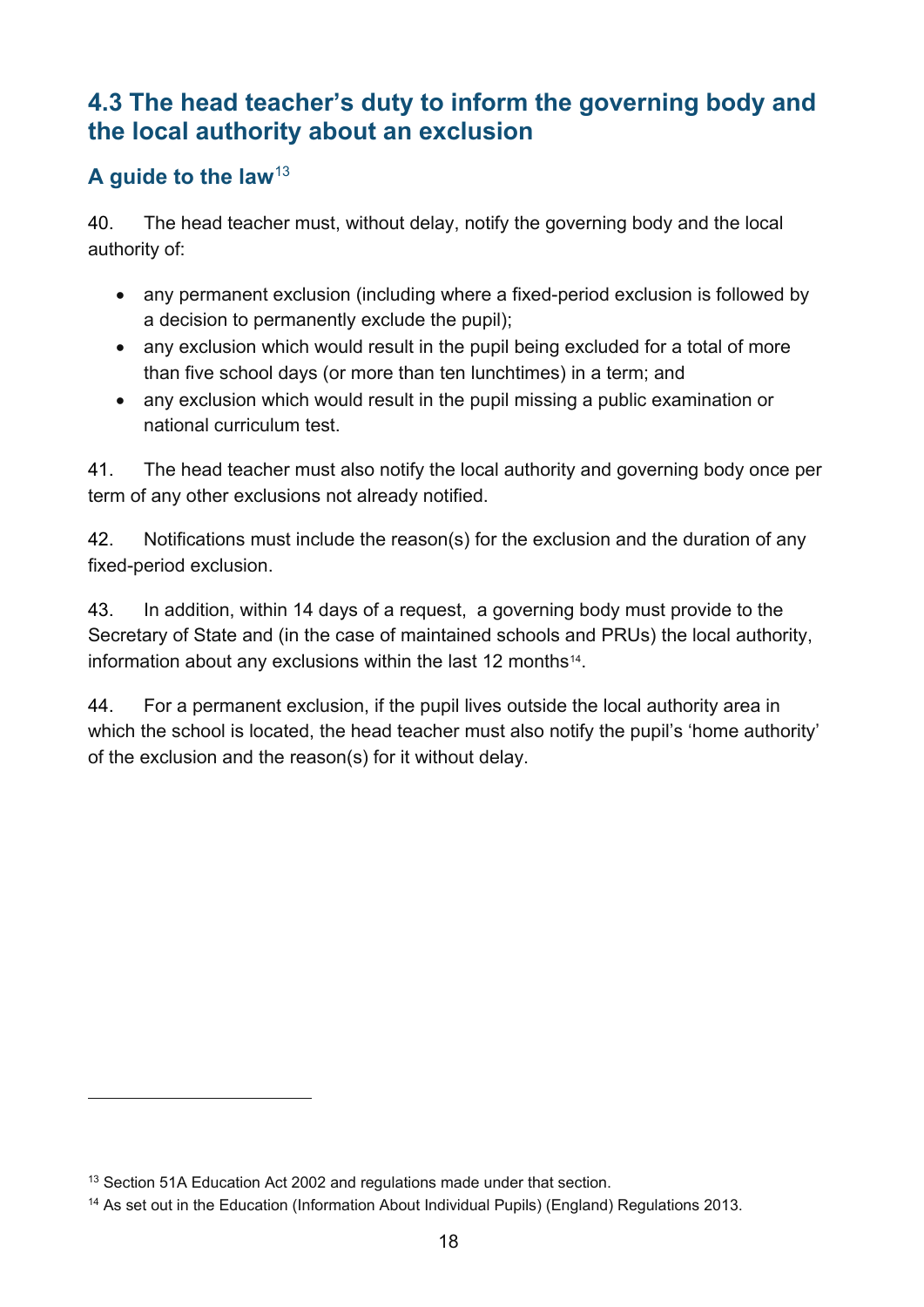# <span id="page-18-0"></span>**5. The governing body's and local authority's duties to arrange education for excluded pupils**

### **A guide to the law**[15](#page-18-2)

 $\overline{a}$ 

45. For a fixed-period exclusion of more than five school days, the governing body (or local authority in relation to a pupil excluded from a pupil referral unit) must arrange suitable full-time education for any pupil of compulsory school age. This provision must begin no later than the sixth school day of the exclusion. Where a child receives consecutive fixed-period exclusions, these are regarded as a cumulative period of exclusion for the purposes of this duty. This means that if a child has more than five consecutive school days of exclusion, then education must be arranged for the sixth school day of exclusion, regardless of whether this is as a result of one fixed-period or more than one fixed-period exclusion.

46. For permanent exclusions, the local authority must arrange suitable full-time education for the pupil to begin no later than the sixth school day of the exclusion<sup>[16](#page-18-3)</sup>. This will be the pupil's 'home authority' in cases where the school is maintained by (or located within) a different local authority.

47. In addition, where a pupil has an EHC plan, the local authority may need to review the plan or reassess the child's needs, in consultation with parents, with a view to identifying a new placement<sup>[17](#page-18-4)</sup>.

48. The local authority must have regard to the relevant statutory guidance when carrying out its duties in relation to the education of looked after children.

49. Provision does not have to be arranged by either the school or the local authority for a pupil in the final year of compulsory education who does not have any further public examinations to sit.

### <span id="page-18-1"></span>**Statutory guidance on the education of pupils prior to the sixth day of an exclusion**

50. It is important for schools to help minimise the disruption that exclusion can cause to an excluded pupil's education. Whilst the statutory duty on governing bodies or local

<span id="page-18-2"></span><sup>&</sup>lt;sup>15</sup> Section 100 of the Education and Inspections Act 2006 and regulations made under that section.

<span id="page-18-3"></span><sup>&</sup>lt;sup>16</sup> The education arranged must be full time or as close to full time as in the child's best interests because of their health needs.

<span id="page-18-4"></span><sup>&</sup>lt;sup>17</sup> Section 44 of the Children and Families Act 2014 provides for reviews and reassessments, with further detail in Part 2 of the Special Educational Needs and Disability Regulations 2014.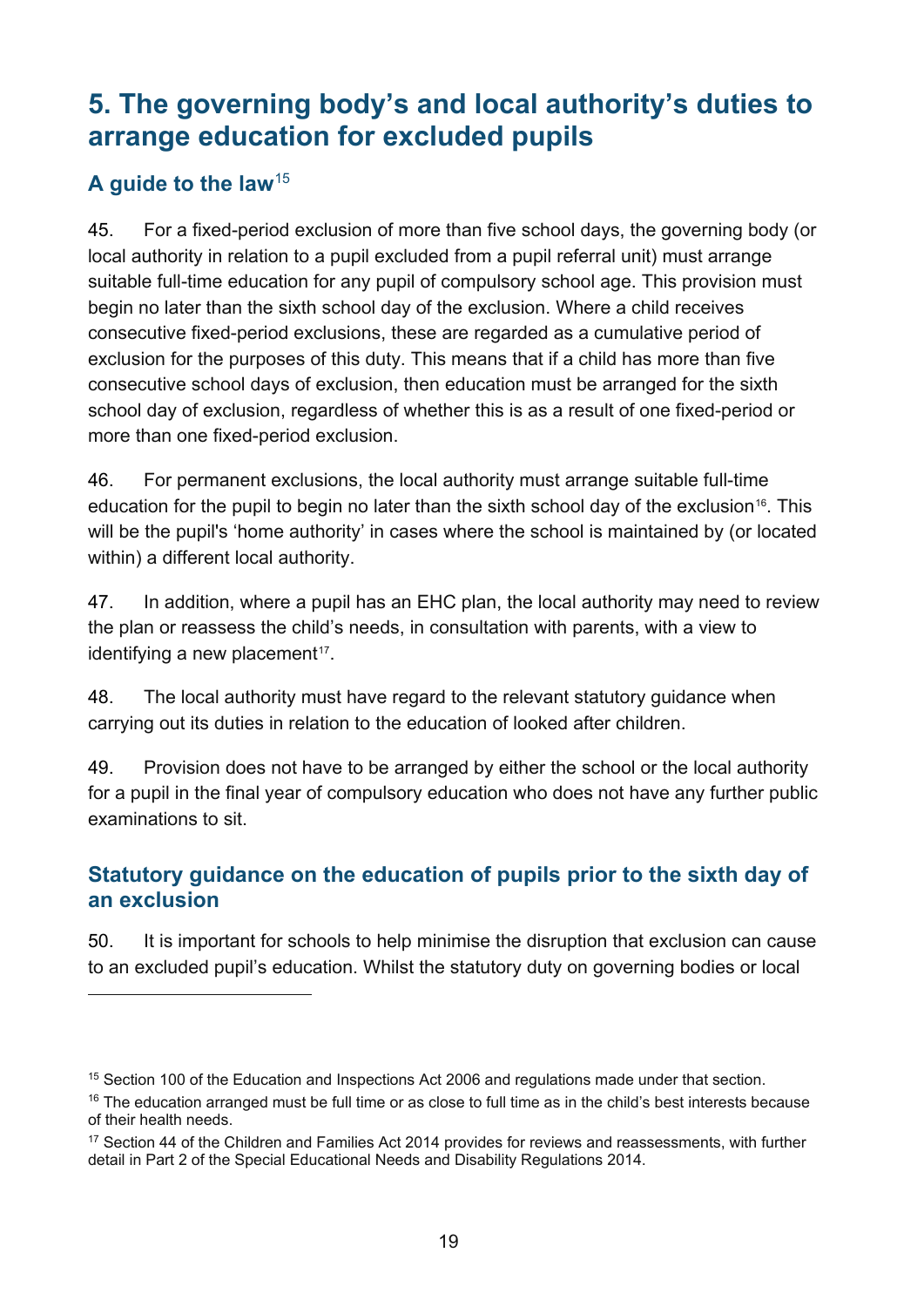authorities is to provide full-time education from the sixth day of an exclusion, there is an obvious benefit in starting this provision as soon as possible. In particular, in the case of a looked after child, the school and the local authority should work together to arrange alternative provision from the first day following the exclusion.

51. Where it is not possible, or not appropriate, to arrange alternative provision during the first five school days of an exclusion, the school should take reasonable steps to set and mark work for the pupil. Work that is provided should be accessible and achievable by the pupil outside school.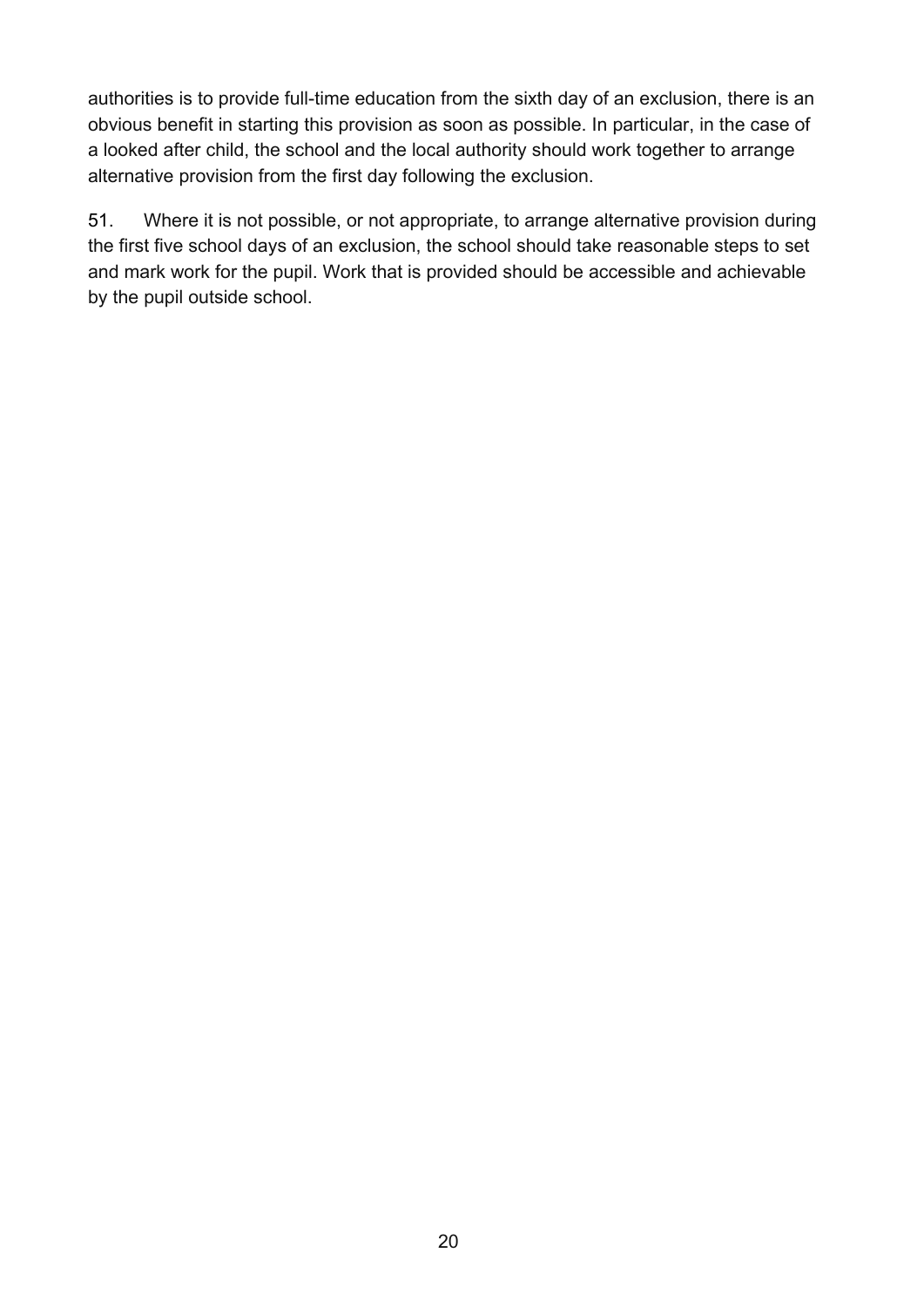# <span id="page-20-0"></span>**6. The governing body's duty to consider an exclusion**

# <span id="page-20-1"></span>**6.1 The requirements on a governing body to consider an exclusion**

### **A guide to the law**[18](#page-20-2)

52. The governing body has a duty to consider parents' representations about an exclusion. The requirements on a governing body to consider an exclusion depend upon a number of factors (these requirements are illustrated by the diagram in Annex A of this guidance, *A summary of the governing body's duties to review the head teacher's exclusion decision*).

53. In the case of a maintained school,the governing body may delegate its functions with respect to the consideration of an exclusion decision to a designated sub-committee consisting of at least three governors.

54. In the case of an academy, the governing body may delegate to a smaller subcommittee if the trusts article of association allow them to do so.

55. The governing body must consider the reinstatement of an excluded pupil within 15 school days<sup>[19](#page-20-3)</sup> of receiving notice of the exclusion if:

• the exclusion is permanent;

 $\overline{a}$ 

- it is a fixed-period exclusion which would bring the pupil's total number of school days of exclusion to more than 15 in a term; or
- it would result in a pupil missing a public examination or national curriculum test.

56. The requirements are different for fixed-period exclusions, where a pupil would be excluded for more than five but less than 15 school days in the term. In this case, if the parents make representations, the governing body must consider within 50 school days of receiving the notice of exclusion whether the excluded pupil should be reinstated. In the absence of any representations from the parents, the governing body is not required to meet and cannot direct the reinstatement of the pupil.

57. Where an exclusion would result in a pupil missing a public examination or national curriculum test, there is a further requirement for a governing body. It must, so far as is reasonably practicable, consider the exclusion before the date of the examination or test. If it is not practicable for a sufficient number of governors to consider

<span id="page-20-2"></span><sup>&</sup>lt;sup>18</sup> Section 51A Education Act 2002 and regulations made under that section, as well as the School Governance (Roles, Procedures and Allowances) (England) Regulations 2013.

<span id="page-20-3"></span> $19$  A governing body is no longer prevented from meeting within the 5 school days after an exclusion.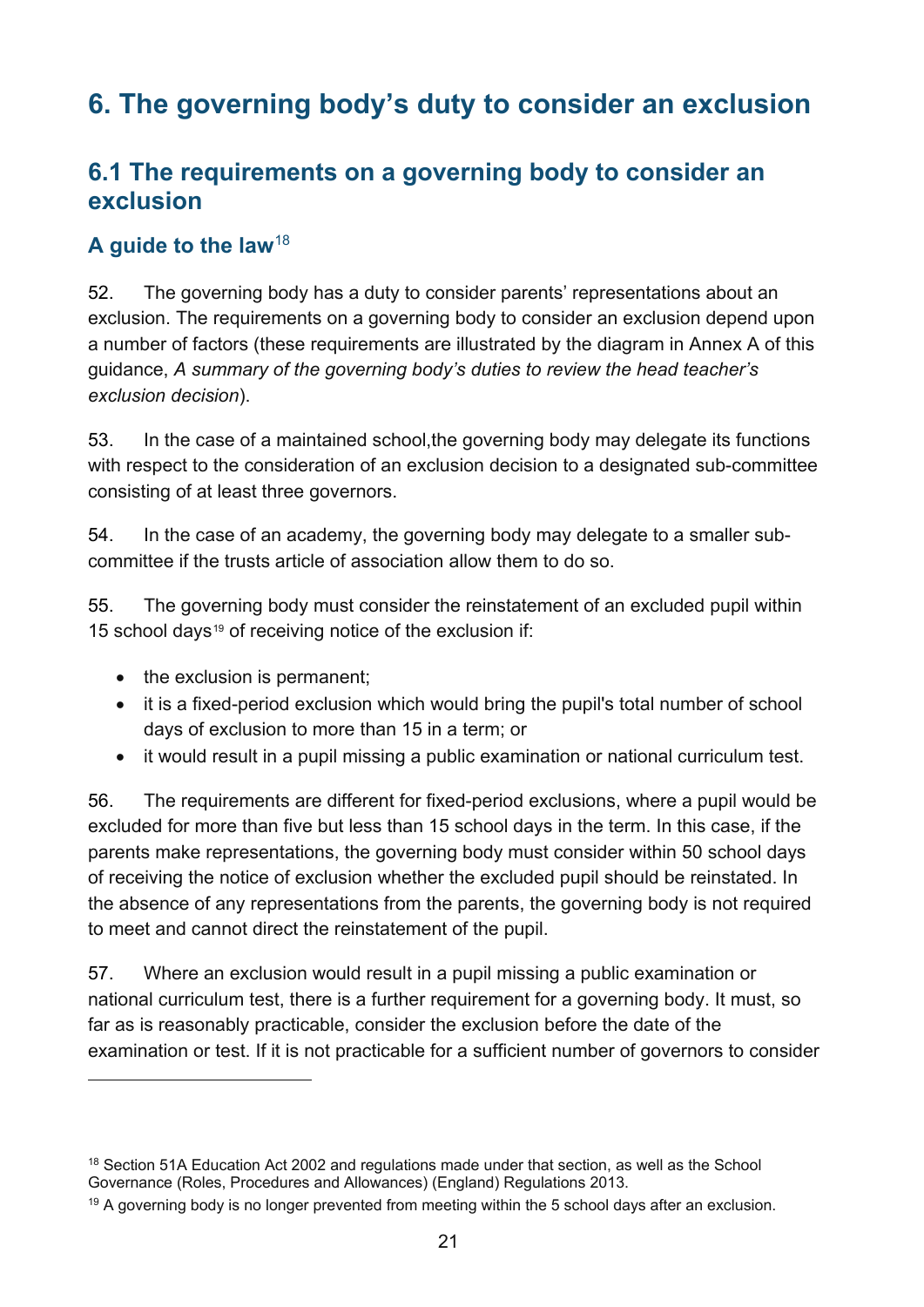the decision before the examination or test, the chair of governors, in the case of a maintained school may consider the exclusion alone and decide whether or not to reinstate the pupil<sup>[20](#page-21-1)</sup>. In the case of an academy the exclusion may be considered by a smaller sub-committee if the trusts article of association allow them to do so. In such cases, parents still have the right to make representations to the governing body and must be made aware of this right.

58. The following parties must be invited to a meeting of the governing body and allowed to make representations:

- parents (and, where requested, a representative or friend);
- the head teacher; and

 $\overline{a}$ 

• a representative of the local authority (in the case of a maintained school or PRU)[21.](#page-21-2)

59. The governing body must make reasonable endeavours to arrange the meeting for a date and time that is convenient to all parties, but in compliance with the relevant statutory time limits set out above. However, its decision will not be invalid simply on the grounds that it was not made within these time limits.

60. In the case of a fixed-period exclusion which does not bring the pupil's total number of days of exclusion to more than five in a term, the governing body must consider any representations made by parents, but it cannot direct reinstatement and is not required to arrange a meeting with parents.

### <span id="page-21-0"></span>**Statutory guidance to a governing body in preparing for the consideration of an exclusion**

61. Where the governing body is legally required to consider the reinstatement of an excluded pupil they should:

- not discuss the exclusion with any party outside the meeting;
- ask for any written evidence in advance of the meeting (including witness statements and other relevant information held by the school such as those relating to a pupil's SEN);
- where possible, circulate any written evidence and information, including a list of those who will be present, to all parties at least five school days in advance of the meeting;

<span id="page-21-1"></span> $20$  Where the chair is unable to make this consideration then the vice-chair may do so instead.

<span id="page-21-2"></span><sup>&</sup>lt;sup>21</sup> Parents may invite a representative of the local authority and / or the home local authority to attend a meeting of an academy's governing body as an observer; that representative may only make representations with the governing body's consent.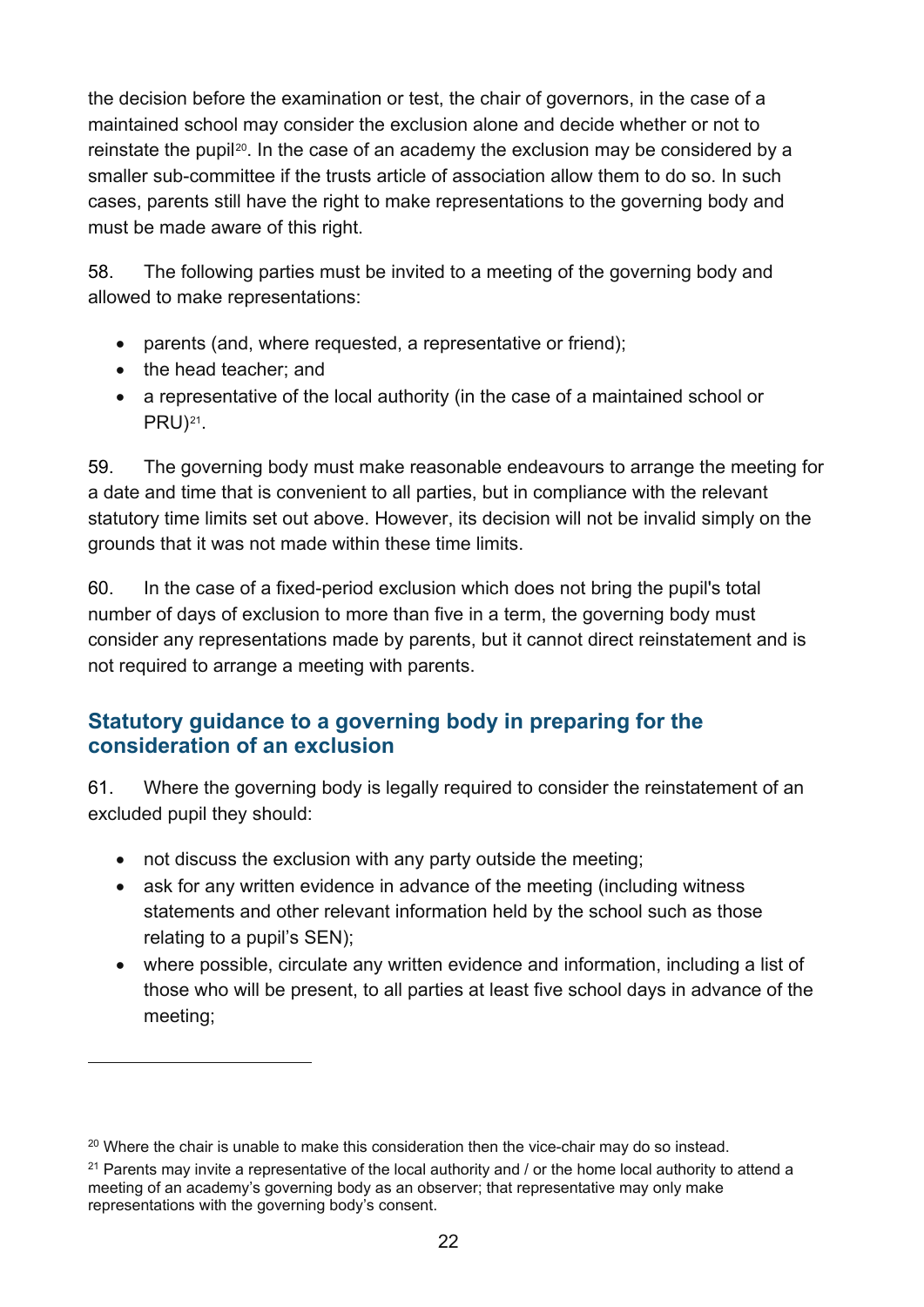- allow parents and the pupil to be accompanied by a friend or representative (where a pupil under 18 is to be invited as a witness, the governing body should first seek parental consent and invite the parents to accompany their child to the meeting);
- comply with their duty to make reasonable adjustments for people who use the school and consider what reasonable adjustments should be made to support the attendance and contribution of parties at the meeting (for example where a parent or pupil has a disability in relation to mobility or communication that has an impact upon their ability to attend the meeting or to make representations); and
- identify the steps they will take to enable and encourage the excluded pupil to attend the meeting and speak on their own behalf (such as providing accessible information or allowing them to bring a friend), taking into account the pupil's age and understanding; or how the excluded pupil may feed in their views by other means if attending the exclusion meeting is not possible.

### <span id="page-22-0"></span>**Statutory guidance to a governing body on exclusions that would result in a pupil missing a public examination or national curriculum test**

62. Whilst there is no automatic right for an excluded pupil to take an examination or test on the excluding school's premises, the governing body should consider whether it would be appropriate to exercise its discretion to allow an excluded pupil onto the premises for the sole purpose of taking the examination or test.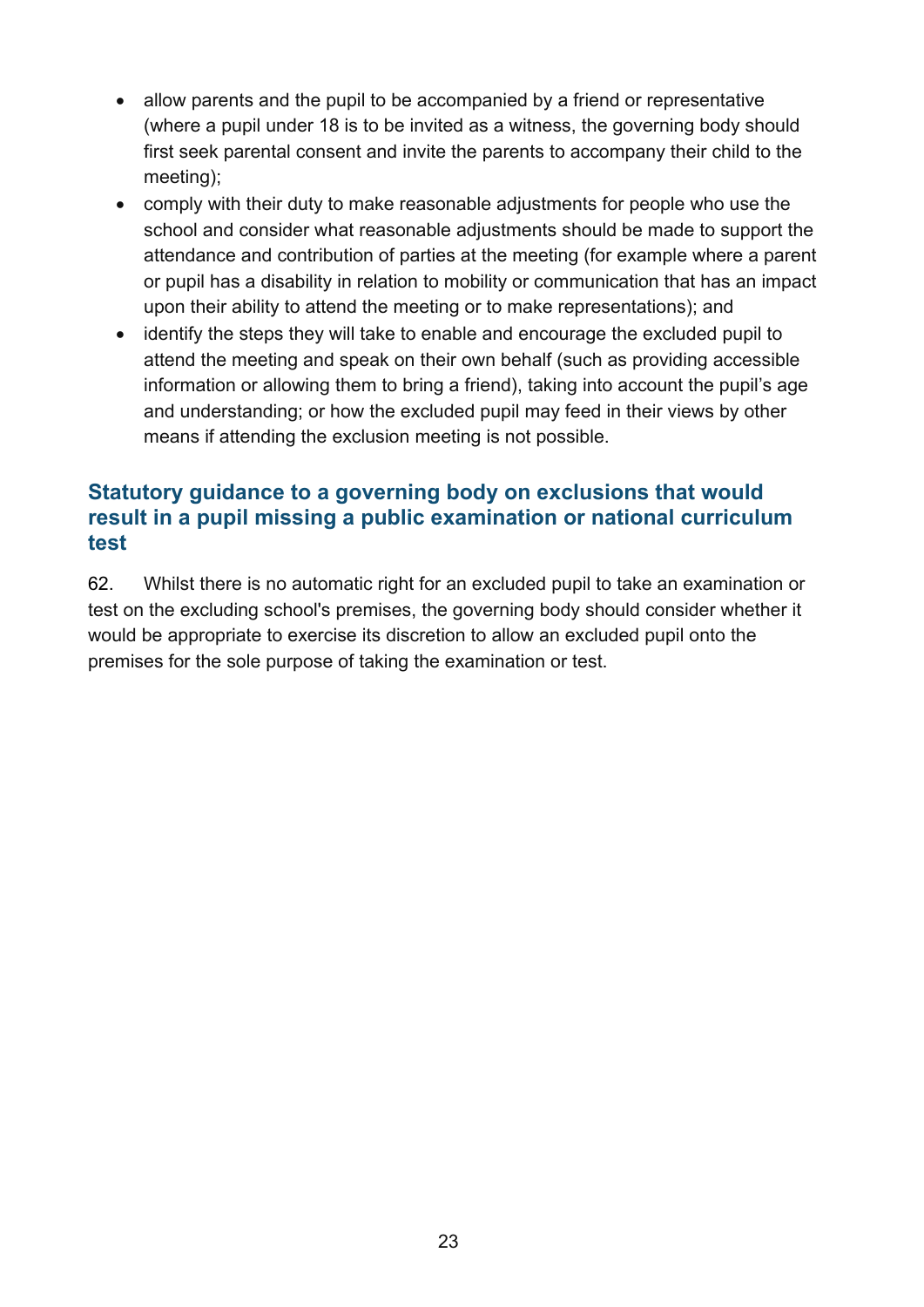# <span id="page-23-0"></span>**6.2 The requirements on a governing body when considering the reinstatement of an excluded pupil**

### **A guide to the law**[22](#page-23-2)

63. Where the governing body is legally required to reconsider reinstating an excluded pupil they must consider the interests and circumstances of the excluded pupil, including the circumstances in which the pupil was excluded, and have regard to the interests of other pupils and people working at the school.

64. The governing body must also consider any representations made by or on behalf of:

• parents;

 $\overline{a}$ 

- the head teacher; and
- the local authority (in the case of a maintained school or PRU).

65. When establishing the facts in relation to an exclusion the governing body must apply the civil standard of proof; i.e. 'on the balance of probabilities' (it is more likely than not that a fact is true) rather than the criminal standard of 'beyond reasonable doubt'.

66. In the light of their consideration, the governing body can either:

- decline to reinstate the pupil; or
- direct reinstatement of the pupil immediately or on a particular date.

67. Where reinstatement would make no practical difference because for example, the pupil has already returned to school following the expiry of a fixed-period exclusion or the parents make clear they do not want their child reinstated, the governing body must still consider whether the pupil should be officially reinstated. If it decides against reinstatement, the parents can request an independent review.

### <span id="page-23-1"></span>**Statutory guidance to a governing body on considering the reinstatement of an excluded pupil**

68. The governing body should identify the steps they will take to ensure all parties will be supported to participate in their consideration and have their views properly heard. This is particularly important where pupils aged under 18 are speaking about their own exclusion or giving evidence to the governing body.

<span id="page-23-2"></span><sup>&</sup>lt;sup>22</sup> Section 51A Education Act 2002 and regulations made under that section.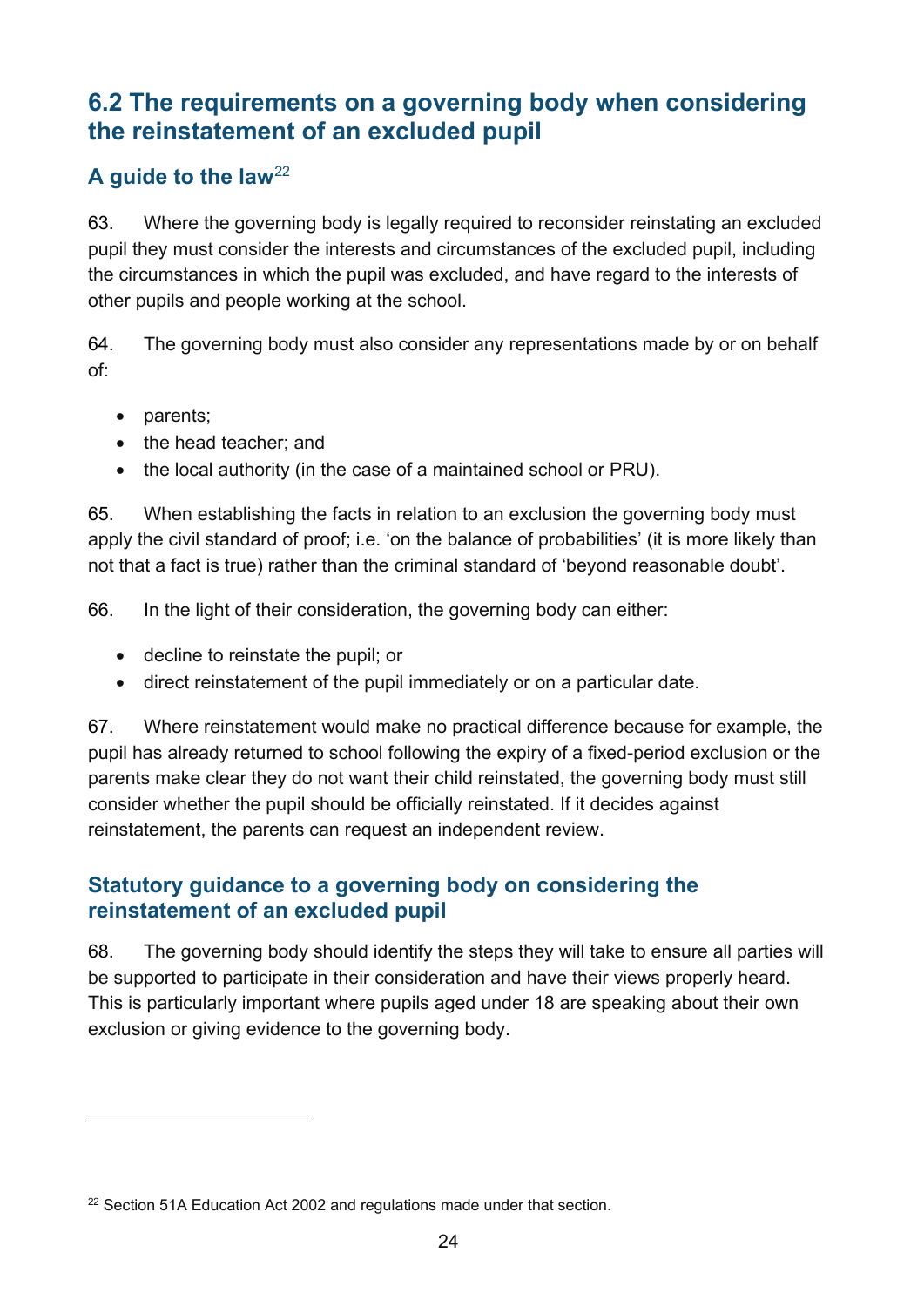69. The governing body should ensure that clear minutes are taken of the meeting as a record of the evidence that was considered by the governing body. These minutes should be made available to all parties on request.

70. The governing body should ask all parties to withdraw before making a decision. Where present, a clerk may stay to help the governing body by reference to their notes of the meeting and with the wording of the decision letter.

71. In reaching a decision on whether or not a pupil should be reinstated, the governing body should consider whether the decision to exclude the pupil was lawful, reasonable and procedurally fair, taking account of the head teacher's legal duties and any evidence that was presented to the governing body in relation to the decision to exclude.

72. The governing body should note the outcome of their consideration on the pupil's educational record, along with copies of relevant papers for future reference.

73. In cases where the governing body considers parents' representations but does not have the power to direct a pupil's reinstatement, it should consider whether it would be appropriate to place a note of its findings on the pupil's educational record.

74. Claims of discrimination to the First-tier Tribunal(in relation to disability) or County Court (for all other forms of discrimination) can be made up to six months after the discrimination is alleged to have occurred. Where practicable, schools should retain records and evidence relating to an exclusion for at least six months in case such a claim is made.

# <span id="page-24-0"></span>**6.3 The governing body's duty to notify people after its consideration of reinstatement**

### **A guide to the law**[23](#page-24-1)

 $\overline{a}$ 

75. Where legally required to consider reinstating an excluded pupil , the governing body must notify parents, the head teacher and the local authority of its decision, and the reasons for it, in writing and without delay. Where the pupil resides in a different local authority area from the one in which the school is located, the governing body must also inform the pupil's 'home authority'.

<span id="page-24-1"></span><sup>&</sup>lt;sup>23</sup> Section 51A Education Act 2002 and regulations made under that section.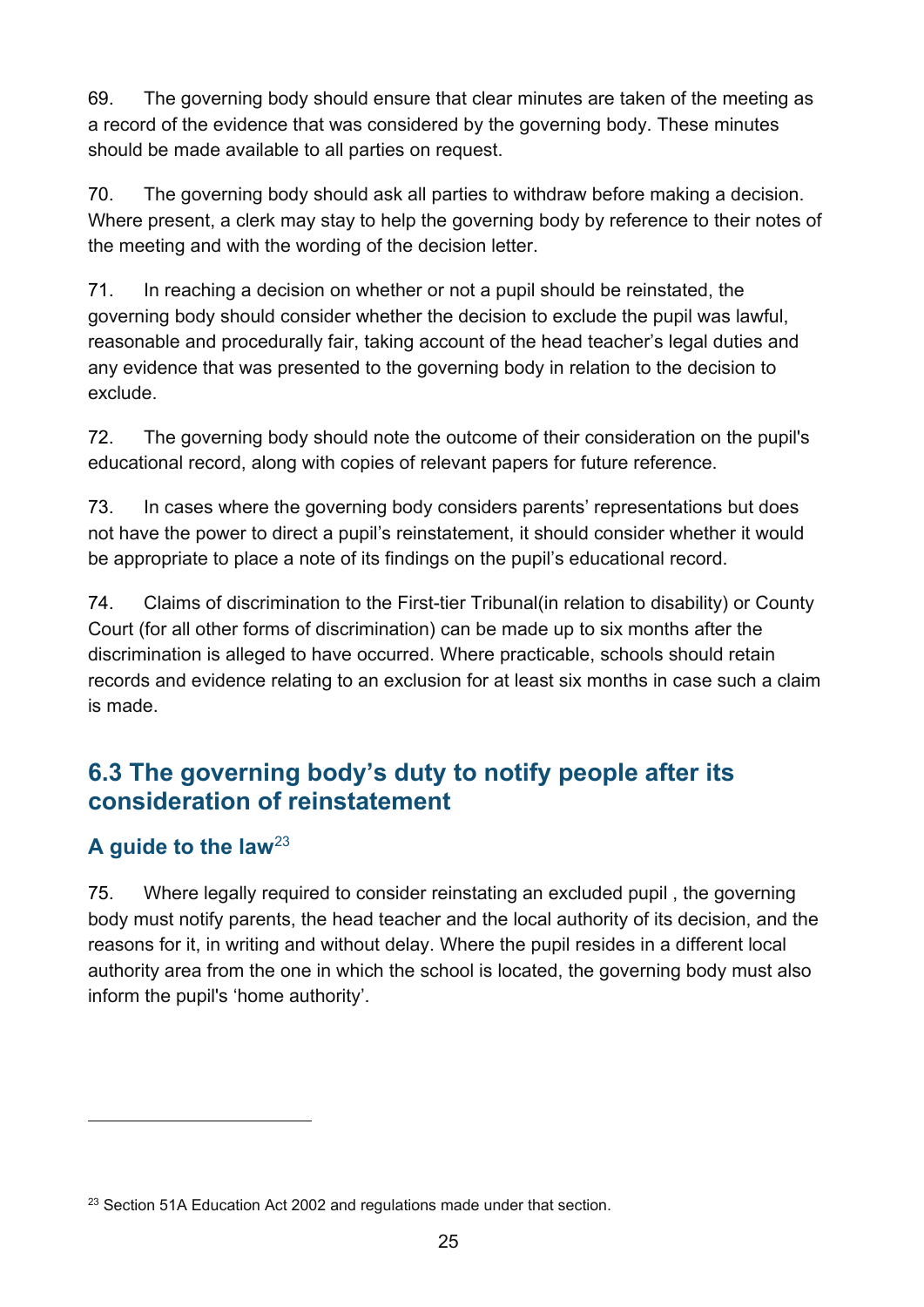76. In the case of a permanent exclusion where the governing body decides not to reinstate the pupil, the governing body's notification must also include the information below.

- The fact that it is permanent.
- Notice of parents' right to ask for the decision to be reviewed by an independent review panel and the following information:
	- a) the date by which an application for a review must be made (i.e. 15 school days from the date on which notice in writing of the governing body's decision was given to parents – see paragraph 75);
	- b) where and to whom an application for a review (and any written evidence) should be submitted;
	- c) that any application should set out the grounds on which it is being made and that, where appropriate, this should include a reference to how the pupil's SEN are considered to be relevant to the exclusion;
	- d) that, regardless of whether the excluded pupil has recognised special educational needs, parents have a right to require the local authority/academy trust to appoint an SEN expert to advise the review panel;
	- e) details of the role of the SEN expert; and
	- f) that parents may, at their own expense, appoint someone to make written and/or oral representations to the panel.
- That, in addition to the right to apply for an independent review panel, if parents believe that there has been unlawful discrimination in relation to the exclusion then they may make a claim under the Equality Act 2010 to the First-tier Tribunal (Special Educational Needs and Disability), in the case of disability discrimination, or the County Court, in the case of other forms of discrimination.
- That a claim of discrimination under the Equality Act 2010 made under these routes should be lodged within six months of the date on which the discrimination is alleged to have taken place (e.g. the day on which the pupil was excluded).

77. The governing body may provide the information in paragraphs 73 and 74 by delivering it directly to parents, delivering it to their last known address, or posting it first class to that address.

78. Notice is deemed to have been given on the same day if it is delivered or on the second working day after posting if it is sent by first class mail.

### <span id="page-25-0"></span>**Statutory guidance to a governing body on providing information to parents following their consideration of an exclusion**

79. The governing body should set out the reasons for its decision in sufficient detail to enable all parties to understand why the decision was made.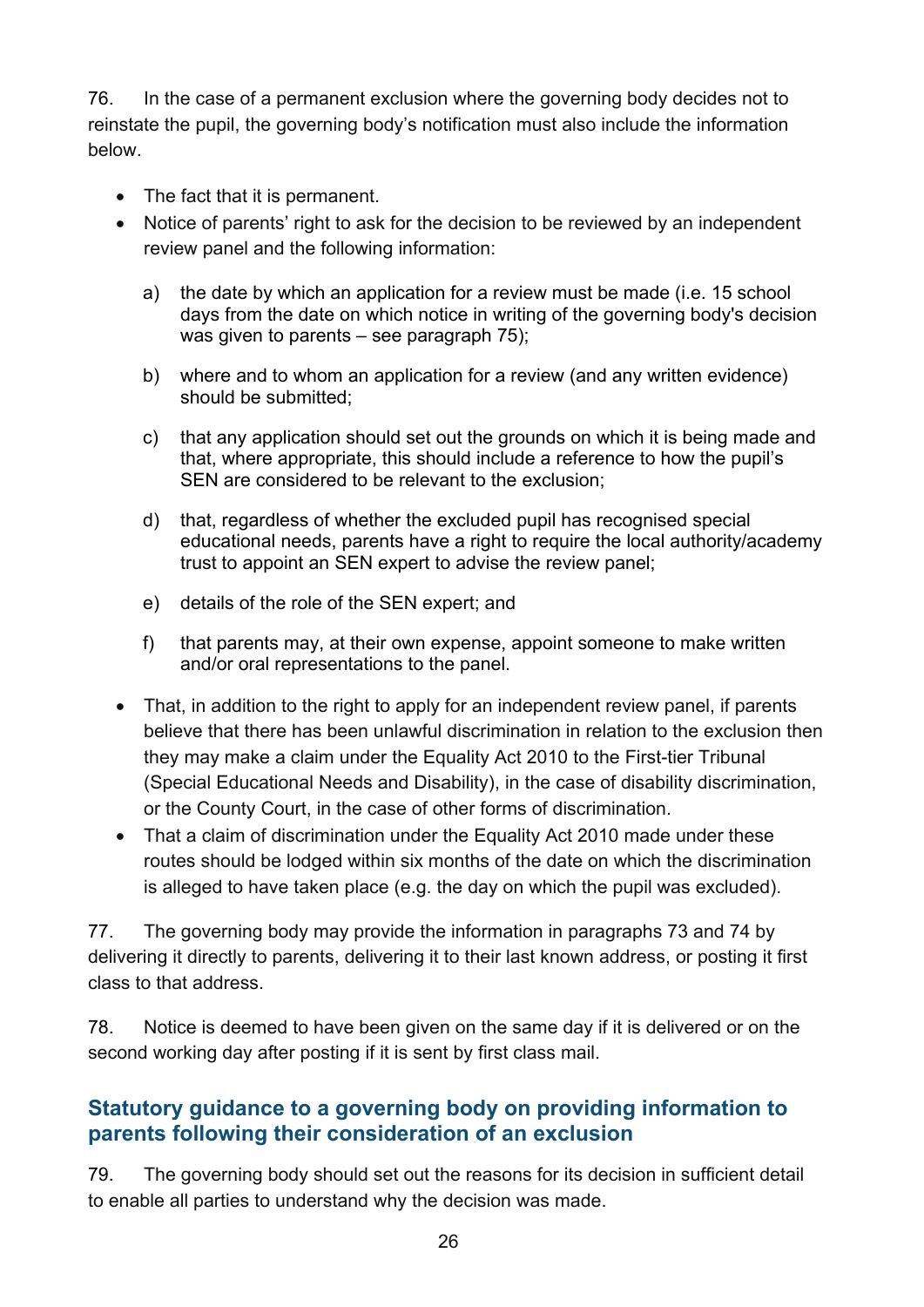80. Where relevant, it will be for schools to confirm the details of where the parents' application for an independent review panel should be sent. This is normally the clerk of the independent review panel. The notice should make it clear that parents are entitled to bring a friend to the review.

81. In providing details of the role of the SEN expert, the governing body should refer to the statutory guidance provided to SEN experts in paragraphs 163 to 166. The notice should explain that there would be no cost to parents for this appointment and that parents must make clear if they wish for an SEN expert to be appointed in any application for a review.

82. Where the governing body decides to uphold an exclusion, it should draw the attention of parents to relevant sources of free and impartial information that will allow them to make an informed decision on whether and, if so, how to seek a review of the decision. This information should be included in the letter notifying parents of a decision to uphold an exclusion, which should also include:

- a link to this statutory guidance on exclusions (https://www.gov.uk/government/publications/school-exclusion);
- a link to quidance on making a claim of discrimination to the First-tier Tribunal [\(http://www.justice.gov.uk/tribunals/send/appeals\)](http://www.justice.gov.uk/tribunals/send/appeals);
- a link to sources of impartial advice for parents such as the Coram Children's Legal Centre [\(www.childrenslegalcentre.com\)](http://www.childrenslegalcentre.com/) or ACE Education [\(http://www,ace](http://www,ace-ed.org.uk/)[ed.org.uk](http://www,ace-ed.org.uk/) and their limited advice line service on [03000 115 142](tel:03000%20115%20142) on Monday to Wednesday from 10 am to 1pm during term time); and
- where considered relevant by the governing body, links to local services, such as Traveller Education Services or the Information Advice & Support Services Network (formerly known as the local parent partnership http://www.iassnetwork.org.uk/).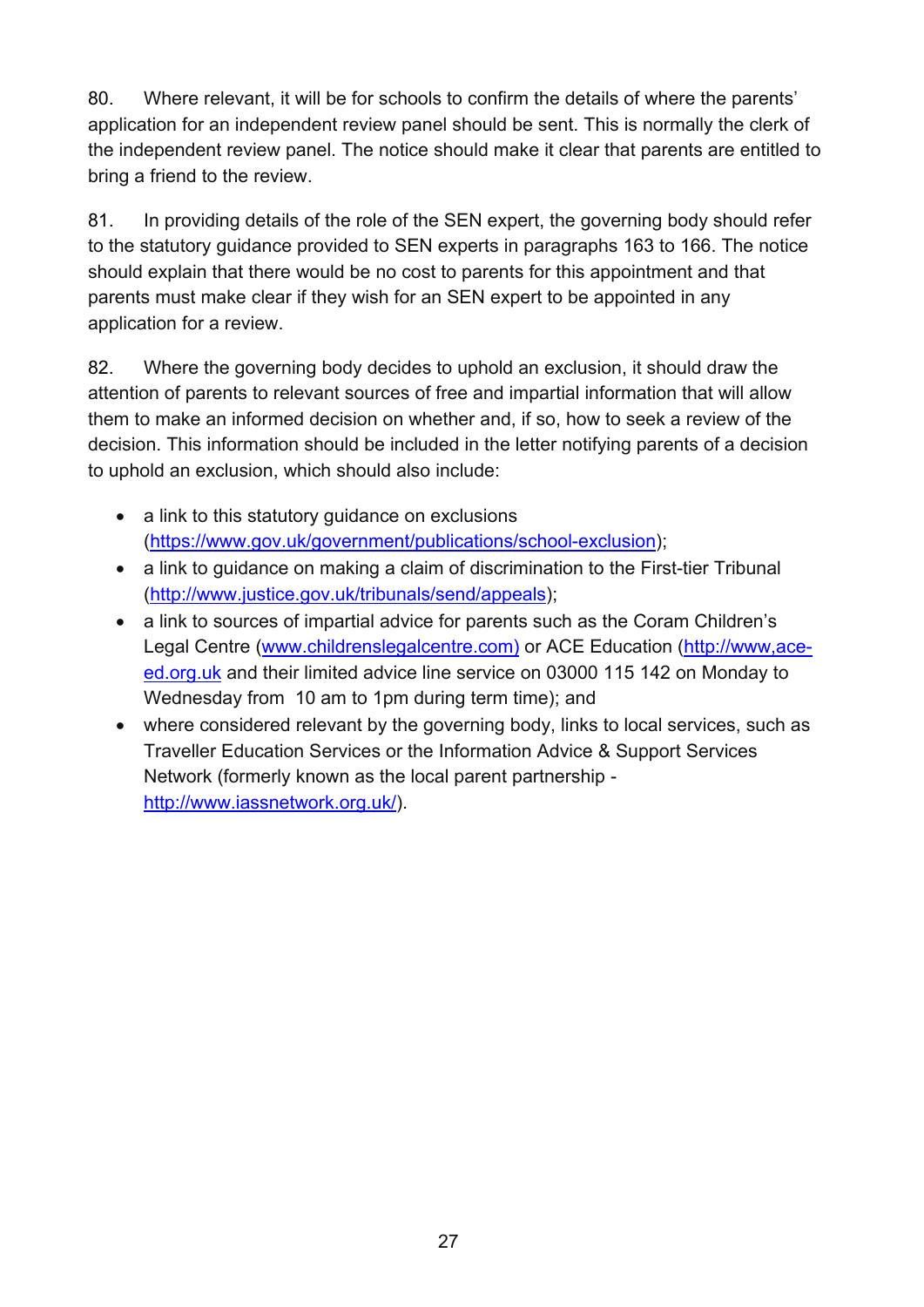# <span id="page-27-0"></span>**7. The governing body's duty to remove a permanently excluded pupil's name from the school register**

### **A guide to the law**[24](#page-27-2)

83. The governing body must ensure that a pupil's name is removed from the school admissions register if:

- 15 school days have passed since the parents were notified of the governing body's decision to not reinstate the pupil and no application has been made for an independent review panel; or
- the parents have stated in writing that they will not be applying for an independent review panel.

84. Where an application for an independent review panel has been made within 15 school days, the school must wait until the review has been determined, or abandoned, before removing a pupil's name from the register. Where a pupil's name is to be deleted from the school admissions register because of a permanent exclusion the school must make a return to the local authority. The return must include all the particulars which were entered in the admission register , the address of any parent with whom the pupil normally resides and the grounds upon which their name is to be deleted from the admissions register (i.e. permanent exclusion). This return must be made as soon as the grounds for deletion is met and no later than the deletion of the pupil's name.

85. Where a pupil's name is removed from the school register and a discrimination claim is subsequently made, the First-tier Tribunal or County Court has the power to direct that the pupil should be reinstated.

### <span id="page-27-1"></span>**Guidance to schools on marking attendance registers following exclusion**

86. Whilst an excluded pupil's name remains on a school's admissions register, the pupil should be marked using the appropriate attendance code. Where alternative

<span id="page-27-2"></span>24

Regulation 8(1)(m), 8(3)(e) and 8(4)(d)of the Education (Pupil Registration) (England) Regulations 2006, as amended, set out the circumstances in which a permanently excluded pupil must be removed from the register. Regulation 12(7) of the Education (Pupil Registration) (England) Regulations 2006 as inserted by [reg. 5 of the Education \(Pupil Registration\) \(England\) \(Amendment\) Regulations 2016](http://www.legislation.gov.uk/uksi/2016/792/regulation/5/made) sets out the information that must be submitted to the local authority.

<sup>&</sup>lt;sup>25</sup> Departmental advice on attendance code can be found at the following link: [https://www.gov.uk/government/publications/school-attendance.](https://www.gov.uk/government/publications/school-attendance)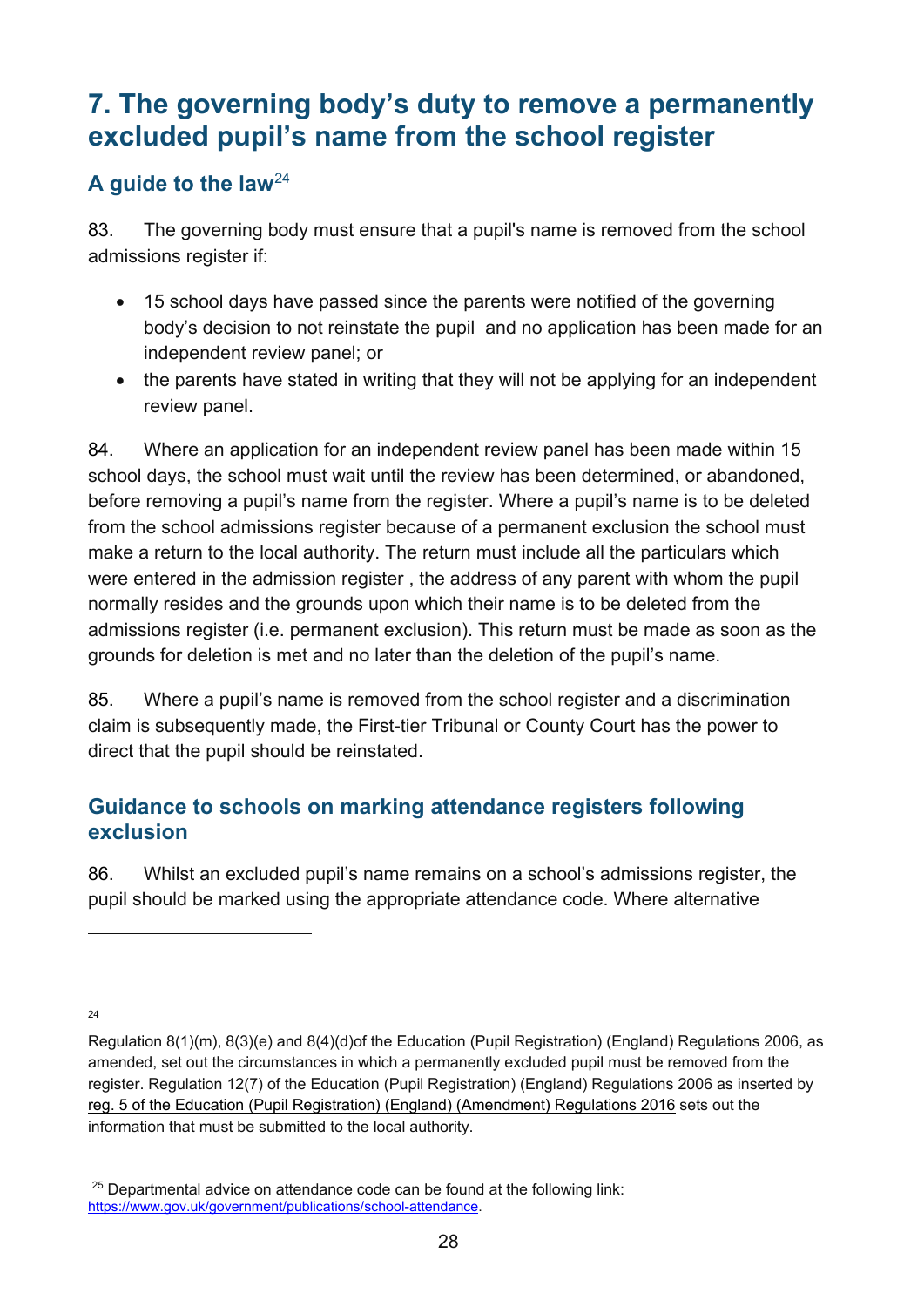provision has been made and the pupil attends it, an appropriate attendance code, such as Code D (if the alternative provision is at a pupil referral unit or independent school where the pupil is dual registered) or Code B (if the provision is an approved educational activity that does not involve the pupil being registered at any other school), should be used. Where pupils are not attending alternative provision, they should be marked absent using Code E<sup>[25](#page-28-0)</sup>.

<span id="page-28-0"></span> $25$  Departmental advice on attendance code can be found at the following link: [https://www.gov.uk/government/publications/school-attendance.](https://www.gov.uk/government/publications/school-attendance)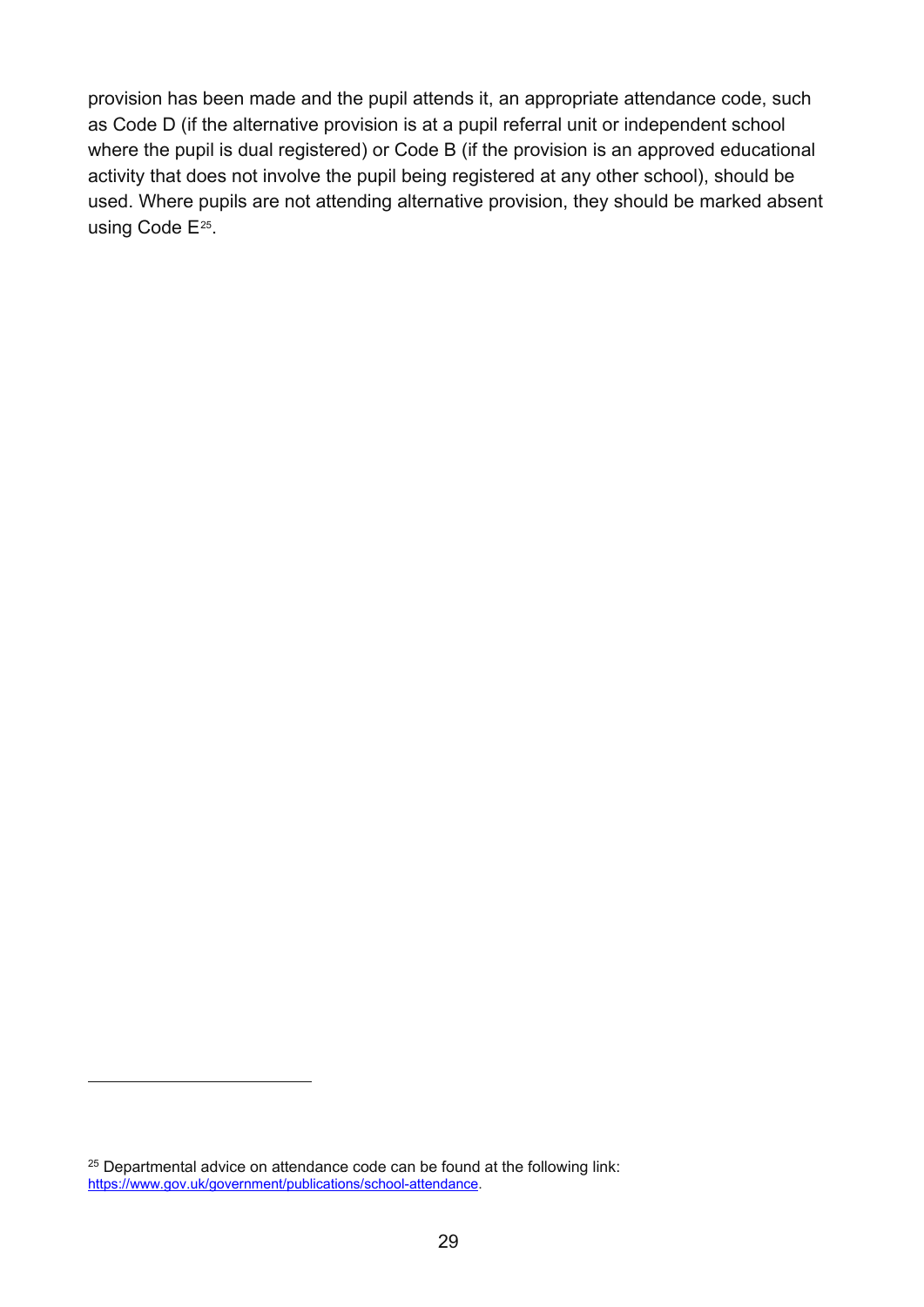# <span id="page-29-0"></span>**8. The local authority's/academy trust's duty to arrange an independent review panel**

# <span id="page-29-1"></span>**8.1 Arranging a date and venue**

### **A guide to the law**[26](#page-29-2)

 $\overline{a}$ 

87. If applied for by parents within the legal time frame, the local authority or (in the case of an academy) the academy trust must, at their own expense, arrange for an independent review panel hearing to review the decision of a governing body not to reinstate a permanently excluded pupil.

88. The legal time frame for an application is:

- within 15 school days of notice being given to the parents by the governing body of its decision not to reinstate a permanently excluded pupil (in accordance with the requirements summarised in paragraph 75); or
- where an application has not been made within this time frame, within 15 school days of the final determination of a claim of discrimination under the Equality Act 2010 in relation to the exclusion<sup>27</sup>

89. Any application made outside of the legal time frame must be rejected by the local authority/academy trust.

90. The local authority/academy trust must not delay or postpone arranging an independent review panel where parents also make a claim of discrimination in relation to the exclusion to the First-tier Tribunal (Special Educational Needs and Disability) or the County Court<sup>[28](#page-29-4)</sup>.

91. Parents may request an independent review panel even if they did not make representations to, or attend, the meeting at which the governing body considered reinstating the pupil.

92. The local authority/academy trust must take reasonable steps to identify a date for the review that all parties, and any SEN expert appointed to give advice in person, are able to attend. However, the review must begin within 15 school days of the day on which

<span id="page-29-2"></span><sup>&</sup>lt;sup>26</sup> Section 51A Education Act 2002 and regulations made under this section.

<span id="page-29-3"></span><sup>&</sup>lt;sup>27</sup> The First-tier Tribunal (Special Educational Needs and Disability) and County Court have the jurisdiction to hear claims of discrimination under the Equality Act 2010 which relate to exclusions.

<span id="page-29-4"></span><sup>&</sup>lt;sup>28</sup> In such circumstances, the Tribunal or Court may decide to delay their consideration until after the independent review panel process has been completed.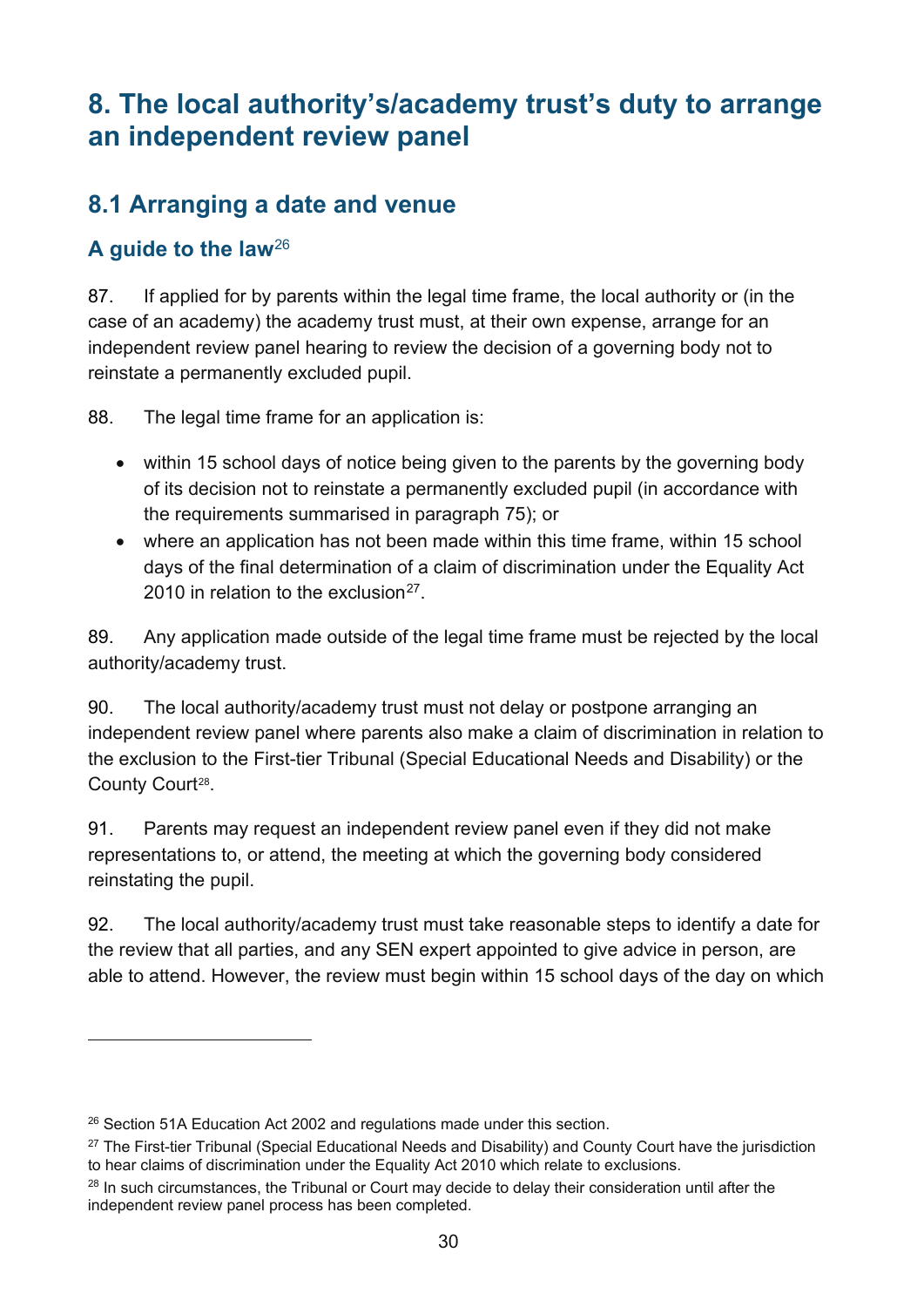the parent's application for a review was made (panels have the power to adjourn a hearing if required).

93. The venue must be accessible to all parties<sup>[29](#page-30-2)</sup>.

94. The local authority/academy trust must arrange a venue for hearing the review. Whatever the venue, the panel must hold the hearing in private unless the local authority/academy trust directs otherwise.

95. Where the issues raised by two or more applications for review are the same, or connected, the panel may combine the reviews if, after consultation with all parties, there are no objections.

### <span id="page-30-0"></span>**Statutory guidance to the local authority and academy trust on arranging a date and venue for a review**

96. The local authority/academy trust should take all reasonable steps to ensure the venue for the review is appropriate and has a suitable area for the parties to wait separately from the panel before the review.

97. Where the issues raised by two or more applications for review are the same, or connected, but the panel does not combine the reviews the local authority / academy trust should take reasonable steps to ensure fairness and consistency. Where possible, the same panel members should hear all related reviews.

# <span id="page-30-1"></span>**8.2 Appointing panel members**

### **A guide to the law**[30](#page-30-3)

 $\overline{a}$ 

98. The local authority/academy trust must constitute the panel with either three or five members (as decided by the local authority/academy trust) representing each of the three categories below. A five member panel must be constituted with two members from each of the categories of school governors and head teachers<sup>[31](#page-30-4)</sup>.

<span id="page-30-2"></span> $29$  When arranging a venue for the review, the local authority / academy trust must comply with its duties under the Equality Act 2010 and consider what reasonable adjustments should be made to support the attendance and contribution of parties at the review (for example where a parent or pupil has a disability in relation to mobility or communication that impacts upon his / her ability to attend the meeting or to make representations).

<span id="page-30-3"></span><sup>&</sup>lt;sup>30</sup> Section 51A Education Act 2002 and regulations made under that section.

<span id="page-30-4"></span><sup>&</sup>lt;sup>31</sup> Head teachers / Principals / teachers in charge of a PRU and governors / management committee members of maintained schools, pupil referral units and Academies are eligible to be members of independent review panels considering an exclusion from any type of school covered by this guidance.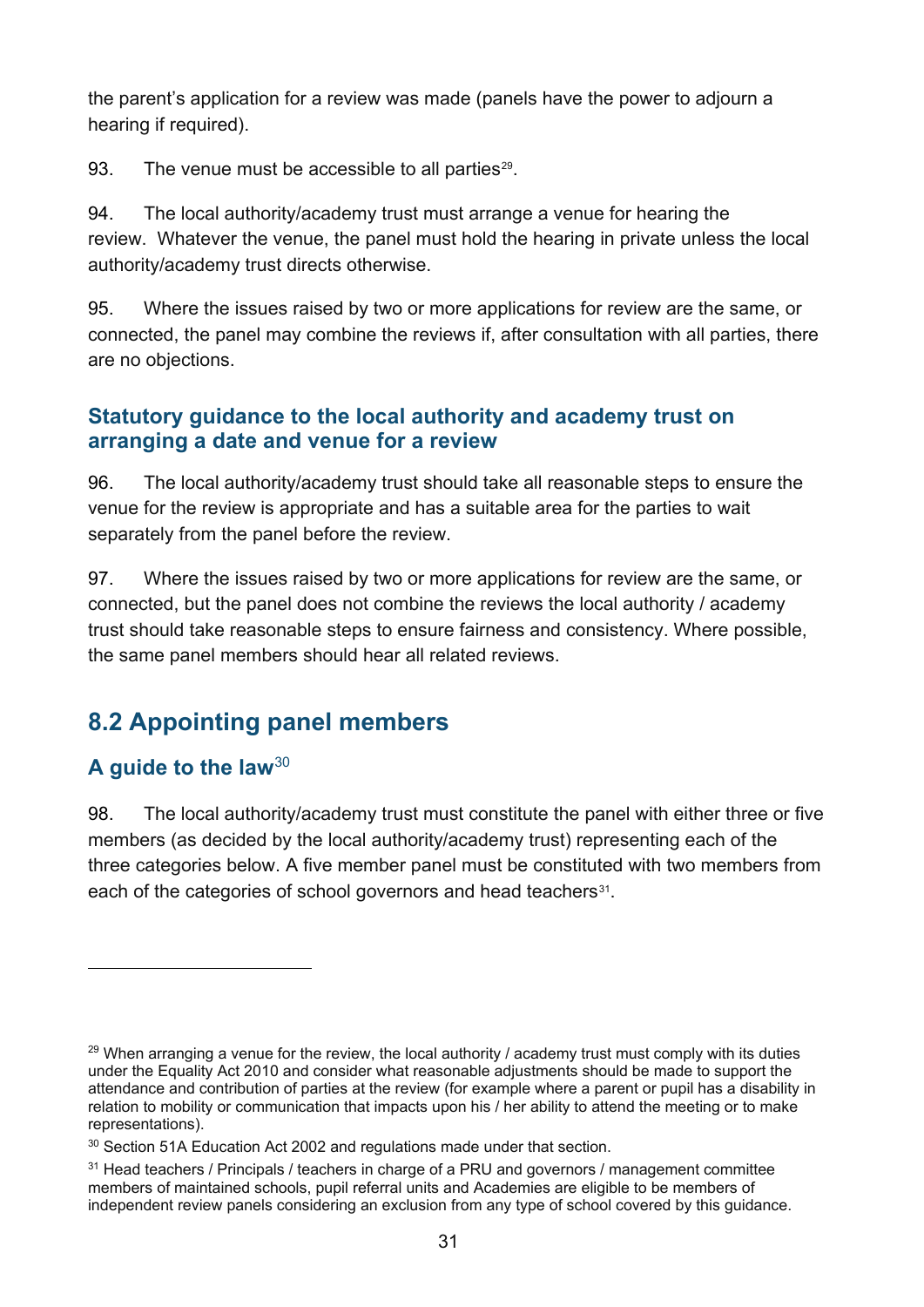- A lay member to chair the panel who has not worked in any school in a paid capacity, disregarding any experience as a school governor or volunteer.
- Current or former school governors (including members of PRU management committees and directors of academy trusts) who have served as a governor for at least 12 consecutive months in the last five years, provided they have not been teachers or head teachers during that time.
- Head teachers or individuals who have been a head teacher within the last five years.
- 99. A person may not serve as a member of a review panel if they:
	- are a member/director of the local authority/academy trust or governing body of the excluding school;
	- are the head teacher of the excluding school or anyone who has held this position in the last five years;
	- are an employee of the local authority/academy trust, or the governing body, of the excluding school (unless they are employed as a head teacher at another school);
	- have, or at any time have had, any connection with the local authority/academy trust, school, governing body, parents or pupil, or the incident leading to the exclusion, which might reasonably be taken to raise doubts about their impartiality (though an individual must not be taken to have such a connection simply because they are employed by the local authority/academy trust as a head teacher at another school); or
	- have not had the required training within the last two years (see paragraph 122).

100. In relation to panel members appointed by the local authority, sections 173(4) and 174(1) of Local Government Act 1972 apply when determining allowances for financial loss, travel or subsistence. It is for the academy trust to determine its own payment arrangements for panel members.

101. The local authority/academy trust must make arrangements to indemnify panel members against any legal costs and expenses reasonably incurred as a result of any decisions or actions connected to the review which are taken in good faith.

### <span id="page-31-0"></span>**Statutory guidance to the local authority/academy trust on appointing independent review panel members**

102. Every care should be taken to avoid bias or an appearance of bias. The local authority/academy trust should request that prospective panel members declare any conflict of interest at the earliest opportunity.

103. Where possible, panel members who are governors or head teachers should reflect the phase of education (primary/secondary) and type of school from which the pupil was excluded, for example: special school; boarding school; PRU; academy or maintained school.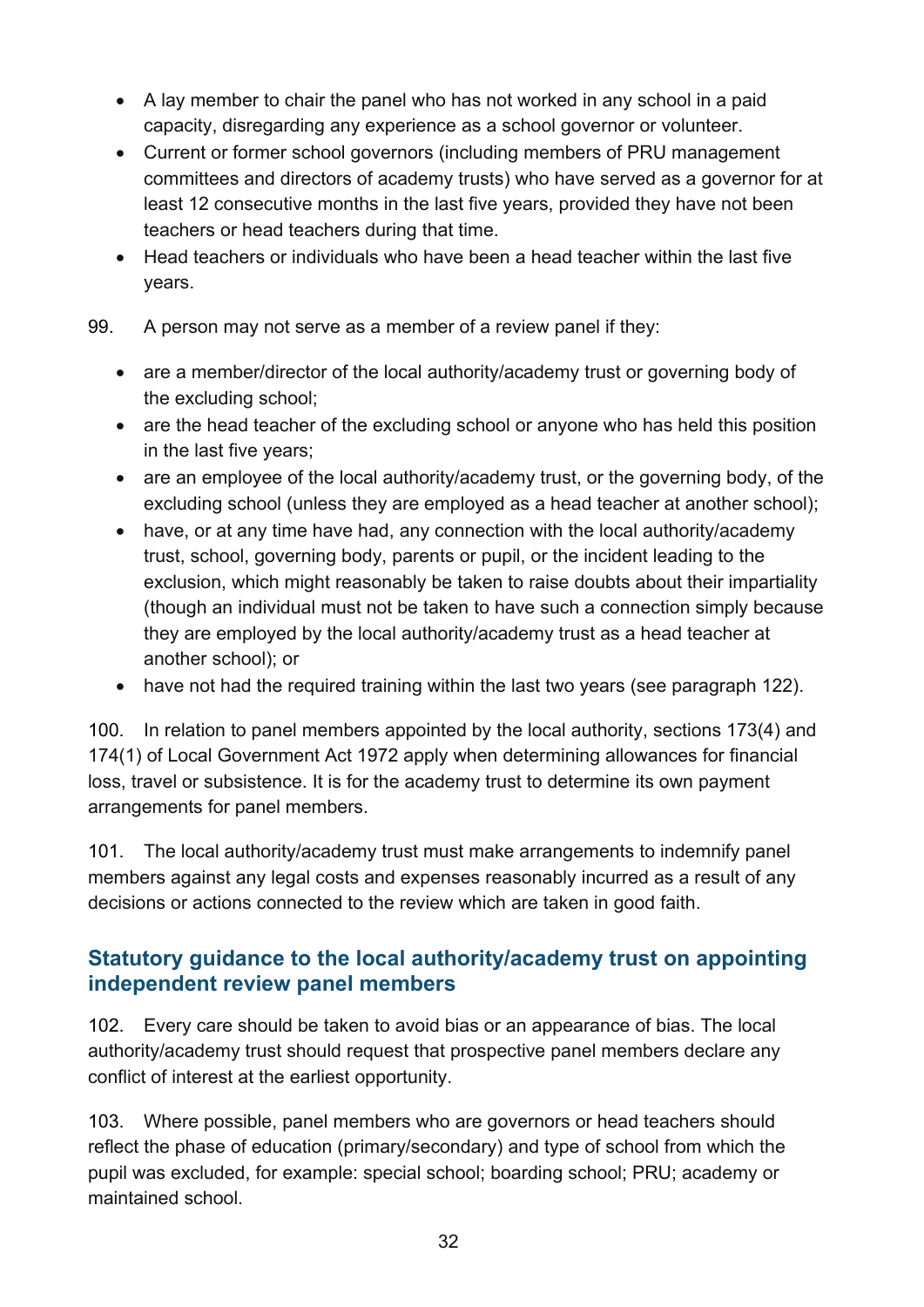104. The local authority/academy trust should consider whether the chair should be someone with a legal qualification or other legal experience. This is particularly important where a clerk will not be providing legal expertise to the panel.

105. In order to meet their duties within the statutory time frame, the local authority/academy trust should identify a number of eligible individuals in each of the different categories required to constitute an independent review panel in advance of an application for a review.

# <span id="page-32-0"></span>**8.3 Appointing a clerk and the clerk's role**

### **A guide to the law**[32](#page-32-1)

106. The local authority/academy trust may appoint a clerk to provide advice to the panel and parties to the review on procedure, law and statutory guidance on exclusions.

107. Where appointed the clerk must perform the following additional functions:

- Make reasonable efforts to inform the following people that they are entitled to: make written representations to the panel; attend the hearing and make oral representations to the panel; and be represented:
	- a) the parents;

- b) the head teacher;
- c) the governing body; and
- d) the local authority (in the case of a maintained school or pupil referral unit).
- Make reasonable efforts to circulate to all parties copies of relevant papers at least 5 school days before the review. These papers must include:
	- a) the governing body's decision;
	- b) the parents' application for a review; and
	- c) any policies or documents that the governing body was required to have regard to in making its decision.
- Give all parties details of those attending and their role, once the position is clear.
- Attend the review and ensure that minutes are produced in accordance with instructions from the panel.

<span id="page-32-1"></span><sup>&</sup>lt;sup>32</sup> Section 51A Education Act 2002 and regulations made under this section.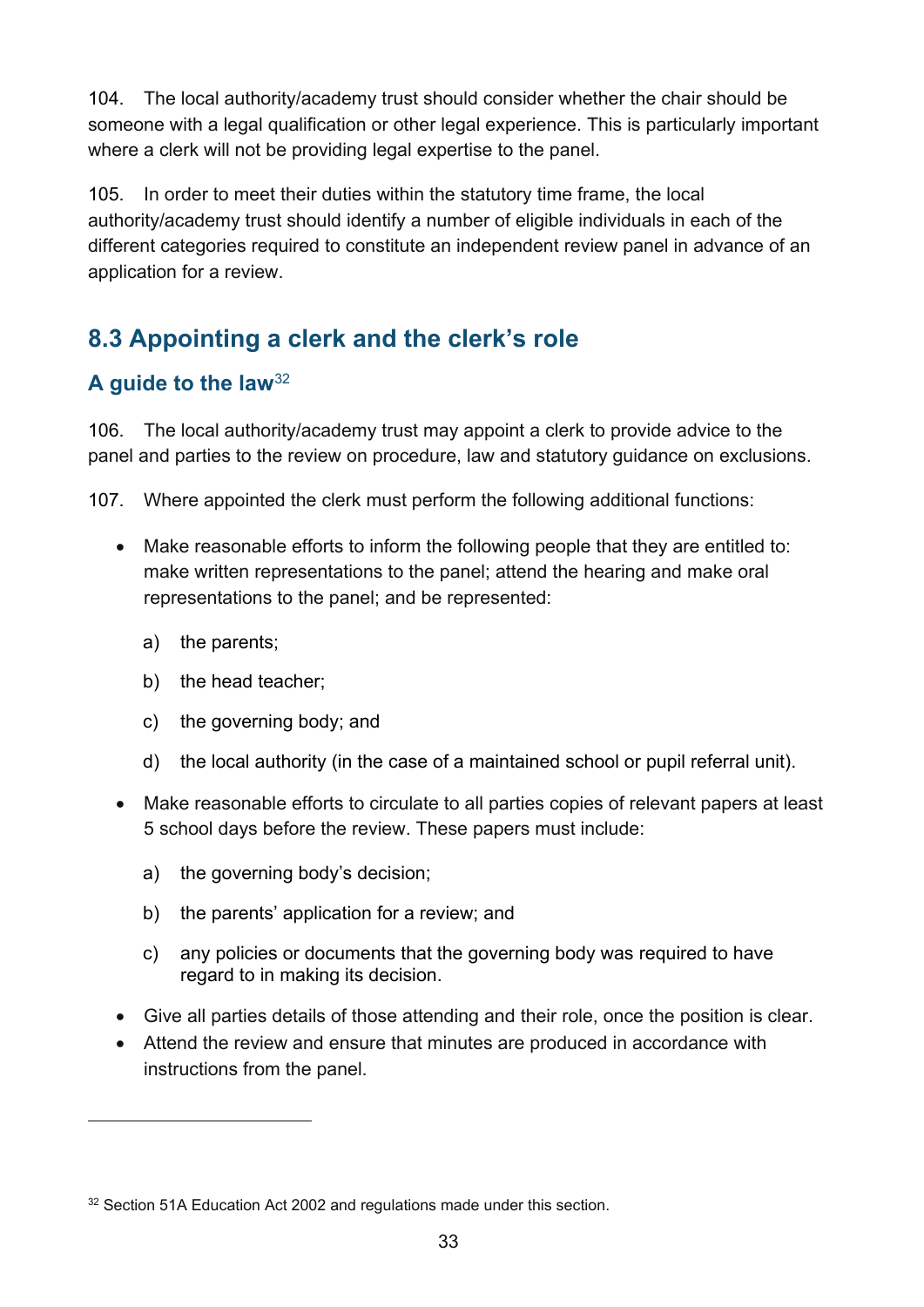108. Where a clerk is not appointed, the functions in paragraph 104 become the responsibility of the local authority/academy trust.

### <span id="page-33-0"></span>**Statutory guidance to the local authority/academy trust on appointing an independent review panel clerk**

109. The clerk should not have served as clerk to the governing body in the meeting at which the decision was made not to reinstate the pupil.

110. In addition to the training required by law, clerks should have an up-to-date understanding of developments in case law which are relevant to exclusion.

111. Where a clerk is not appointed, the local authority/academy trust should consider what additional steps it may need to take to ensure that the independent review panel is administered properly.

### <span id="page-33-1"></span>**Statutory guidance to local authority/academy trust regarding the clerk's role on preparing for an independent review**

112. The local authority/academy trust should ensure the clerk follows the advice below (paragraph 111 to 121).

113. The clerk should identify in advance of the meeting whether the pupil will be attending. Where an excluded pupil is attending the hearing, consideration should be given in advance as to the steps that will be taken to support his/her participation. If the excluded pupil is not attending, it should be made clear that they may feed in their views through a representative or by submitting a written statement.

114. The clerk should inform the parents of their right to bring a friend to the hearing.

115. In order to review the governing body's decision the panel will generally need to hear from those involved in the incident, or incidents, leading to the exclusion. The clerk should also try to ascertain whether an alleged victim, if there is one, wishes to be given a voice at the review. This could be in person, through a representative or by submitting a written statement.

116. In the case of witnesses who are pupils of the school it will normally be more appropriate for the panel to rely on written statements. Pupils may appear as witnesses if they do so voluntarily and, if they are under 18, with their parents' consent. In such cases, that pupil's parents should be invited to attend the meeting in support of their child.

117. Where character witnesses are proposed, the clerk should seek the agreement of the panel; but this should be allowed unless there is good reason to refuse.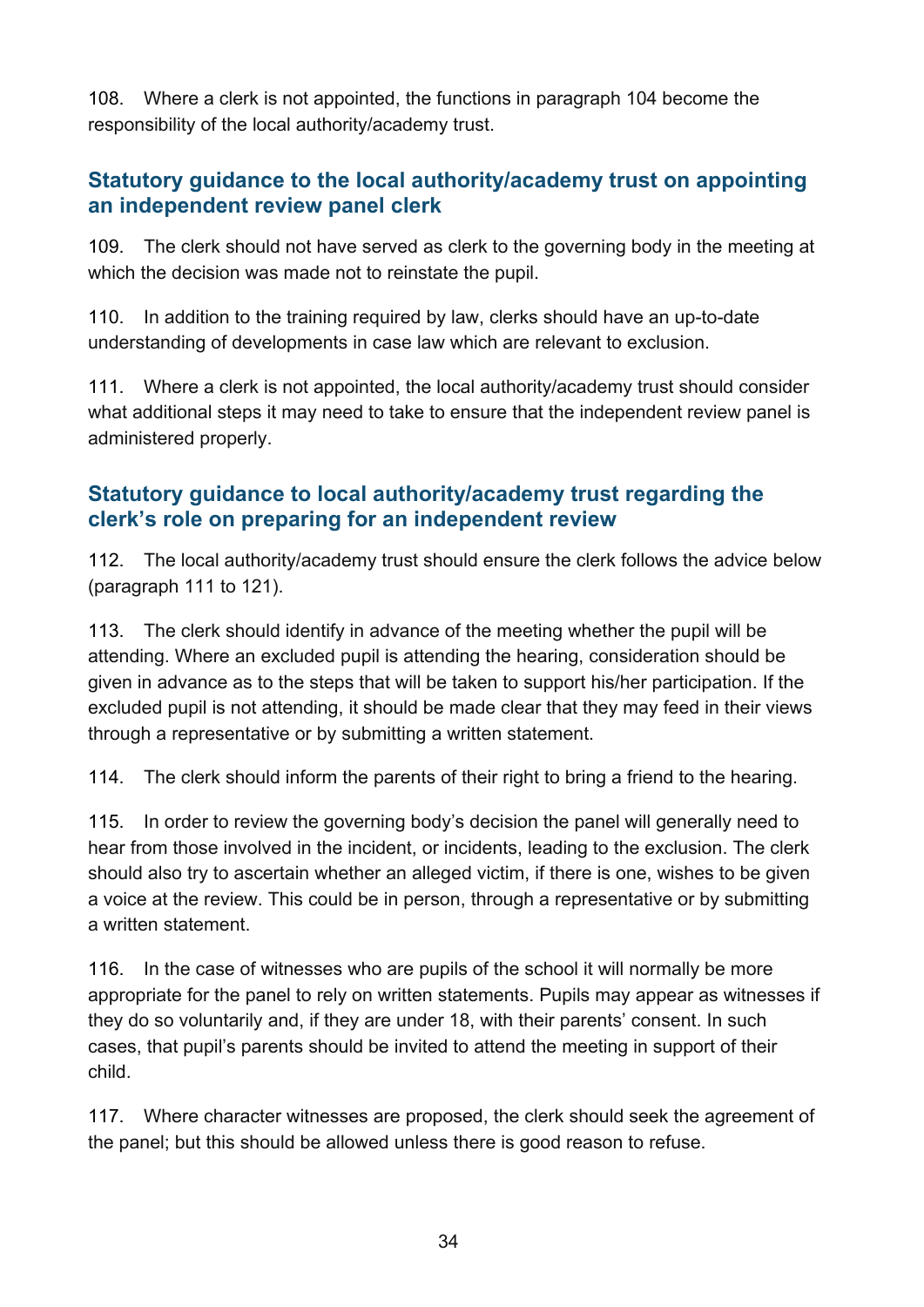118. All written witness statements should be attributed, signed and dated, unless the school has good reason to wish to protect the anonymity of the witness, in which case the statement should at least be dated and labelled in a way that allows it to be distinguished from other statements. The general principle remains that excluded pupils are entitled to know the substance behind the reason for their exclusion.

119. Parties attending the hearing have the right to be represented. Representatives may make written or oral representations to the panel. If any of the parties wish to bring more than one friend or representative, the clerk should seek the panel's agreement in advance, having regard to a reasonable limit on numbers attending the review. However, all parents may attend, if they wish to do so, and each can make representations and be represented.

120. In addition to written witness statements, the clerk should request written evidence from the school in order to circulate it in advance of the meeting, such as policies and documents of the school which the governing body would reasonably have been expected to take account of in reaching its decision on reinstatement.

121. Where the school's case rests largely or solely on physical evidence, and where the facts are in dispute, then the physical evidence, if practicable, should be retained and be available to the panel. Where there are difficulties in retaining physical evidence, photographs or signed witness statements should be used.

122. Where an excluding head teacher has left the school, the panel may use its discretion in deciding whether to also invite this person to make representations.

123. The clerk should notify the panel where requested documents have not been provided so that the panel can take a decision on whether to adjourn the hearing to allow for the documents to be provided.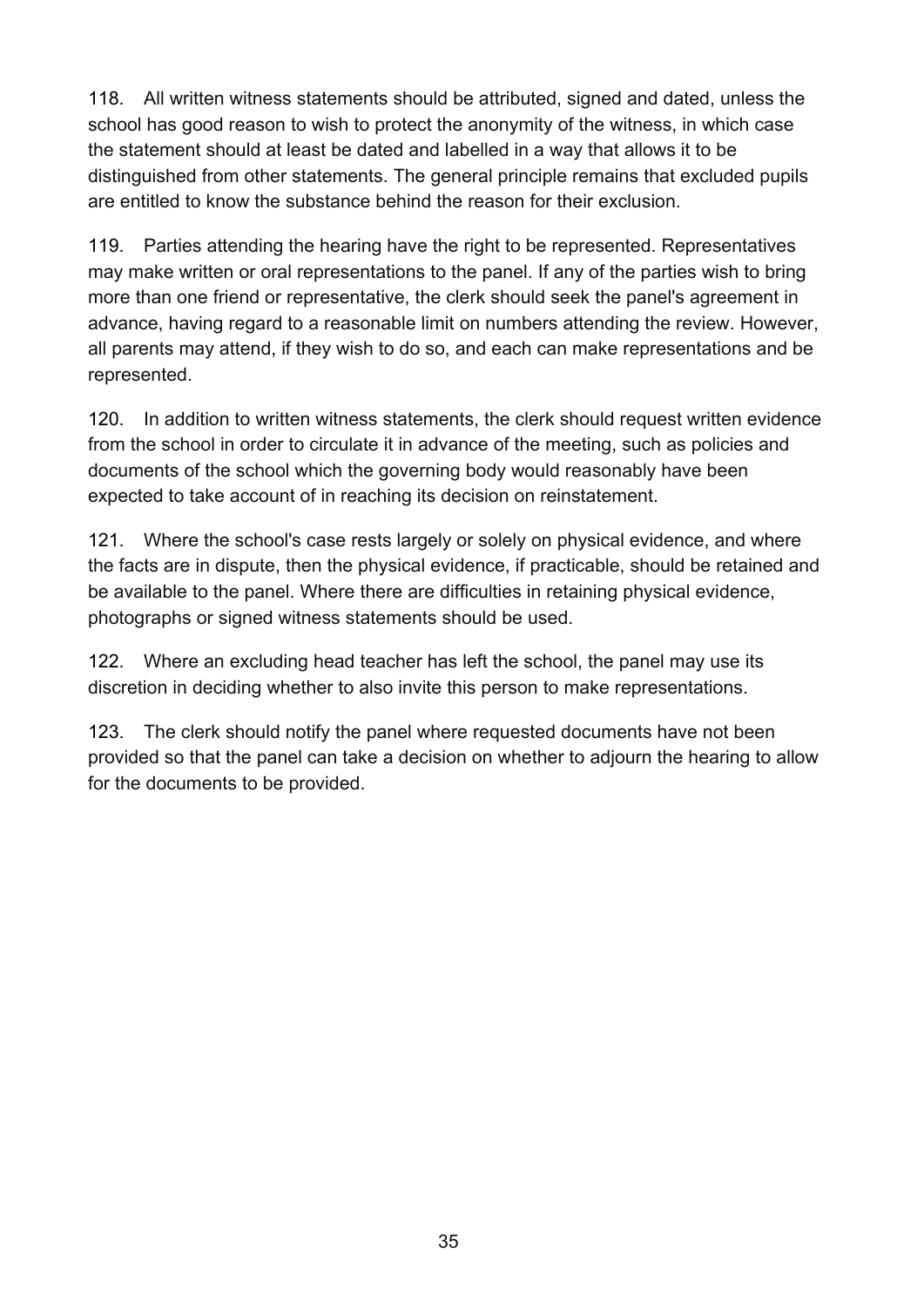# <span id="page-35-0"></span>**8.4 Ensuring that panel members and clerks are trained**

### **A guide to the law**[33](#page-35-2)

124. The local authority/academy trust must ensure that all panel members and clerks have received training within the two years prior to the date of the review. This training must have covered:

- the requirements of the primary legislation, regulations and statutory guidance governing exclusions (which would include an understanding of how the principles applicable in an application for judicial review relate to the panel's decision making);
- the need for the panel to observe procedural fairness and the rules of natural justice;
- the role of the chair of a review panel;
- the role of the clerk to a review panel;
- the duties of head teachers, governing bodies and the panel under the Equality Act 2010; and
- the effect of section 6 of the Human Rights Act 1998 (acts of public authorities unlawful if not compatible with certain human rights) and the need to act in a manner compatible with human rights protected by that Act.

# <span id="page-35-1"></span>**8.5 Appointing an SEN expert**

### **A guide to the law**[34](#page-35-3)

 $\overline{a}$ 

125. If requested by parents with their application for an independent review panel, the local authority / academy trust must appoint a SEN expert to attend the panel and cover the associated costs of this appointment.

126. The SEN expert must be someone who has expertise and experience of special educational needs considered by the local authority/academy trust as appropriate to perform the functions specified in the legislation.

127. The local authority/academy trust must make arrangements to indemnify the SEN expert against any legal costs and expenses reasonably incurred as a result of any decisions or actions connected to the review and which are taken in good faith.

<span id="page-35-2"></span><sup>&</sup>lt;sup>33</sup> Section 51A Education Act 2002 and regulations made under this section.

<span id="page-35-3"></span><sup>&</sup>lt;sup>34</sup> Section 51A Education Act 2002 and regulations made under this section.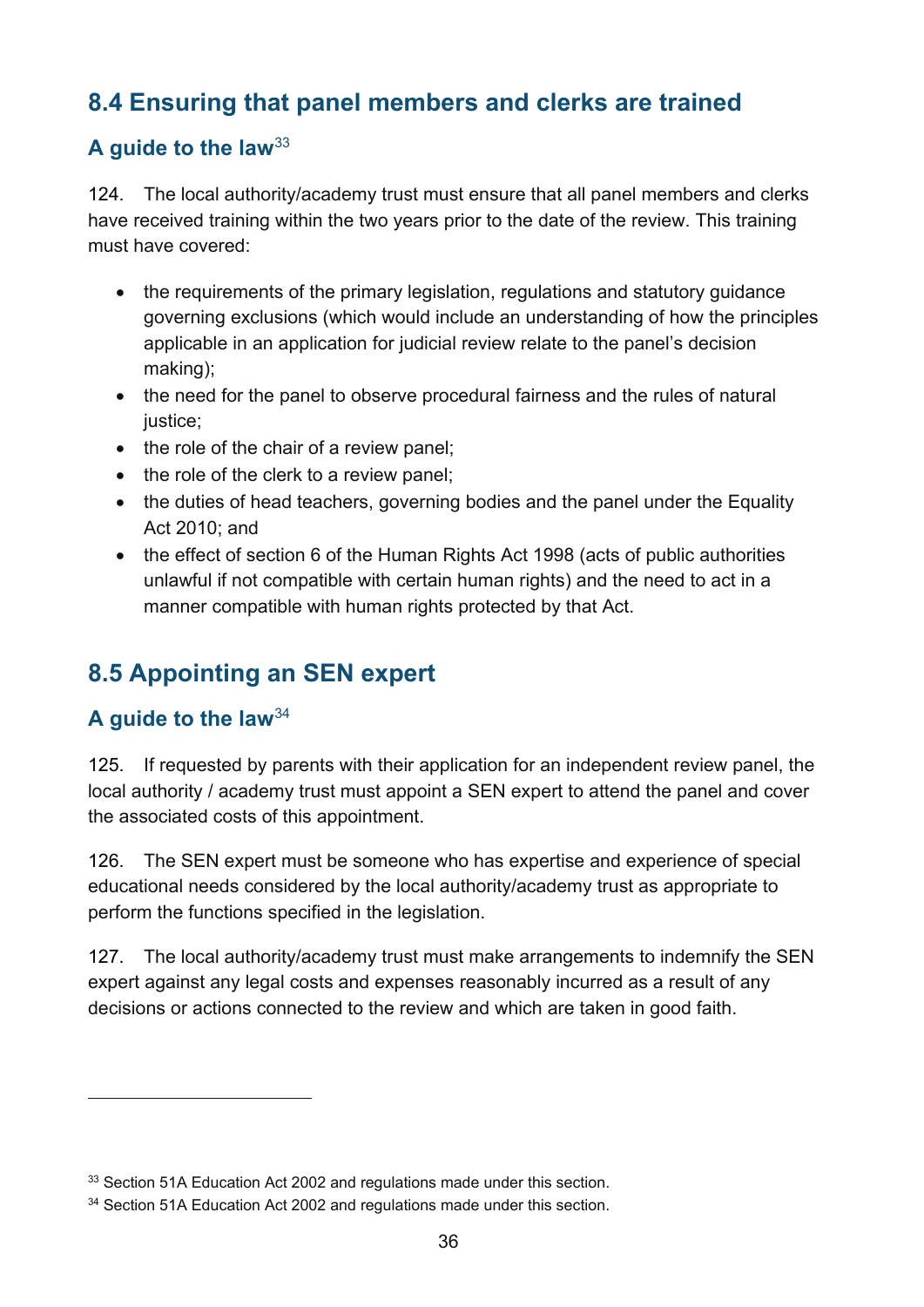128. Parents have a right to request the attendance of an SEN expert at a review. regardless of whether the school recognises that their child has SEN.

129. The SEN expert's role is set out in paragraphs 164 to 167.

130. Individuals may not serve as an SEN expert if they have, or at any time have had, any connection with the local authority, academy trust, school, parents or pupil, or the incident leading to the exclusion, which might reasonably be taken to raise doubts about their ability to act impartially. However, an individual should not be assumed to have such a connection simply by virtue of the fact that he/she is an employee of the local authority/academy trust.

### <span id="page-36-0"></span>**Statutory guidance to the local authority and the academy trust on appointing an SEN expert**

131. The SEN expert should be a professional with first-hand experience of the assessment and support of SEN, as well as an understanding of the legal requirements on schools in relation to SEN and disability. Examples of suitable individuals might include educational psychologists; specialist SEN teachers; special educational needs coordinators (SENCOs); and behaviour support teachers. Recently retired individuals are not precluded from fulfilling this role, though the local authority/academy trust would need to assure themselves that the individual had a good understanding of current practice and the legal requirements on schools in relation to SEN.

132. Whilst individuals are not automatically taken to be partial simply because they are an employee of, or contracted by, a local authority or academy trust, they should not have had any previous involvement in the assessment or support of SEN for the excluded pupil, or siblings of the excluded pupil. The local authority/academy trust should request that prospective SEN experts declare any conflict of interest at the earliest opportunity.

133. The final decision on the appointment of an SEN expert is for the local authority/academy trust to make but it should take reasonable steps to ensure that parents have confidence in the impartiality and capability of the SEN expert. Where possible, this may include offering parents a choice of SEN expert. In order to meet its duties within the statutory time frame, the local authority/academy trust should consider maintaining a list of individuals capable of performing the role of SEN expert in advance of a request.

134. It is for the local authority/academy trust to determine the amount of any payment in relation to the appointment of the SEN expert, such as financial loss, travel and subsistence allowances.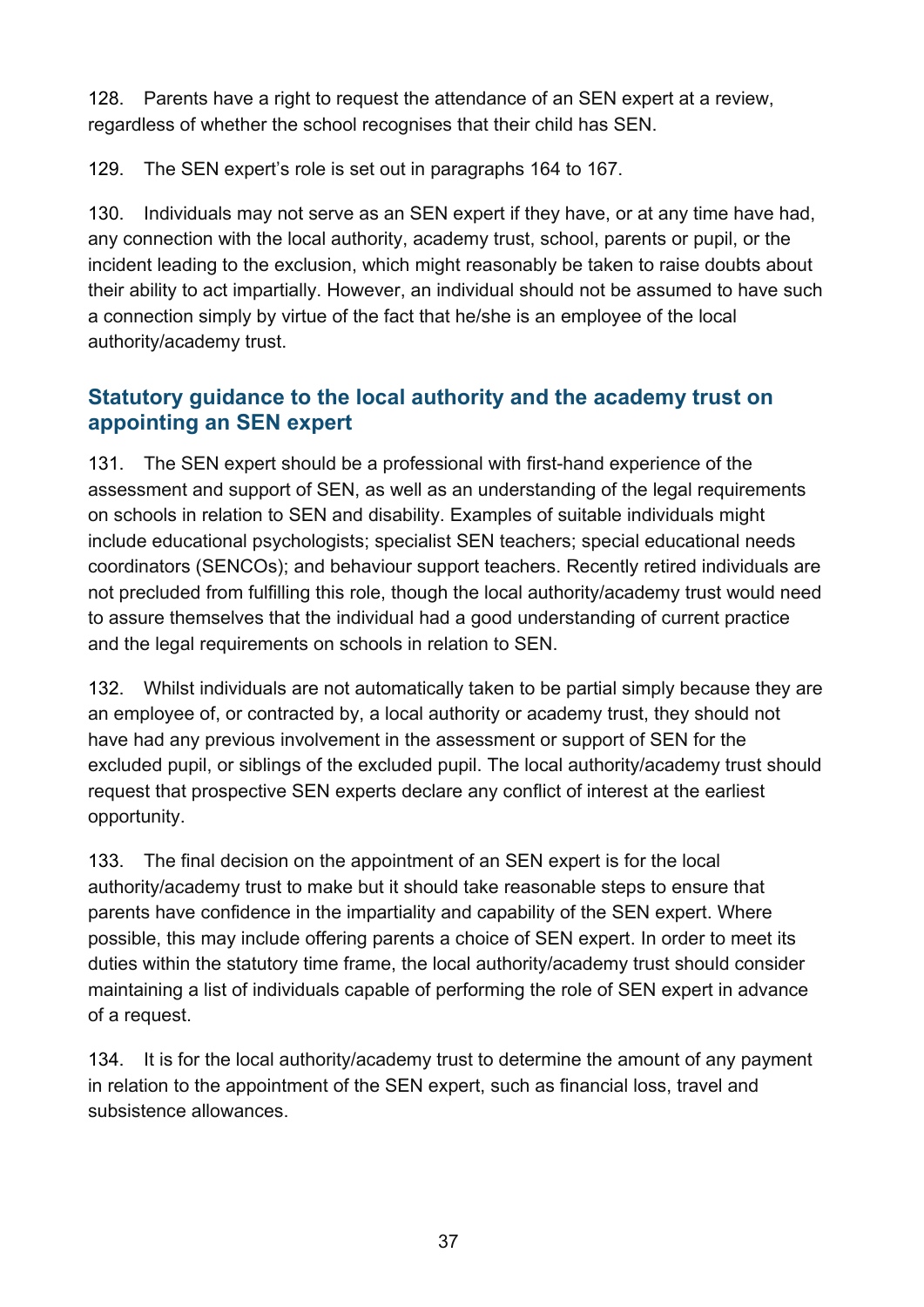# <span id="page-37-0"></span>**9. The duties of independent review panel members, the clerk and the SEN expert in the conduct of an independent review panel**

### **A guide to the law**[35](#page-37-1)

135. Panel members and, if appointed, the SEN expert must declare any known conflict of interest to the local authority/academy trust before the start of the review.

136. The role of the panel is to review the governing body's decision not to reinstate a permanently excluded pupil. In reviewing the decision the panel must consider the interests and circumstances of the excluded pupil, including the circumstances in which the pupil was excluded, and have regard to the interests of other pupils and people working at the school.

137. The panel must apply the civil standard of proof; i.e. 'on the balance of probabilities' it is more likely than not that a fact is true, rather than the criminal standard of 'beyond reasonable doubt'. This means that the panel should accept that something happened if it is more likely that it happened than that it did not happen.

138. Following its review the panel can decide to:

- uphold the governing body's decision;
- recommend that the governing body reconsiders reinstatement ; or
- quash the decision and direct that the governing body reconsiders reinstatement.

139. The panel's decision does not have to be unanimous and can be decided by a majority vote. In the case of a tied vote, the chair has the casting vote.

140. The independent review panel's decision is binding on the: pupil; parents; governing body; head teacher; local authority; and (in the case of an academy), the academy trust.

141. The panel may only quash a governing body's decision if it considers that it was flawed when considered in the light of the principles applicable on an application for judicial review (statutory guidance on this consideration is provided by paragraphs 157 to 162).

<span id="page-37-1"></span><sup>&</sup>lt;sup>35</sup> Section 51A Education Act 2002 and regulations made under this section.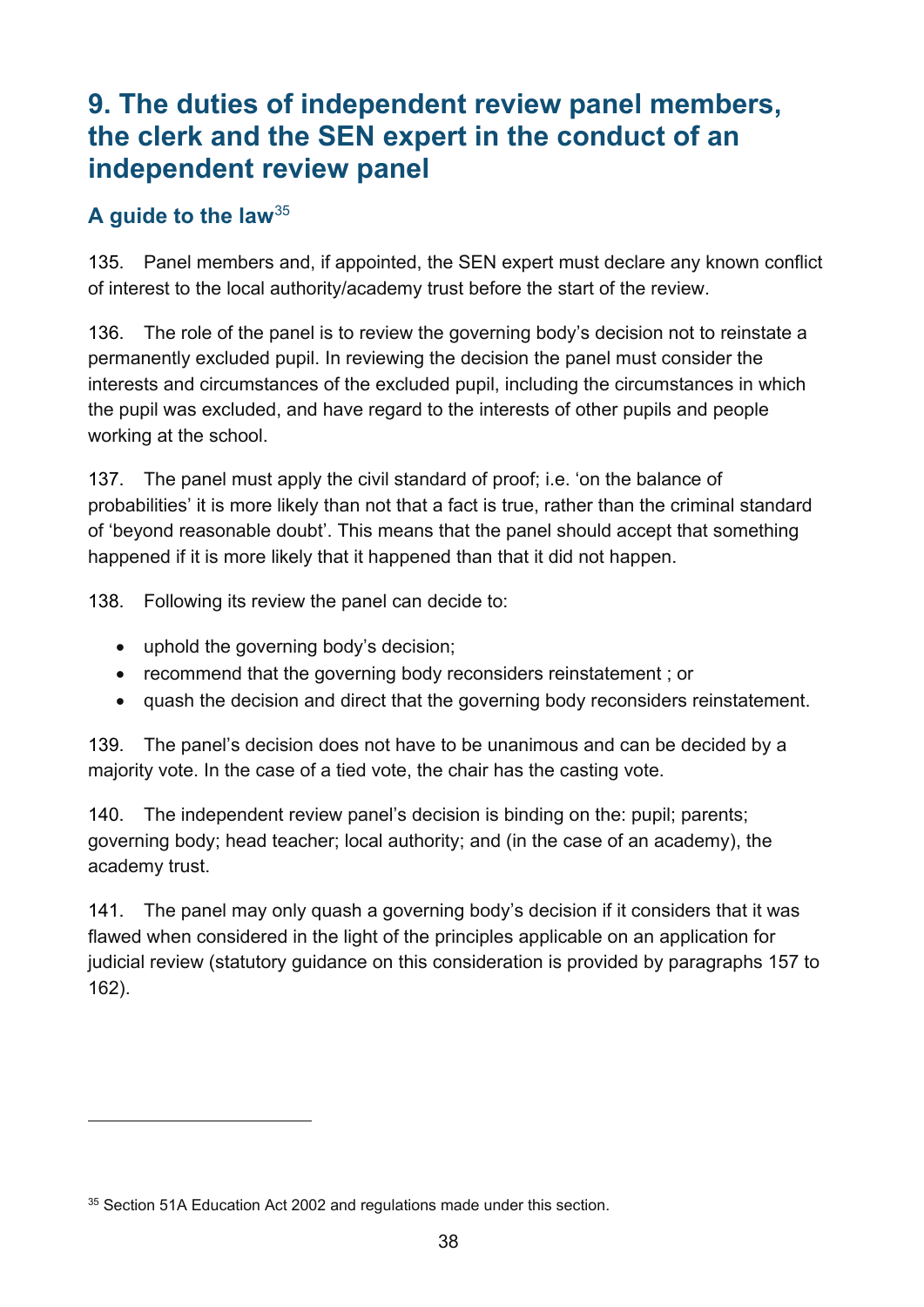142. New evidence may be presented to the panel, though the school may not introduce new reasons for the exclusion and the panel must disregard any new reasons that are introduced.

143. In deciding whether the governing body's decision was flawed, and therefore whether to quash the decision, the panel must only take account of the evidence that was available to the governing body at the time of it making its decision to uphold the exclusion. This includes any evidence that the panel considers would, or should, have been available to the governing body and that it ought to have taken into account if it had been acting reasonably.

144. If evidence is presented that the panel considers it is unreasonable to have expected the governing body to have been aware of at the time of its decision, the panel can take account of the evidence when deciding whether to recommend that the governing body reconsider reinstatement.

145. Where present, the panel must seek and have regard to the SEN expert's view of how SEN might be relevant to the pupil's exclusion. Where an SEN expert has been requested but is not present, the panel should make parents aware of their right to request that the review is adjourned until such time as an SEN expert can attend.

146. The jurisdiction of the First-tier Tribunal (Special Educational Needs and Disability) and County Court to hear claims of discrimination relating to a permanent exclusion does not preclude an independent review panel from considering issues of discrimination in reaching its decision.

147. If a panel directs a governing body to reconsider reinstatement it may order the local authority to make an adjustment to the school's budget or (in the case of an academy) the academy trust to make an equivalent payment to the local authority in whose area the school is located, unless within 10 school days of receiving notice of the panels decision, the governing body decides to reinstate the pupil. Paragraph 163 provides statutory guidance to panels on the circumstances under which this payment should not be ordered. The sum of this adjustment/payment must be £4,000 and would be in addition to any funding that would normally follow an excluded pupil. The panel does not have the power to order a financial readjustment or payment in circumstances where it has only recommended that the governing body reconsiders reinstatement of the pupil.

148. The panel may adjourn on more than one occasion, if necessary. However, consideration must be given to the effect of adjournment on the parties to the review, the excluded pupil and their parents, and any victim.

149. A review cannot continue if the panel no longer has representation from each of the three categories of members required (see paragraph 96). In this event, the panel may be adjourned until the number can be restored.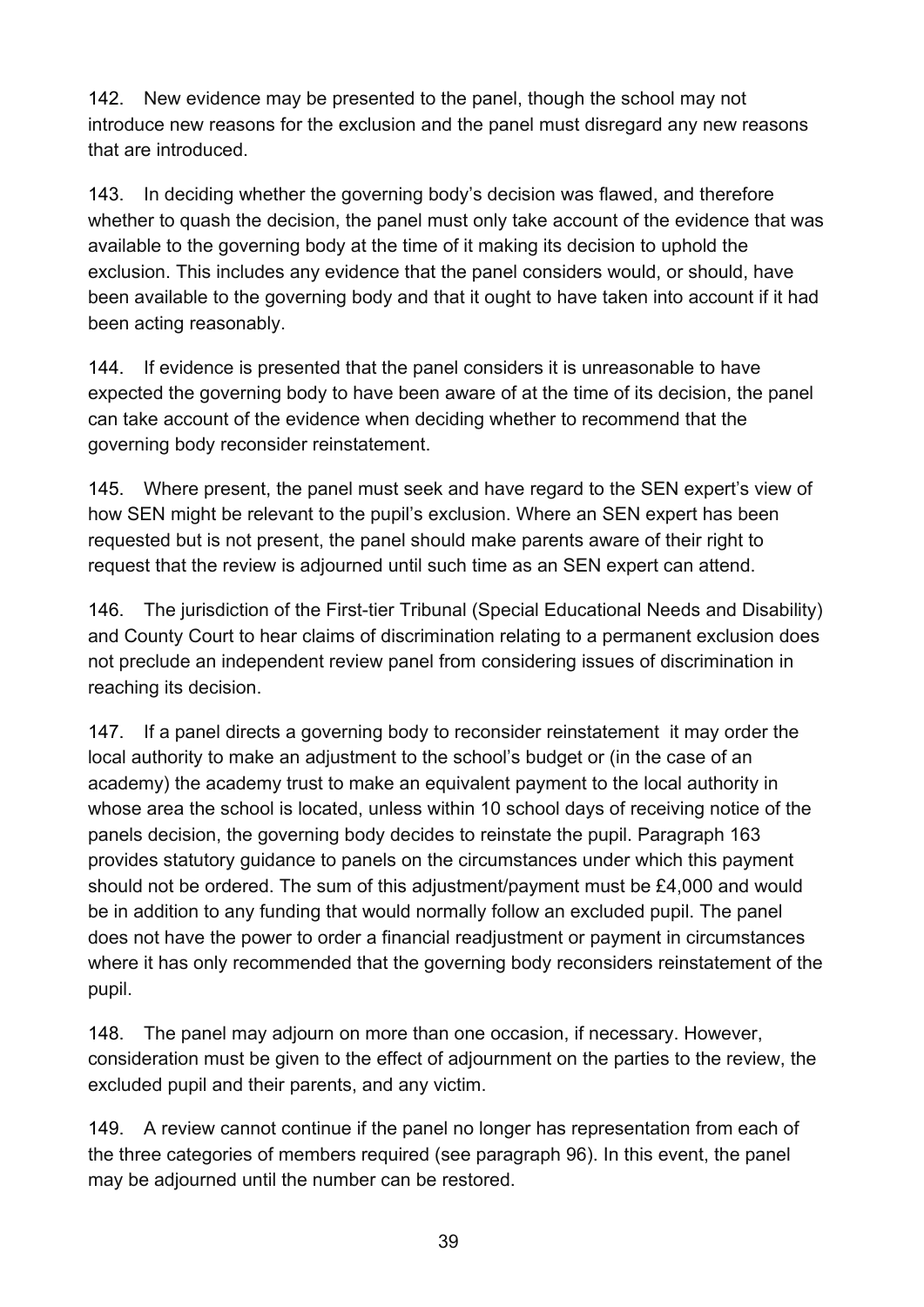150. Once a review has begun, no panel member may be substituted by a new member for any reason. Accordingly, if the required representation cannot be restored from the original members, a new panel must be constituted to conduct the review afresh. In the case of a five-member panel, the panel may continue in the absence of any of its members, provided all three categories of member are still represented.

151. Following the review, the panel must issue written notification to all parties without delay. This notification must include:

- the panel's decision and the reasons for it;
- where relevant, details of any financial readjustment/payment to be made if a governing body subsequently decides not to offer to reinstate a pupil; and
- any information that the panel has directed the governing body to place on the pupil's educational record.

### <span id="page-39-0"></span>**Statutory guidance to independent review panel members on the conduct of an independent review panel**

152. The chair should outline the procedure to be followed and explain to all parties that the panel is independent of the school, the local authority and (in the case of an academy) the academy trust. The panel should support all parties to participate in the review and ensure that their views are properly heard. The independent review should be conducted in an accessible, unthreatening and non-adversarial manner.

153. It is for the panel to decide whether any witnesses should stay after giving evidence for the rest of the review, but they should not be present before giving evidence.

154. In the interests of fairness and transparency, care should be taken to ensure that no one, other than the clerk, is present with the panel in the absence of the other parties. This includes the SEN expert. The panel should ask everyone, apart from the clerk, to withdraw before the panel makes a decision. The clerk may stay to help the panel by referring to the notes of the meeting and providing advice on the wording of the decision letter.

155. In any event, the panel must always make one of three fundamental decisions: it must either uphold the governing body's decision; recommend reconsideration; or quash the decision. Where parents are not seeking reinstatement for their child, this fact should be acknowledged by the panel but it should not affect the conduct of the panel or its decision. Recording of the panel's findings on a child's educational record and an acknowledgement by the governing body that it would be appropriate for it to offer to reinstate the pupil are both potential outcomes in these circumstances.

156. In the event that a panel cannot continue because it no longer has representation from each of the three categories of members required (see paragraph 96) it should,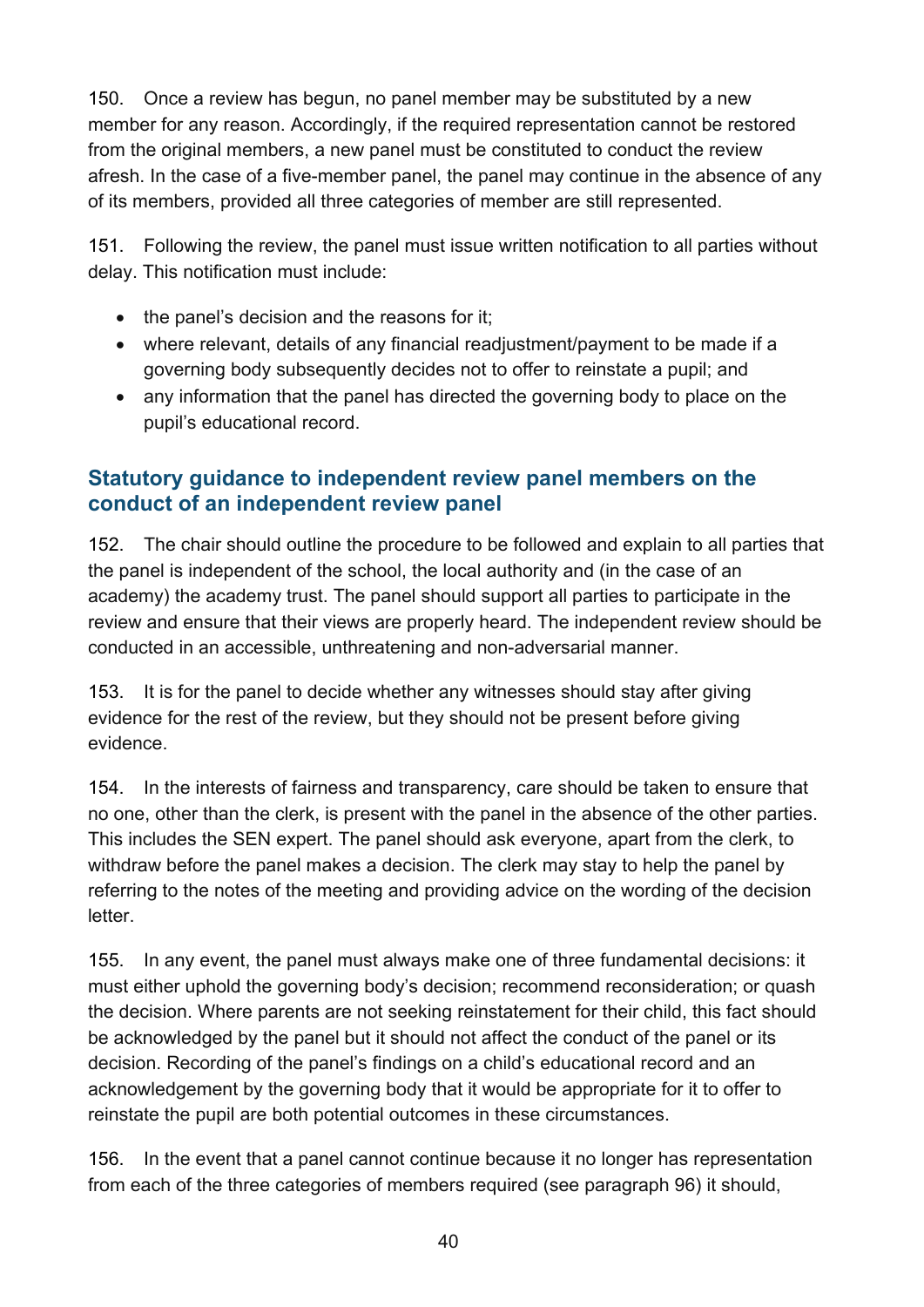having regard to the particular circumstances and the effect on the parties, victim, and pupil/parent, adjourn to allow reasonable time for enough missing members to become available.

### <span id="page-40-0"></span>**Statutory guidance to independent review panel members on coming to a decision**

157. The panel's decision should not be influenced by any stated intention of the parents or pupil not to return to the school. The focus of the panel's decision is whether there are sufficient grounds for them to direct or recommend that the governing body reconsider its decision to uphold the exclusion.

158. Public law principles underpin good decision-making. All decisions of a governing body must be made in accordance with public law. Panels are expected to understand the legislation that is relevant to exclusions and the legal principles that apply. Head teacher and governing body members of panels are likely to have first-hand experience of the education context that may be relevant to considerations about whether or not a decision was reasonable in the circumstances.

159. When considering the governing body's decision in light of the principles applicable in an application for judicial review, the panel should apply the following tests:

- Illegality did the governing body act outside the scope of its legal powers in deciding that the pupil should not be reinstated?
- Irrationality did the governing body rely on irrelevant points, fail to take account of all relevant points, or make a decision so unreasonable that no governing body acting reasonably in such circumstances could have made it?
- Procedural impropriety was the governing body's consideration so procedurally unfair or flawed that justice was clearly not done?

160. Procedural impropriety means not simply a breach of minor points of procedure but something more substantive, that has a significant impact on the quality of the decision making process. This will be a judgement for the panel to make but the following are examples of the types of things that could give rise to procedural impropriety: bias; failing to notify parents of their right to make representations; the governing body making a decision without having given parents an opportunity to make representations; failing to give reasons for a decision; or being a judge in your own cause (for example, if the head teacher who took the decision to exclude were also to vote on whether the pupil should be reinstated ).

161. Where the criteria for quashing a decision have not been met, the panel should consider whether it would be appropriate to recommend that a governing body reconsiders its decision not to reinstate the pupil. This should not be the default option, but should be used where evidence or procedural flaws have been identified that do not meet the criteria for quashing the decision, but which the panel believe justify a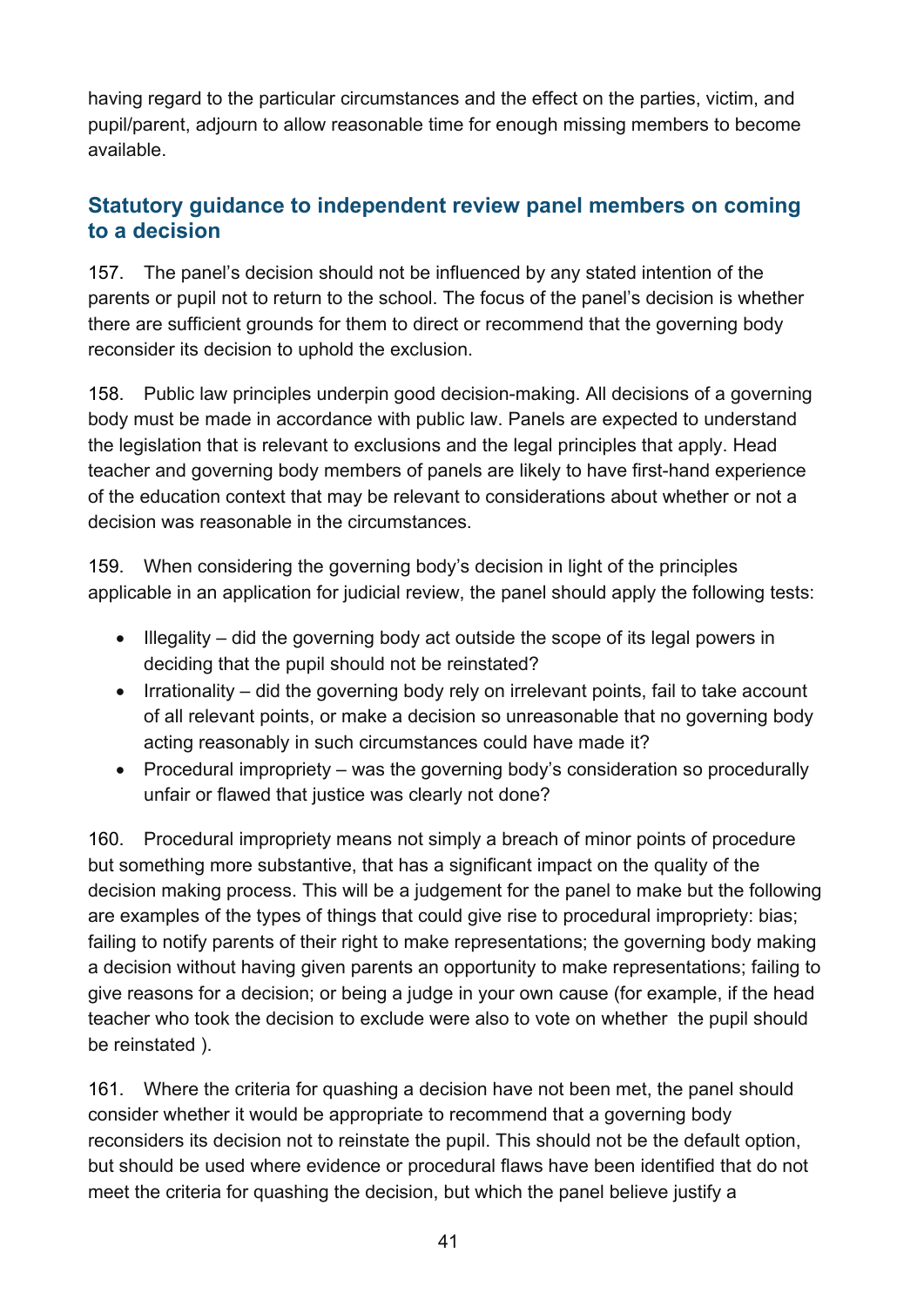reconsideration of the governing body's decision. This could include when new evidence presented at the review hearing was not available to the governing body at the time of its decision.

162. In all other cases the panel should uphold the governing body's decision.

### <span id="page-41-0"></span>**Statutory guidance to independent review panel members on the financial readjustment/payment**

163. In the case of a maintained school or PRU, where a panel has quashed the governing body's decision and directed that it reconsiders, the panel should order that a readjustment must be made to the school's budget, unless within 10 school days of receiving notice of the panel's decision, the governing body decides to reinstate the pupil. In the case of an academy, where the panel has quashed the governing body's decision, the panel should order that the academy trust must make a payment directly to the local authority in whose area the academy is located, unless within 10 school days of receiving notice of the panel's decision, the governing body decides to reinstate the pupil.

### <span id="page-41-1"></span>**Statutory guidance to SEN experts on their conduct during an independent review panel**

164. The SEN expert's role is analogous to an expert witness, providing impartial specialist advice to the panel on how special educational needs might be relevant to the exclusion. The SEN expert should base their advice on the evidence provided to the panel. The SEN expert's role does not include making an assessment of the pupil's special educational needs.

165. The focus of the SEN expert's advice should be on whether the school's policies which relate to SEN, or the application of these policies in relation to the excluded pupil, were lawful, reasonable and procedurally fair (in line with the guidance to panels in paragraph 158). If the SEN expert believes that this was not the case, they should, where possible, advise the panel on the possible contribution that this could have made to the circumstances of the pupil's exclusion.

166. Where the school does not recognise a pupil as having SEN, the SEN expert should advise the panel on whether they believe the school acted in a legal, reasonable and procedurally fair way with respect to the identification of any special educational needs that the pupil may potentially have, and any contribution that this could have made to the circumstances of the pupil's exclusion.

167. The SEN expert should not criticise a school's policies or actions simply because they believe a different approach should have been followed or because another school might have taken a different approach.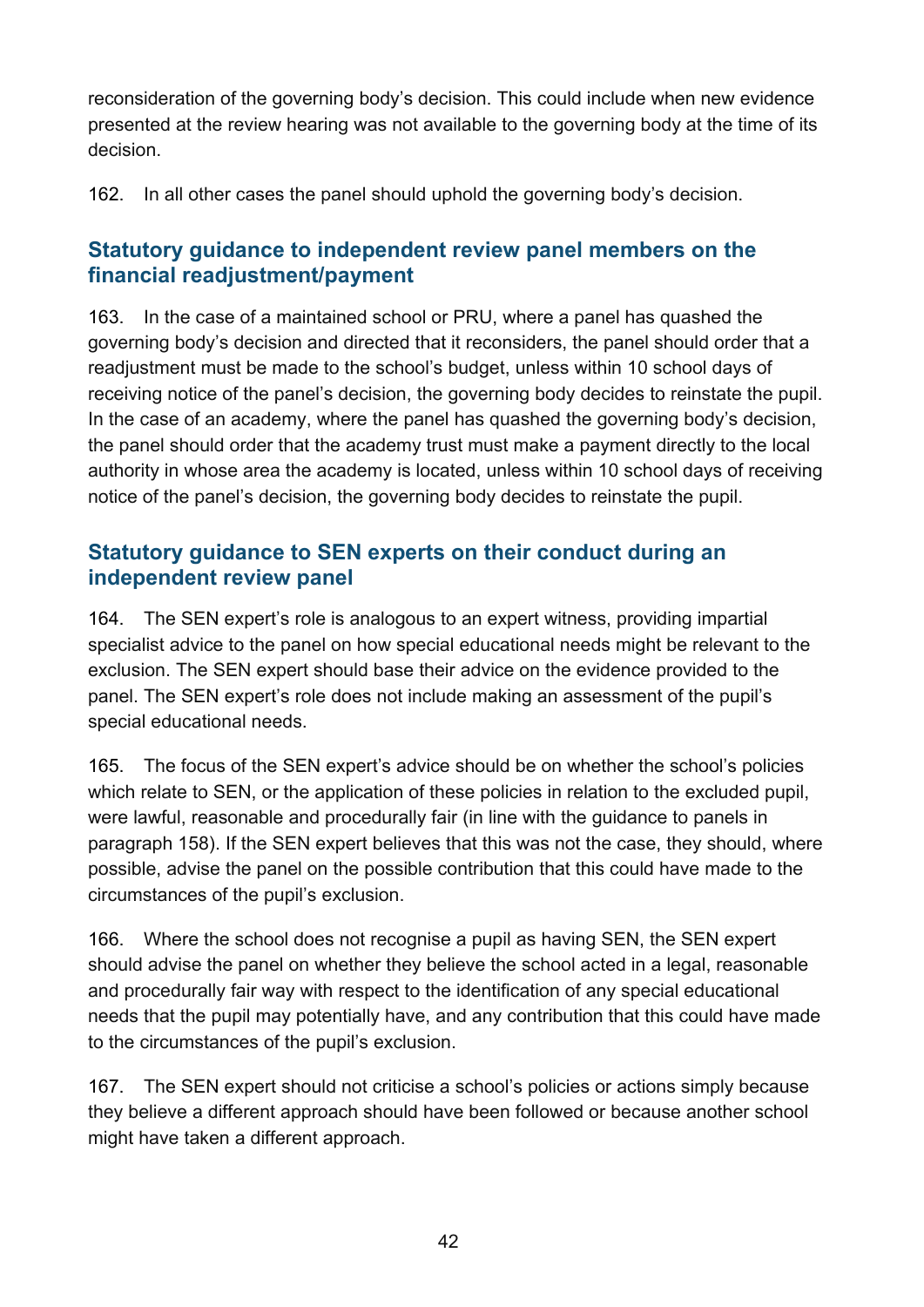### <span id="page-42-0"></span>**Statutory guidance to the clerk and local authority/academy trust on the record of the proceedings of a review panel**

168. The clerk to a review panel should ensure that minutes of the proceedings are taken, including details of the attendance, the voting and the decision.

169. The minutes are not public documents but should be retained by the local authority/academy trust for a period of at least five years, as they may need to be seen by a court or (in the case of maintained school) by the Public Service Ombudsman. The local authority/academy trust should be aware of its duties under the Freedom of Information Act 2000 and the Data Protection Act 1998 when retaining information.

### <span id="page-42-1"></span>**Statutory guidance to the independent review panel and clerk on notifying parties of the outcome of the review**

170. If the panel upholds the governing body's decision, the clerk should immediately report this to the local authority as well as notifying the parents and governing body. If the pupil lives outside the local authority in which the school is located, the clerk should make sure that the 'home authority' is also informed in writing without delay of the outcome of the review. This includes any situation where parents withdraw or abandon their application for a review.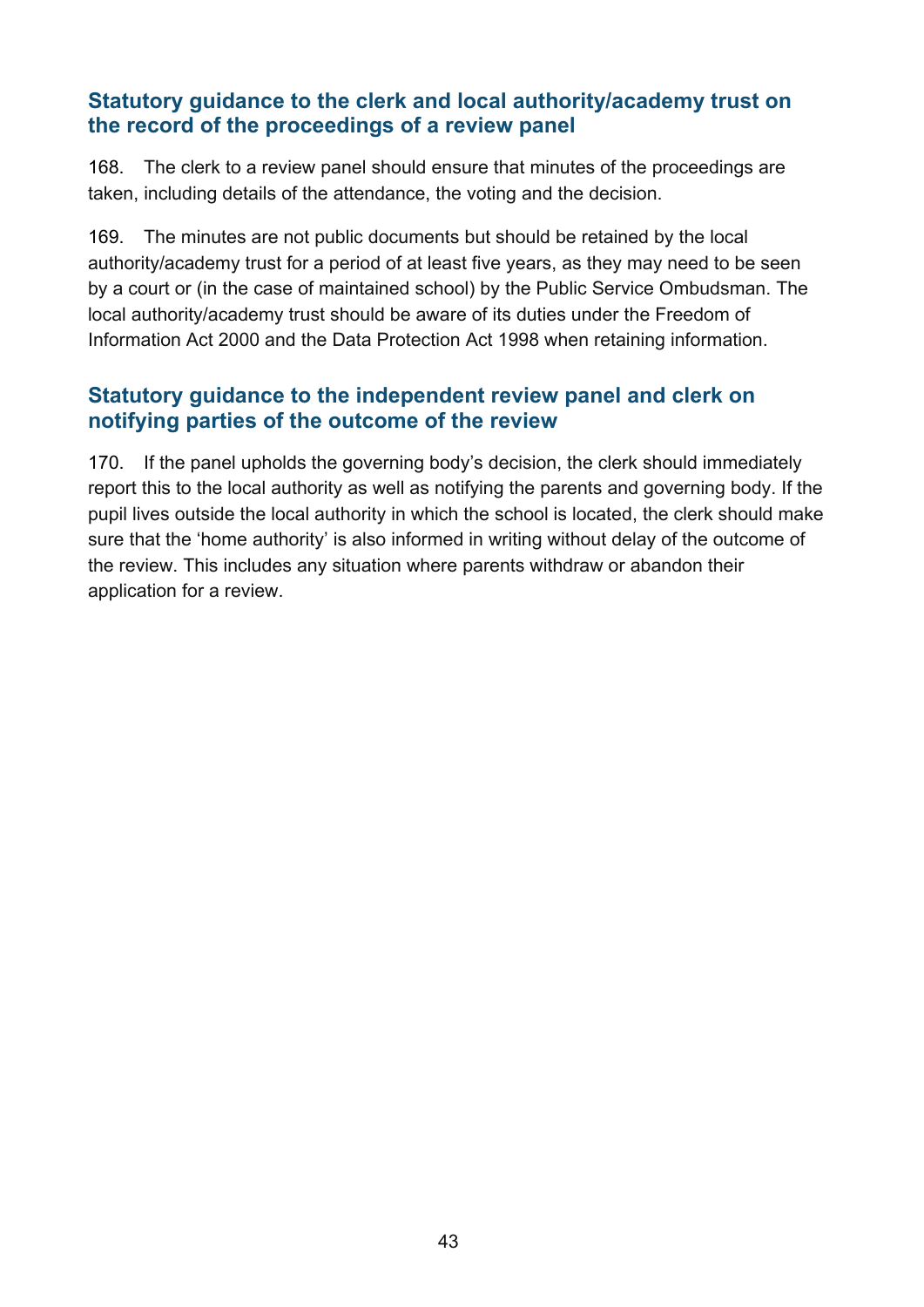# <span id="page-43-0"></span>**10. The governing body's duty to reconsider reinstatement following a review**

### **A guide to the law**[36](#page-43-1)

171. Where the panel directs or recommends that the governing body reconsider whether a pupil should be reinstated, the governing body must reconvene to do so within 10 school days of being given notice of the panel's decision. Notice is deemed to have been given on the day of delivery if it is delivered directly or on the second working day after posting if it is sent by first class mail.

172. It is important that the governing body reconsiders whether the pupil should be reinstated conscientiously, whether the panel has directed or merely recommended it to do so. Whilst the governing body may still reach the same conclusion as it first did, it may face challenge in the courts if it refuses to reinstate the pupil, without strong justification.

173. Following a direction to reconsider, unless within 10 school days of receiving notice of the panel's decision, the governing body decides to reinstate the pupil decision; an adjustment may be made to the schools budget in the sum of £4,000 if the panel has ordered this. In the case of an academy, the school would be required to make an equivalent payment directly to the local authority in which the school is located. This payment will be in addition to any funding that would normally follow an excluded pupil.

174. If the governing body offers to reinstate the pupil within the specified timescale but this is declined by the parents, no budget adjustment or payment can be made. The governing body must comply with any direction of the panel to place a note on the pupil's educational record. The clerk must also note, where a pupil is not reinstated following a direction to reconsider, the exclusion does not count towards the rule that an admission authority may refuse to admit a child who has been excluded twice; or in the case of a community or voluntary controlled school, the governing body may appeal against the decision of the local authority as the admission authority to admit the child.

175. In the case of either a recommended or directed reconsideration, the governing body must notify the following people of their reconsidered decision, and the reasons for it, in writing and without delay:

• the parents;

- the head teacher:
- the local authority; and, where relevant, the 'home authority'.

<span id="page-43-1"></span><sup>&</sup>lt;sup>36</sup> Section 51A Education Act 2002 and regulations made under this section.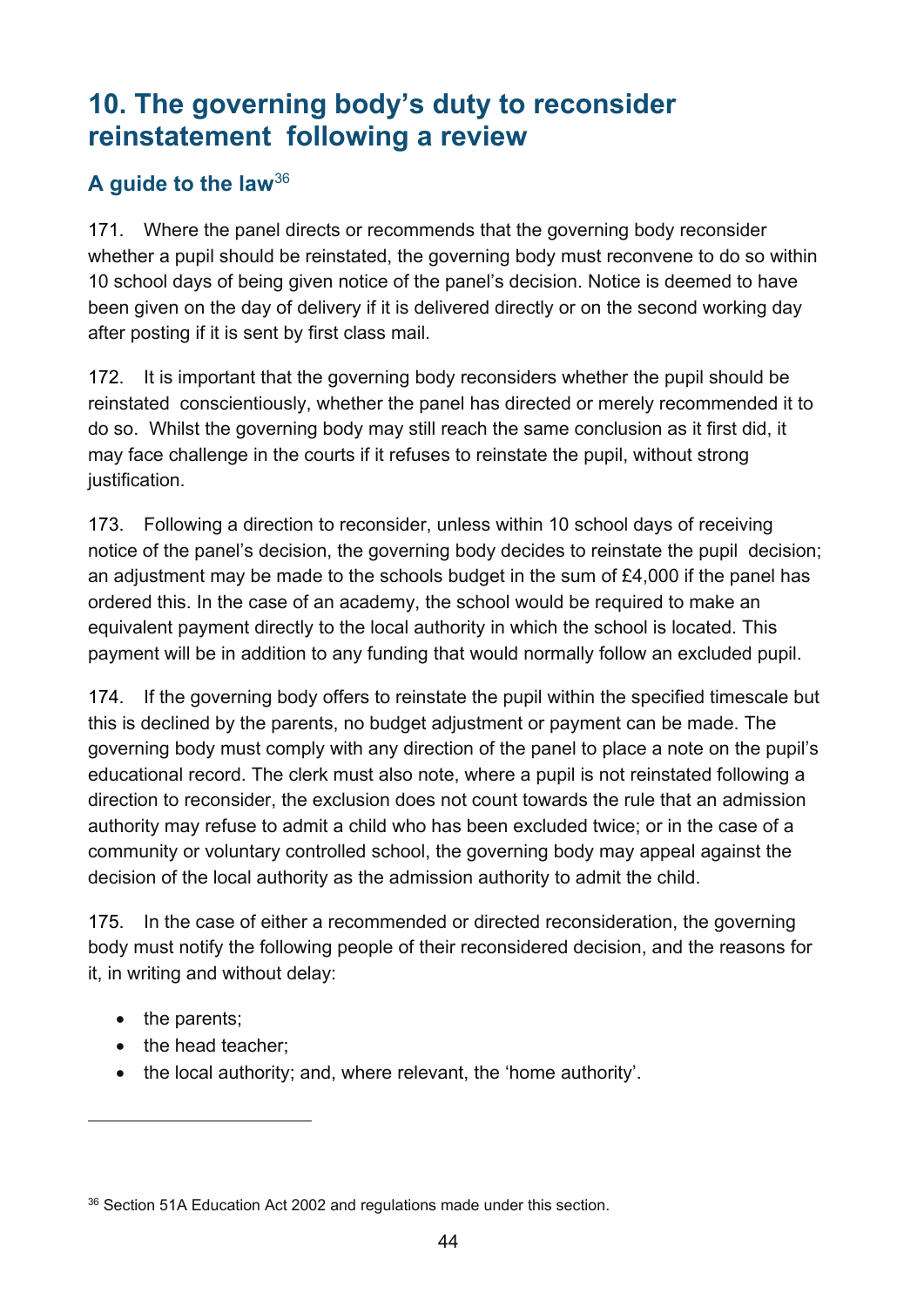### <span id="page-44-0"></span>**Statutory guidance on the governing body's duty to reconsider reinstatement following a review**

176. The reconsideration provides an opportunity for the governing body to look afresh at the question of reinstating the pupil, in light of the findings of the independent review panel. There is no requirement to seek further representations from other parties or to invite them to the reconsideration meeting. The governing body is not prevented from taking into account other matters that it considers relevant. It should, however, take care to ensure that any additional information does not make the decision unlawful. This could be the case, for example, where new evidence is presented or information is considered that is irrelevant to the decision at hand.

177. The governing body should ensure that clear minutes are taken of the meeting as a record of the evidence that was considered by the governing body. These minutes should be made available to all parties on request.

178. The governing body should ask any parties in attendance to withdraw before making a decision. Where present, a clerk may stay to help the governing body by reference to their notes of the meeting and with the wording of the decision letter.

179. The governing body should note the outcome of their consideration on the pupil's eduational record, along with copies of any papers for future reference.

180. The governing body should base its reconsideration on the presumption that a pupil will return to the school, regardless of any stated intentions by the parents or pupil. Any decision of a governing body to offer reinstatement, which is subsequently turned down by the parents, should be recorded on the pupil's educational record. The governing body's decision should demonstrate how they have addressed the concerns raised by the independent review panel, this should be communicated in standard English, for all parties to understand.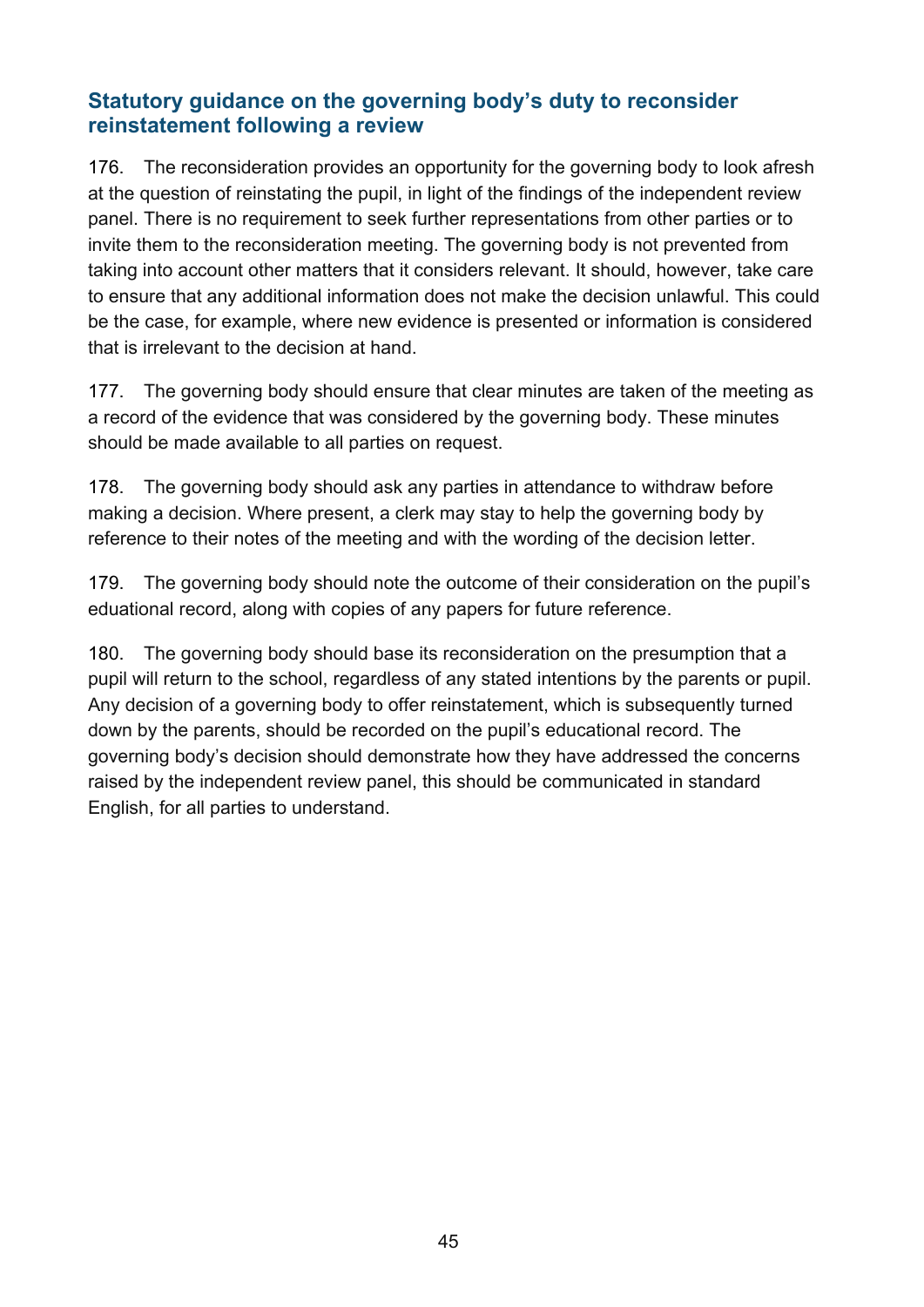# <span id="page-45-0"></span>**11. The local authority's role in overseeing the financial readjustment/payment[37](#page-45-2)**

### <span id="page-45-1"></span>**A guide to the law**

 $\overline{a}$ 

181. The local authority cannot require a maintained school or academy to make any additional payments following a permanent exclusion, other than those set out in regulations, or which an academy has to make under its funding agreement<sup>38</sup>.

182. The local authoritiy will be responsible for adjusting the budget share for maintained schools and PRUs with delegated budgets if a pupil is permanently excluded so that funding follows the pupil. The process and requirements are set out in the School and Early Years Finance (England) Regulations, issued yearly.

183. A local authority may ask an academy trust to enter into an arrangement for the transfer of funding for a pupil who has been permanently excluded, on the same basis as if the academy were a maintained school. The academy trust may be obliged under its funding agreement to comply with such a request.

184. If a review panel has ordered a financial adjustment, the local authority will be responsible for reducing the budget share for the excluding school by a further £4,000. If the excluding school is an academy, the academy trust must pay £4,000 to the local authority.

185. If a review panel has made a financial adjustment order and the excluded pupil is given a place at another school, including PRUs, ('the admitting school'), the local authority may, if it chooses, pass any or all of the amount of the financial adjustment (i.e. up to £4,000) to the admitting school.

186. The local authority will be responsible for adjusting the budget share for maintained schools and PRUs with delegated budgets in circumstances where a panel has ordered a financial adjustment (see paragraph 163).

<span id="page-45-2"></span><sup>&</sup>lt;sup>37</sup> Section 51A Education Act 2002 and regulations made under this section. The requirements for the transfer of funding following an exclusion from a maintained schools or pupil referral unit are set out in The Education (Amount to Follow Permanently Excluded Pupil) Regulations 1999. Academy funding agreements may require an Academy to enter into a similar agreement with the local authority.<sup>38</sup> This does not include circumstances where a school has voluntarily entered into a separate legally binding agreement with the local authority.

<span id="page-45-3"></span><sup>&</sup>lt;sup>38</sup> This does not include circumstances where a school has voluntarily entered into a separate legally binding agreement with the local authority.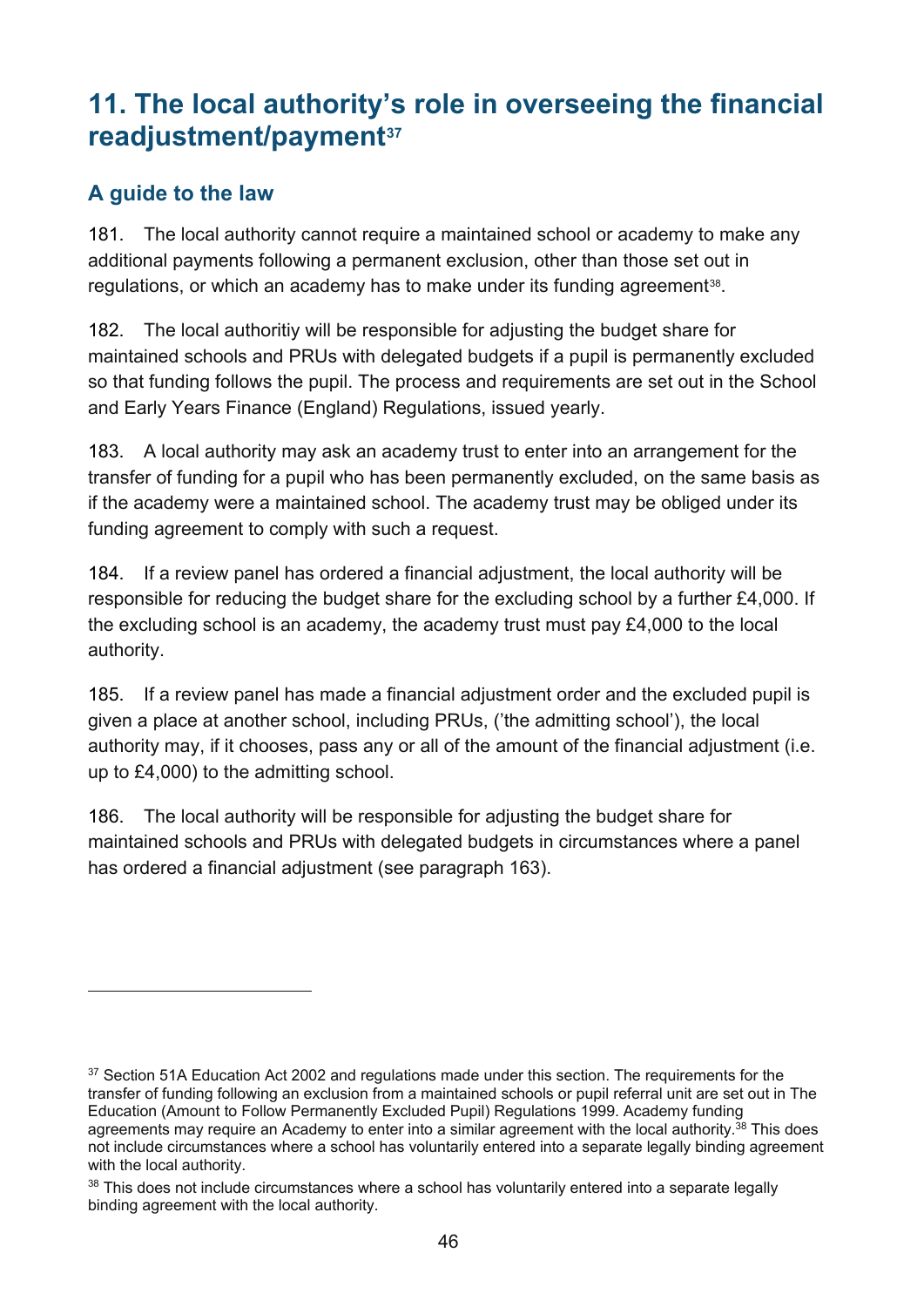### <span id="page-46-0"></span>**Statutory guidance to the local authority on overseeing the transfer of funding following a permanent exclusion**

187. This financial readjustment should be made within 28 days of notification of a direction from the panel. The academy trust should be expected to make payment to the local authority in which the academy is located within the same timescale.

188. If an academy fails to comply with its legal requirement to pay following a direction from an independent review panel then the local authority will be responsible for enforcing this requirement. However, the local authority should also inform the Education Funding Agency.

189. If an excluded pupil has been found a place at another school by the time the governing body has reconsidered and decided not to reinstate the pupil, the local authority may, if it chooses, pass the amount of the financial readjustment to the pupil's new school.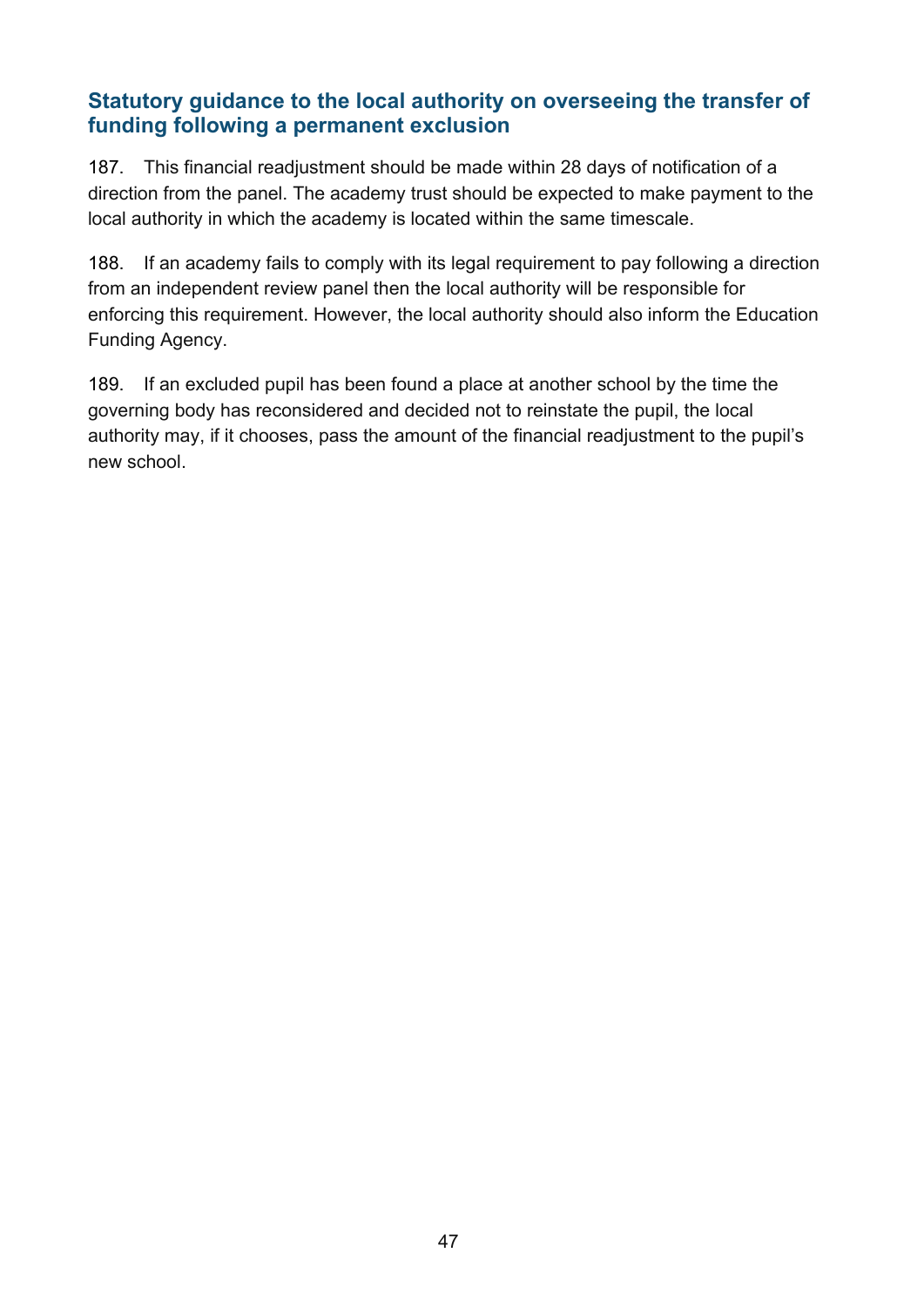# <span id="page-47-0"></span>**12. Statutory guidance to the head teacher, governing body and independent review panel members on police involvement and parallel criminal proceedings**

190. The head teacher need not postpone taking a decision on an exclusion solely because a police investigation is underway and/or any criminal proceedings may be brought. In such circumstances, the head teacher will need to take a decision on the evidence available to them at the time.

191. Where the evidence is limited by a police investigation or criminal proceedings, the head teacher should consider any additional steps they may need to take to ensure that the decision to exclude is fair. However, the final decision on whether to exclude is for the head teacher to make.

192. Where the governing body is required to consider a reinstatement in these circumstances, it cannot postpone their meeting and must decide whether or not to reinstate the pupil on the evidence available.

193. The fact that parallel criminal proceedings are in progress should also not directly determine whether an independent review panel should be adjourned. Relevant factors for the panel to consider will include:

- whether any charge has been brought against the pupil and, if so, what the charge is;
- whether relevant witnesses and documents are available;
- the likely length of delay if the hearing were adjourned and the effect it may have on the excluded pupil, the parents, any victim or the school; and
- whether an adjournment or declining to adjourn, might result in injustice.

194. Where a panel decides to adjourn, the clerk (or local authority / academy trust where a clerk is not appointed) should monitor the progress of any police investigation and / or criminal proceedings and reconvene the panel at the earliest opportunity. If necessary the panel may adjourn more than once (in line with the requirements summarised in paragraph 147).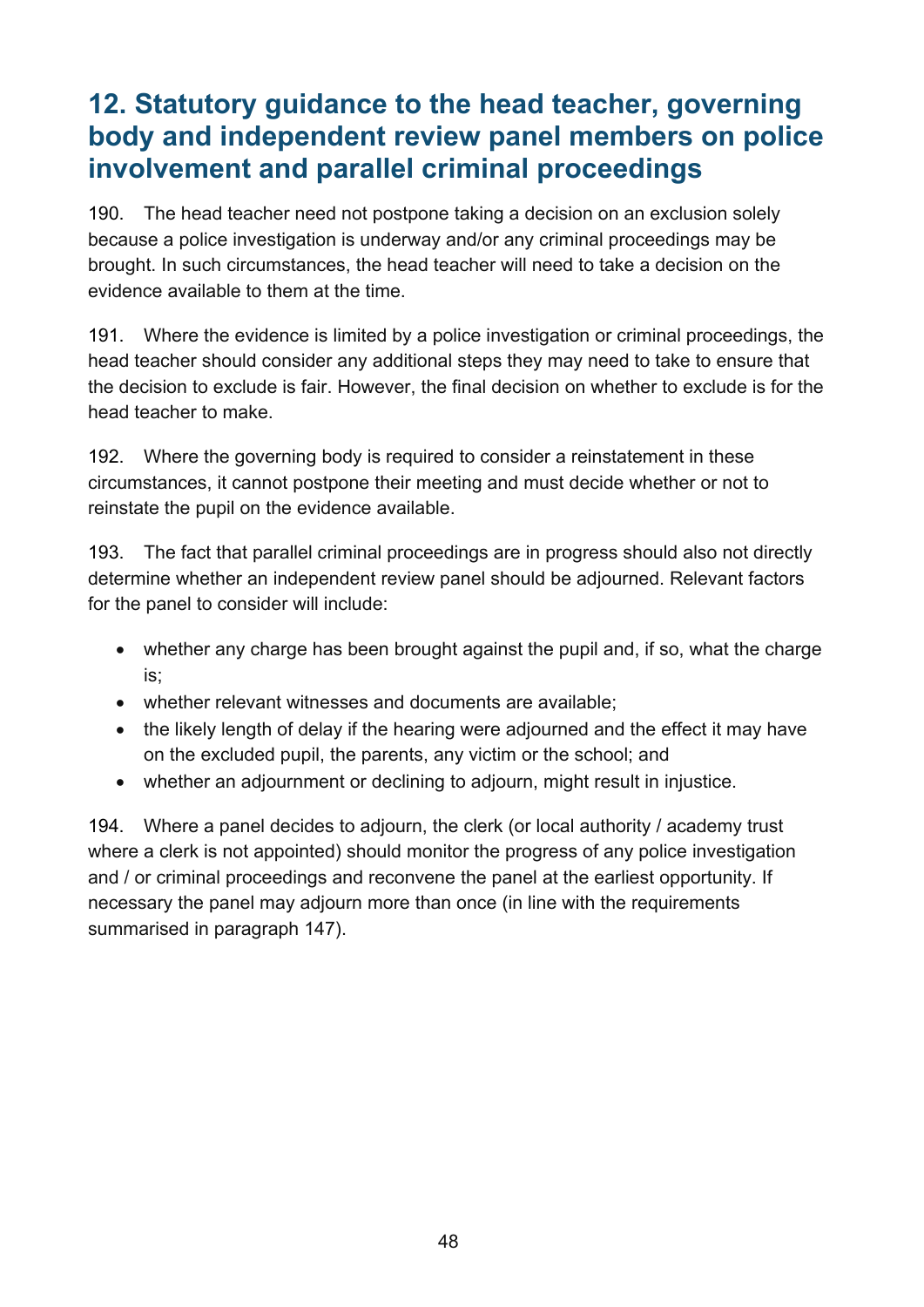# <span id="page-48-0"></span>**Useful links**

### **Departmental Advice on Alternative Provision:**

[https://www.gov.uk/government/publications/education-for-children-with-health-needs](https://www.gov.uk/government/publications/education-for-children-with-health-needs-who-cannot-attend-school)[who-cannot-attend-school](https://www.gov.uk/government/publications/education-for-children-with-health-needs-who-cannot-attend-school)

[https://www.gov.uk/government/uploads/system/uploads/attachment\\_data/file/268940/alt](https://www.gov.uk/government/uploads/system/uploads/attachment_data/file/268940/alternative_provision_statutory_guidance_pdf_version.pdf) ernative\_provision\_statutory\_quidance\_pdf\_version.pdf

### **Departmental Advice on Behaviour and Mental Health:**

[https://www.gov.uk/government/uploads/system/uploads/attachment\\_data/file/416786/Me](https://www.gov.uk/government/uploads/system/uploads/attachment_data/file/416786/Mental_Health_and_Behaviour_-_Information_and_Tools_for_Schools_240515.pdf) ntal Health and Behaviour - Information and Tools for Schools 240515.pdf

### **Children with Special Educational Needs:**

<https://www.gov.uk/children-with-special-educational-needs/overview>

### **Departmental Advice on attendance:**

<https://www.gov.uk/government/publications/school-attendance>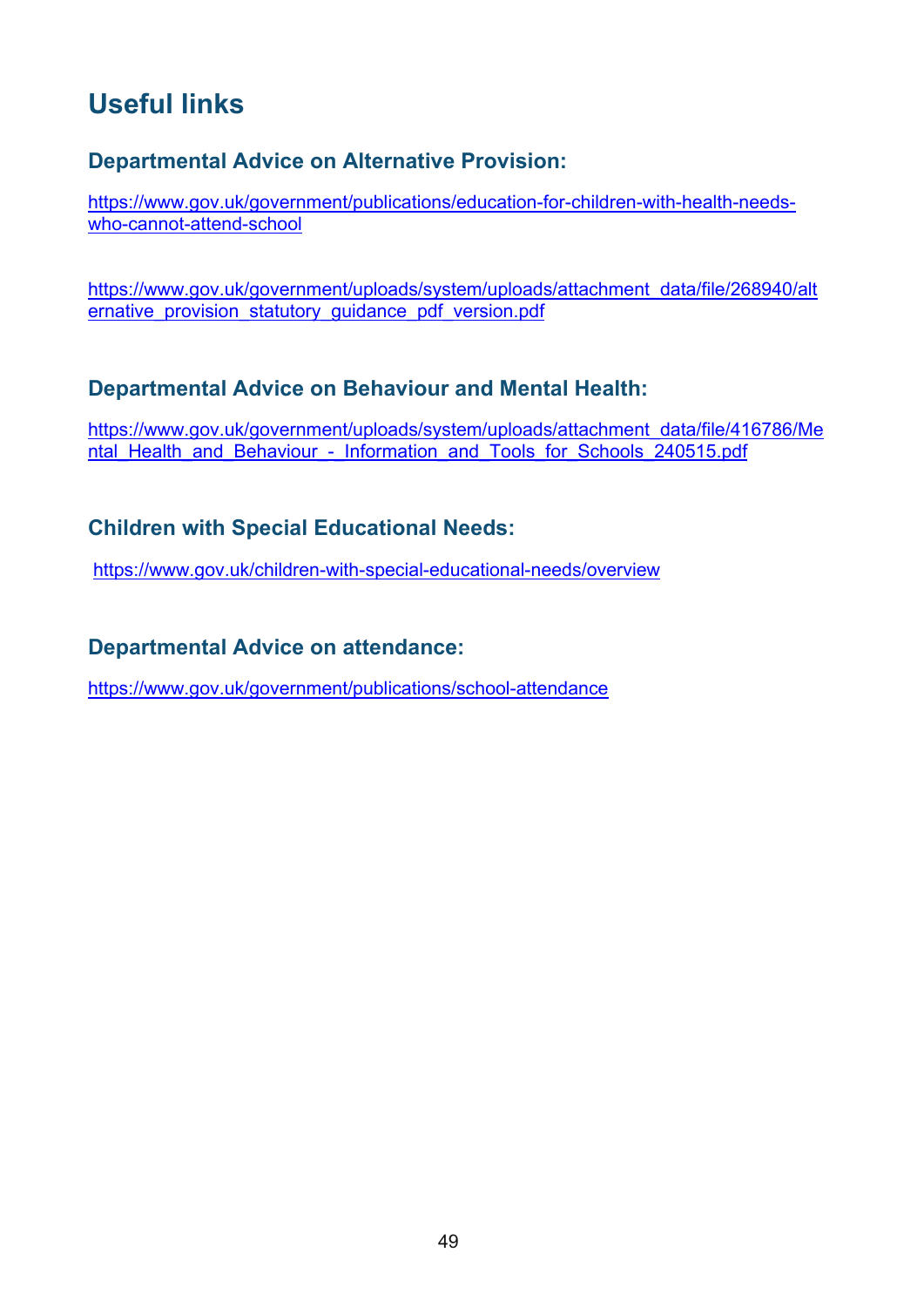# <span id="page-49-0"></span>**Annex A – A summary of the governing body's duties to review the head teacher's exclusion decision**

Flow chart

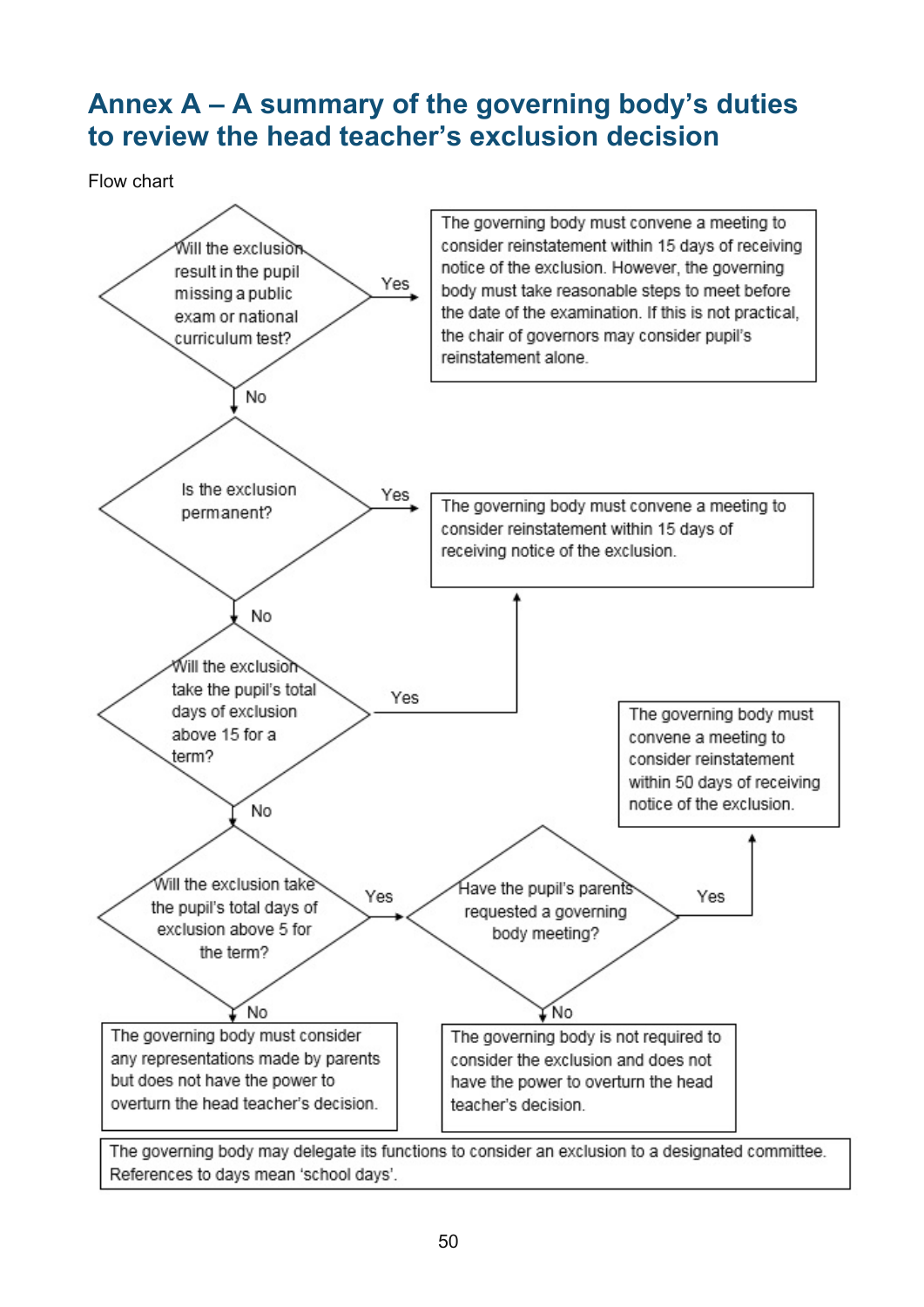# <span id="page-50-0"></span>**Annex B – A non-statutory guide for head teachers**

# **Exclusion process for head teachers, academy principals and teachers in charge of pupil referral units**

This non-statutory document should be read alongside the statutory guidance. This document is meant to help schools through the process and ensure that they have sufficient procedures in place.

#### **Glossary**

The term **'must'** refers to what head teachers/governing bodies/academy trusts/local authorities and parents are required to do by law. The term **'should'** refers to recommendations for good practice as mentioned in the exclusions guidance.

In this document and in the exclusion guidance, **'parents'** refers to parent(s)/legal guardian(s)/foster carer(s) of pupils under 18, as well as to pupils over 18, and the term '**governing body'** includes the management committee of a PRU and the academy trust of an academy.

# **Early Intervention**

### **You must establish a behaviour policy and should have processes for identifying and supporting pupils' additional needs.**

### **Things to consider**

- Does the school behaviour policy clearly set out behaviour expectations and sanctions and reflect the requirements of the Equality Act 2010?
- Are governors/staff (including sixth form staff in school sixth forms) clear about their roles and when to escalate issues/involve parents?
- Is the behaviour policy understood by pupils and parents?
- Are sanctions monitored to identify any inconsistency or potential discrimination (e.g. SEND, ethnicity)?
- Are systems in place to identify pupils showing persistent poor behaviour and if there are any underlying causes?

### **Further sources of information**

Departmental advice on setting the behaviour policy: <https://www.gov.uk/government/publications/behaviour-and-discipline-in-schools>

What maintained schools must publish online: [https://www.gov.uk/guidance/what](https://www.gov.uk/guidance/what-maintained-schools-must-publish-online)[maintained-schools-must-publish-online](https://www.gov.uk/guidance/what-maintained-schools-must-publish-online)

What academies must publish online: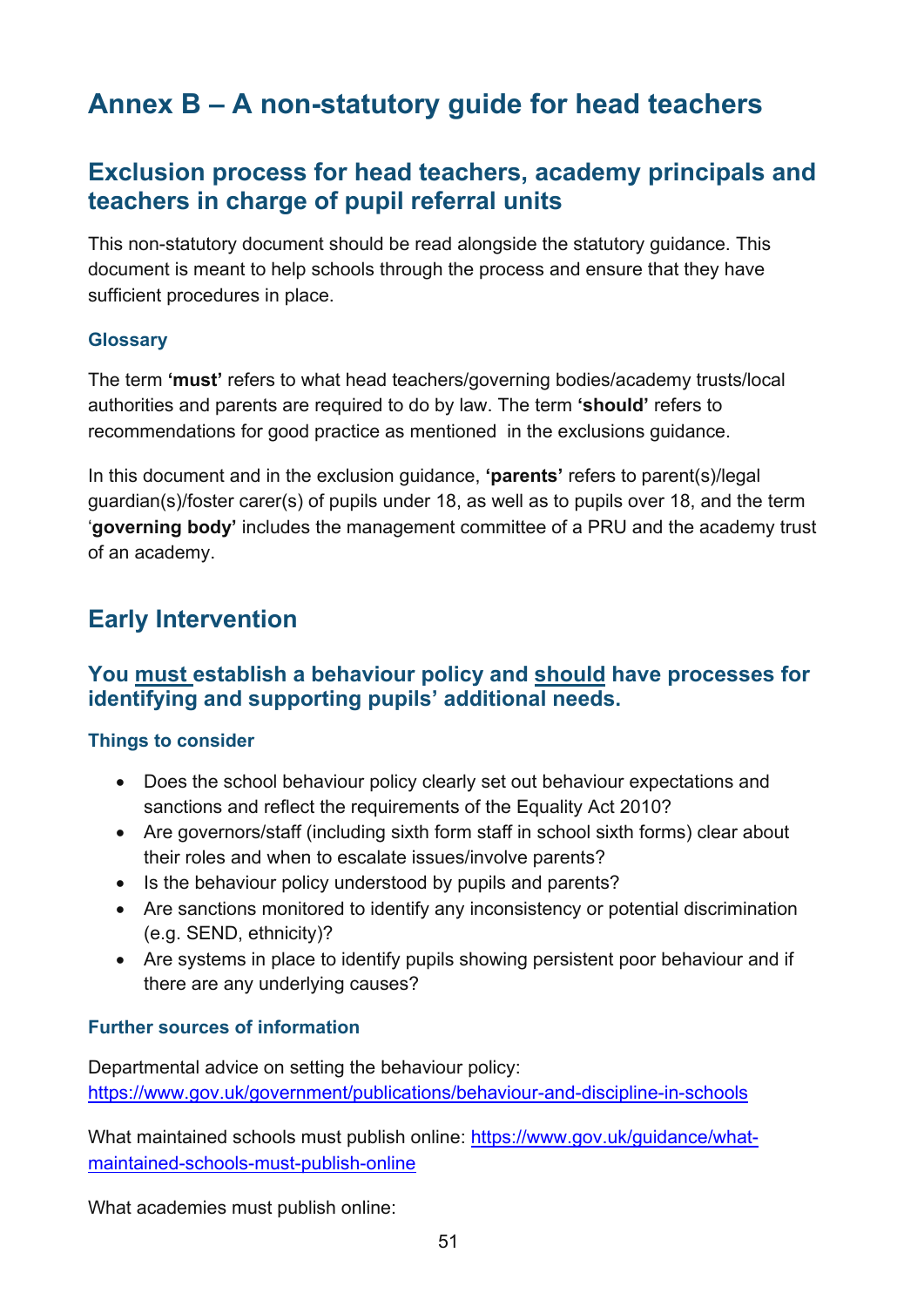[https://www.gov.uk/guidance/what-academies-free-schools-and-colleges-should-publish](https://www.gov.uk/guidance/what-academies-free-schools-and-colleges-should-publish-online)[online](https://www.gov.uk/guidance/what-academies-free-schools-and-colleges-should-publish-online)

### **You should have a system in place to ensure you are aware of a pupil showing persistent poor behaviour or not responding to low level sanctions.**

#### **Things to consider**

- Are underlying factors (for example SEND, family issues or bullying) or specific triggers (for example the time of day or specific lessons) affecting behaviour? Are staff working with the pupil aware of any behavioural trigger points, relevant issues and the ways in which they should be managed?
- Are staff aware of mechanisms for escalation and referral routes to access external support?
- Have I ensured that this pupil's parents are aware of their behaviour issues?
- Should I request an SEND assessment, a multi-agency assessment or external support (e.g. counsellors or alternative providers)?
- Did I consider if the pupil was a looked after child? (E.g. did I engage with foster carers or children's home workers, the local authority that looks after the child and the local authority's virtul school head?)Is the use and effectiveness of any support and sanctions properly recorded and regularly reviewed?

### **Further sources of information**

Guidance on the use of alternative provision: <https://www.gov.uk/government/publications/alternative-provision>

### **You should have a clear process in place for exclusion.**

### **Things to consider**

Are there clear processes and templates in place to:

- monitor the 45 day exclusion rule, including exclusions received from other schools?
- manage serious behavioural incidents when I am not available?
- avoid wherever possible the permanent exclusion of those with Education, Health and Care plans or Statements of Special Educational Need.
- inform the parents, governing body and local authority (depending on length of exclusion), clearly setting out all reasons for the exclusion?
- give up-to-date links to sources of impartial advice for parents?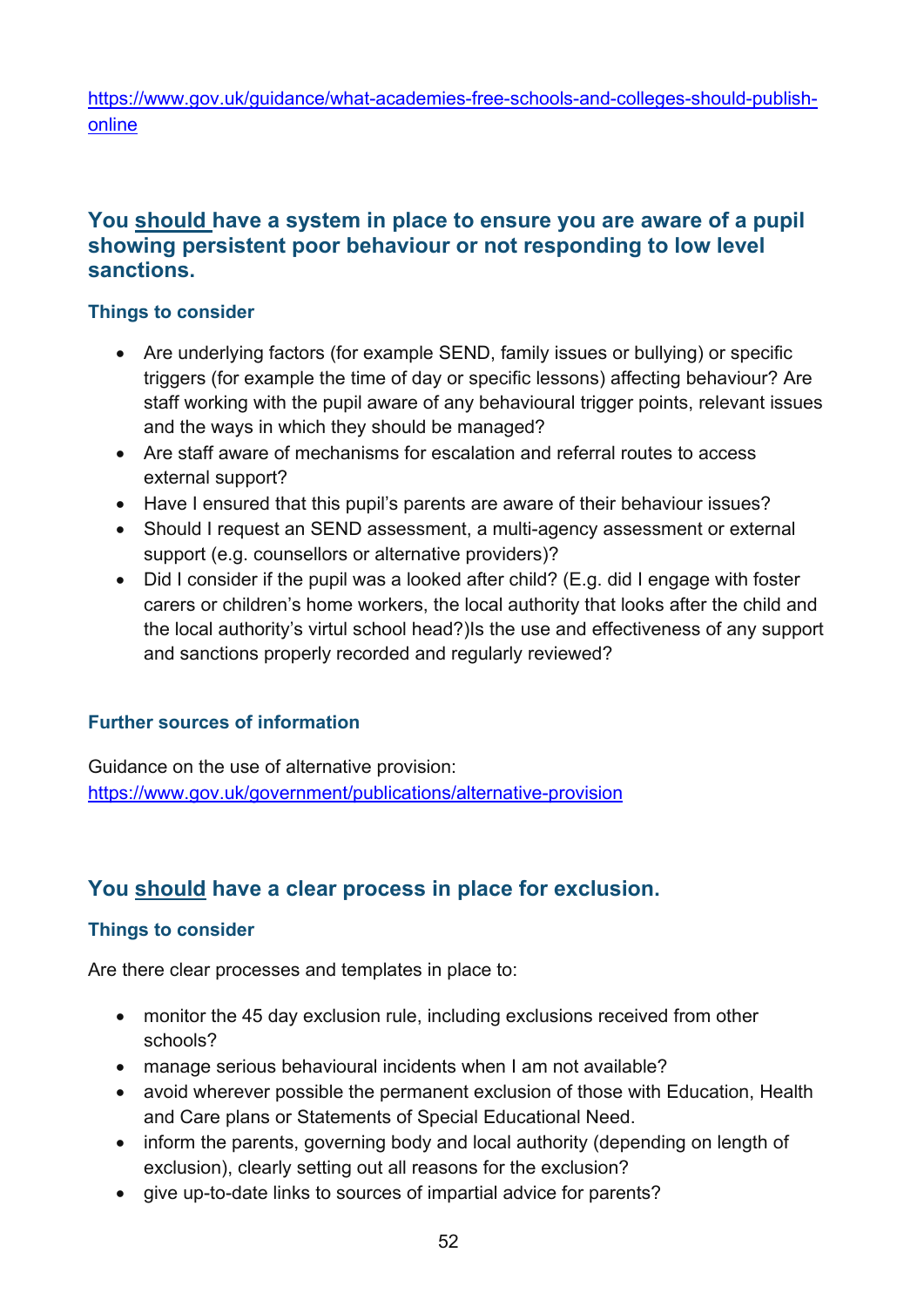- reintegrate excluded pupils and support pupils' future behaviour?
- arrange, at short notice, suitable full-time alternative education for pupils receiving exclusions over 5 days?

### **Further sources of information**

GOV.UK:<https://www.gov.uk/school-discipline-exclusions/exclusions>

Coram: [http://www.childrenslegalcentre.com/index.php?page=school\\_exclusions](http://www.childrenslegalcentre.com/index.php?page=school_exclusions)

ACE Education also run a limited advice line service on [03000 115 142](tel:03000%20115%20142) on Monday to Wednesday from 10 am to 1pm during term time. Information can be found on their website: [http://www.ace-ed.org.uk/.](http://www.ace-ed.org.uk/)

National Autism Society (NAS) School Exclusion Service (England): Can be contacted on 0808 800 4002 or via [schoolexclusions@nas.org.uk.](mailto:schoolexclusions@nas.org.uk)

### **You should ask the governing body whether it has a clear process in place for considering exclusion decisions.**

### **Things to consider**

- Do governors have an understanding of the exclusion process to enable a review within deadlines?
- Would governors benefit from additional training, including on the Equality Act 2010?
- Is there a clear and timely system in place for receiving representations from parents?
- Are there up to date templates for notifying parents of the decision and explaining next steps?

# **Taking the decision**

### **You must take the decision whether to exclude (you cannot delegate this).**

### **Things to consider**

- Have I investigated specific incidents with all parties in a sensitive and fair way?
- Did I consider factors that could have contributed to the pupil's behaviour (e.g. SEND or bereavement) and have I sufficiently taken these factors account ?
- Is exclusion the most appropriate and reasonable sanction, and consistent with the school's behaviour policy?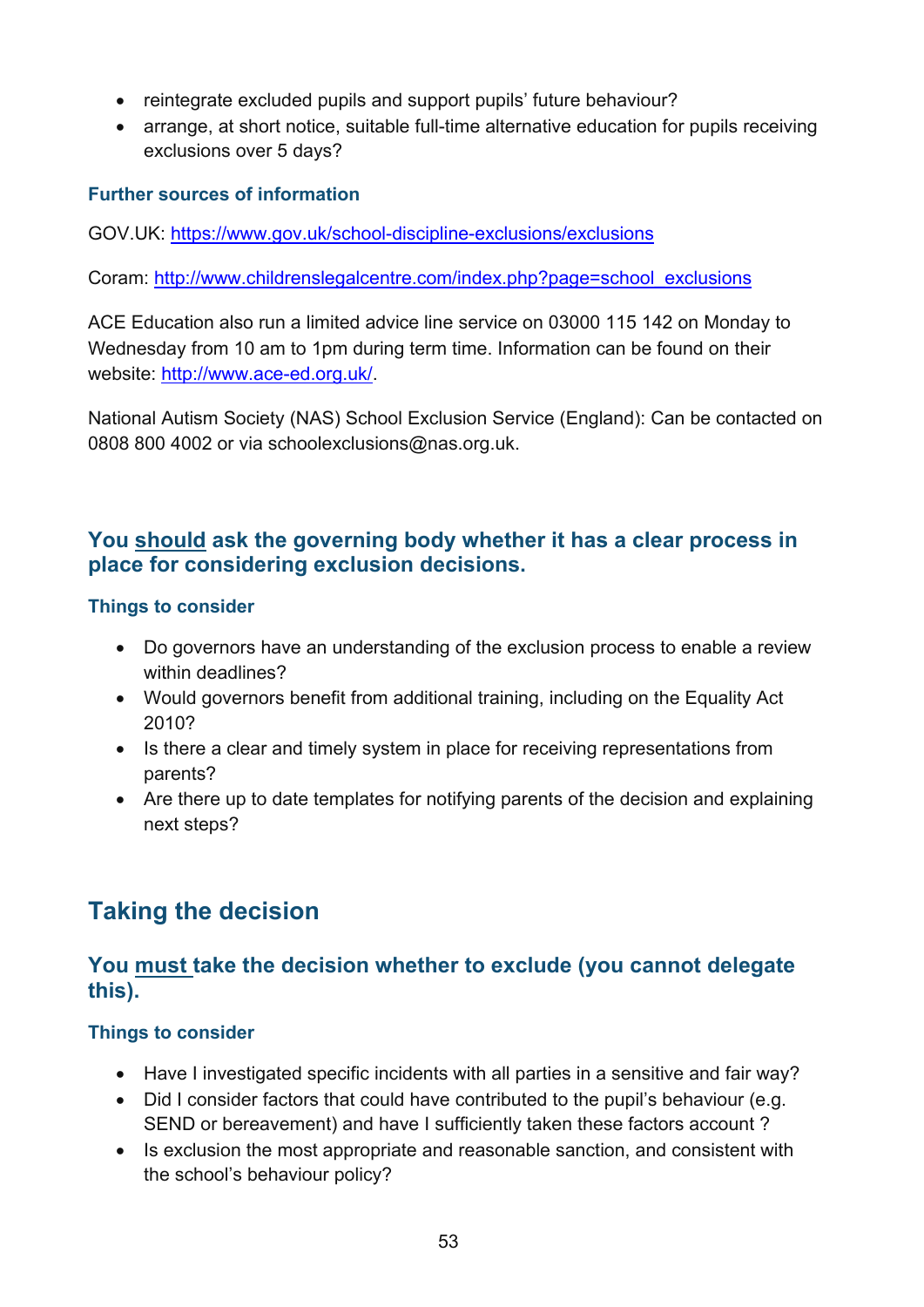- Are all the exclusion reasons clearly recorded, including the impact on others? Are they robust?
- Is relevant evidence properly recorded/retained/documented? (E.g. summaries of interviews, past behaviour, sanctions and support given)?

### **You must inform parents of the exclusion.**

### **Things to consider**

- Has the school spoken to the parents to ensure they fully understand the type/scale of the incident?
- Have I provided sufficient details in the exclusion notice letter on the reasons for the exclusion?
- Does the notice contain all the required information as set out in section 4 of the statutory exclusion guidance?
- Have I informed parents whether the pupil will be able to sit any national curriculum test(s) or public examination(s) occurring during the exclusion?
- When several fixed period exclusions have been issued in a term, have I informed parents of their right of representation to the governing body?

#### **Further sources of information**

Letters templates might be available from the LA.

**If the exclusion is permanent or takes the pupil's total school days of exclusion over 5 in a term or prevents them from taking a public examination or national curriculum test, you must inform the governing body and local authority of the duration of the exclusion, or that it is permanent, and the reasons for it.**

#### **Things to consider**

- Have I informed the governing body about whether the exclusion must be reconsidered and, if so, to what timescale?
- Have I made clear to the governing body whether the reconsideration is dependent on receiving parental representations?
- If a permanently excluded pupil lives in a different local authority area, has that authority been informed?

### **You should ask the chair of the governing body whether there are clear processes in place to comply with its legal duty to arrange suitable**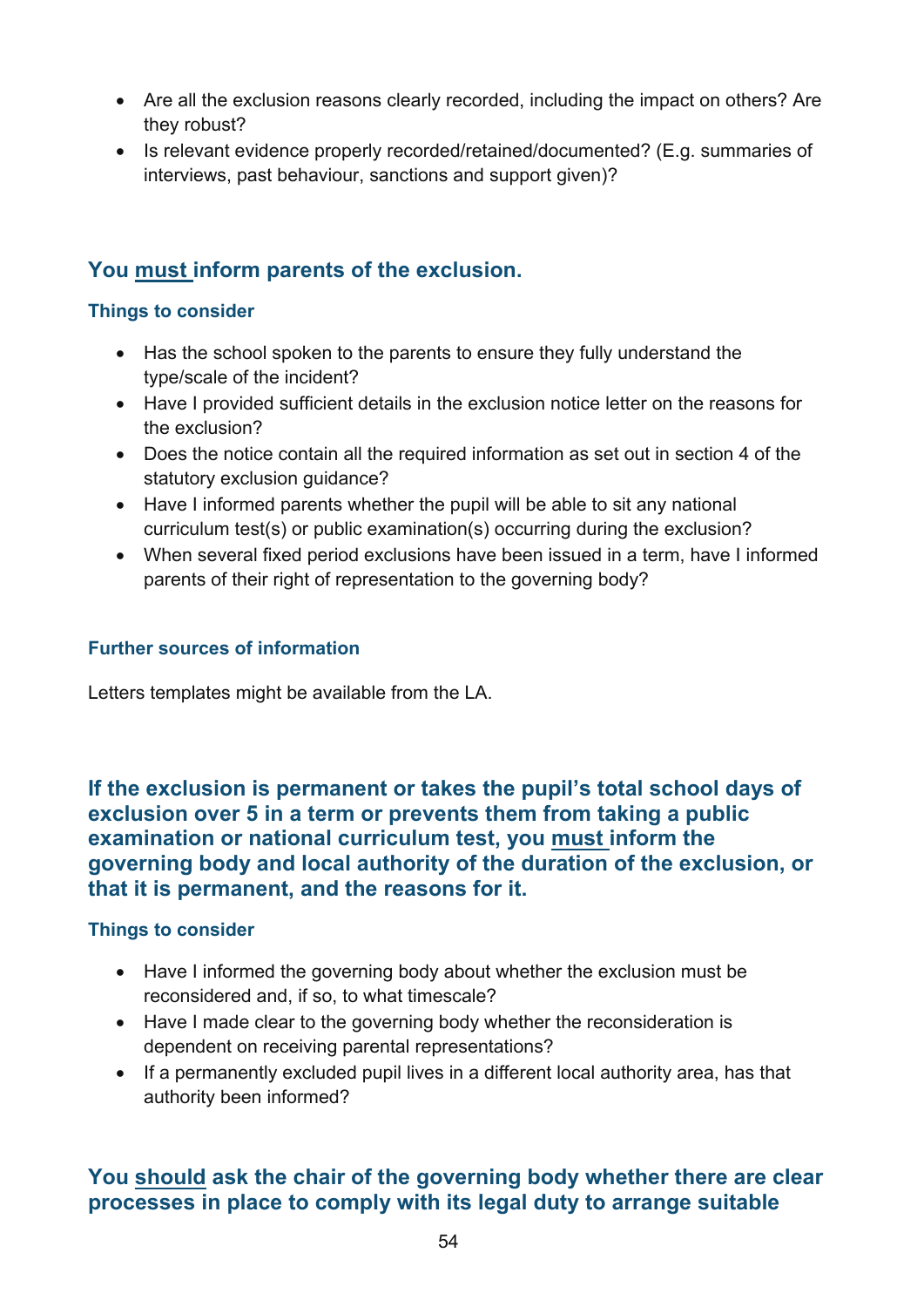### **full-time educational provision for pupils of compulsory school age from the 6th consecutive school day of a fixed-period exclusion.**

### **Things to consider**

- Is there a process in place for the governing body to assure itself that the education provided is suitable and full time?
- Has the provision been quality assured and have previous placements been evaluated?
- Is the education supervised? (Pupils doing unsupervised school work at home is not acceptable.)
- Is there a process in place to monitor the pupil's attendance and behaviour at the provision?
- Is the correct attendance code being used?

### **Further sources of information**

Alternative provision guidance: [https://www.gov.uk/government/publications/alternative](https://www.gov.uk/government/publications/alternative-provision)[provision](https://www.gov.uk/government/publications/alternative-provision)

School attendance guidance: [https://www.gov.uk/government/publications/school](https://www.gov.uk/government/publications/school-attendance)[attendance](https://www.gov.uk/government/publications/school-attendance)

# **Governing body review of an exclusion decision**

### **You should ask the chair of the governing body whether there are clear processes in place for reviewing exclusions.**

#### **Things to consider**

- Am I confident that the parents are aware of their right to a review?
- Has the governing body been appropriately involved?
- Has the governing body taken steps to find a convenient date that the parent, the LA representative (if relevant) and I can attend, within the legal time limits?
- Where practicable, has the governing body given thought as to how to involve the pupil in the consideration process?
- Have all the relevant documents been collected, anonymised if required, and provided to all parties?

### **The governing body must review the head teacher's decision to exclude and inform parents of the outcome of its consideration.**

### **Things to consider**

• Have I presented all of the details of the case and the full rationale for the exclusion?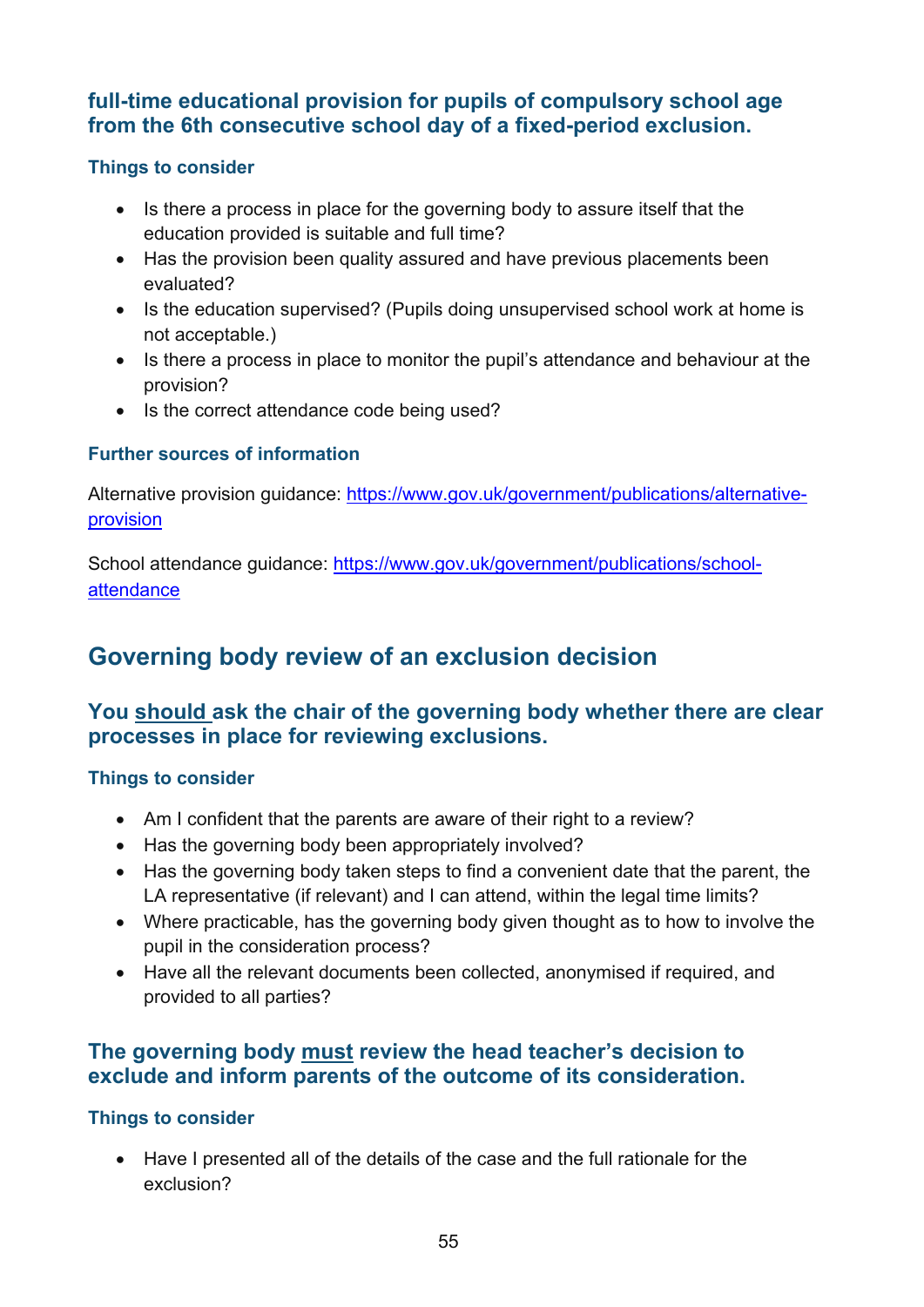• Does the governing body have all of the relevant information that I have?

### **Independent review panel**

### **The local authority or academy trust must arrange an independent review panel if requested by the parents within the time limit.**

#### **Things to consider**

• Do I need to make written representations or attend the meeting to make oral representations?

### **When applicable, the governing body must reconsider the head teacher's decision to exclude within 10 school days of being given notice of the independent review panel decision.**

#### **Things to consider**

• Is the governing body aware that, if following a direction (not a recommendation) to reconsider, unless within 10 school days of receiving notice of the panel's decision, the governing body decides to reinstate the pupil, the school will pay £4,000 to the local authority within 28 days?

### **The governing body must inform the head teacher, parents and local authority of its reconsideration decision.**

#### **Things to consider**

- If the pupil is reinstated, how should I ensure the pupil's effective reintegration?
- If relevant, is the governing body aware that it must place a note on the pupil's record?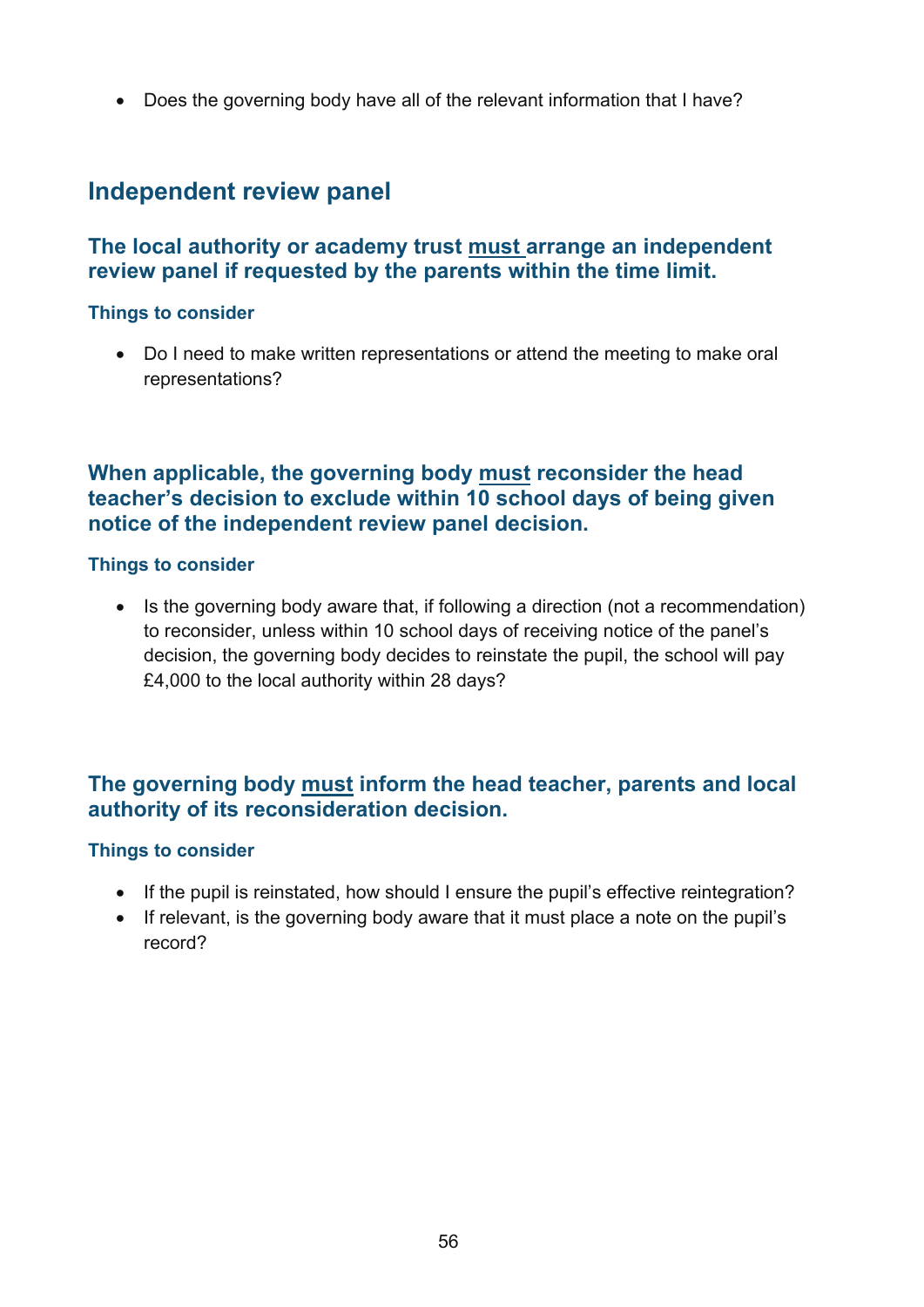# **Post exclusion action**

**When removing a pupil from the school roll, you must ensure this is done under the circumstances prescribed by the Education (Pupil Registration) (England) Regulations 2006, as amended.**

**If applicable, you must remove the pupil from the school roll at the appropriate time.**

#### **Things to consider**

• Have I ensured that the common transfer file is transferred within 15 school days of the pupil ceasing to be registered at the school?

#### **Further sources of information**

Attendance guidance and Education (Pupil Registration) (England) Regulations 2006 as amended (see p17 of attendance guidance): <https://www.gov.uk/government/publications/school-attendance>

School to School service: how to transfer information <https://www.gov.uk/guidance/school-to-school-service-how-to-transfer-information>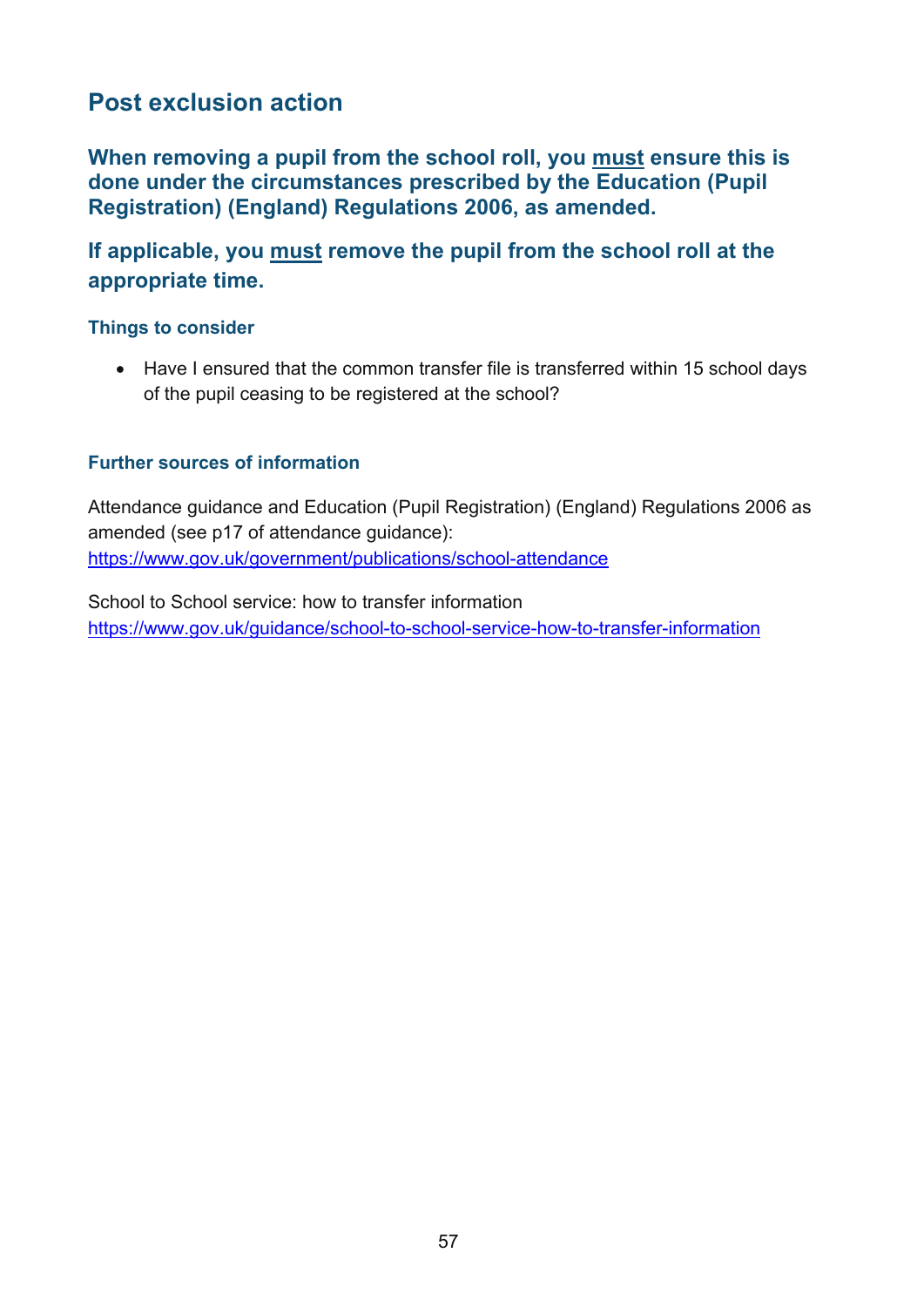# <span id="page-57-0"></span>**Annex C – A guide for parents/carers**

# **Parent/Carer Guide on Exclusion**

### **Disclaimer**

This non-statutory document is not replacing the statutory guidance on exclusion and is intended only to support parents' understanding of the exclusion process.

The exclusion legislation applies to maintained schools; pupil referral units; and academies/free schools – other than 16-19 academies. It applies to all pupils at these schools, including those who are above or below compulsory school age, for example where a school also has a nursery or a sixth form. It does not apply to independent schools, stand-alone nurseries, stand-alone sixth form colleges and other post-16 provision, such as FE colleges; these have their own exclusion arrangements.

If you are unsure in which category your child's school fits, you can find this information in Edubase: [http://www.education.gov.uk/edubase/home.xhtml.](http://www.education.gov.uk/edubase/home.xhtml)

#### **Glossary**

The term **'must'** refers to what head teachers/governing bodies/academy trusts/local authorities and parents are required to do by law. The term **'should'** refers to recommendations for good practice as mentioned in the exclusions guidance.

In this document and in the exclusion guidance, **'parents'** refers to parent(s)/legal guardian(s)/foster carer(s) of pupils under 18, as well as to pupils over 18, and the term '**governing body'** includes the management committee of a PRU and the academy trust of an academy.

**Internal Exclusion** (also referred to as 'seclusion' or 'isolation'): when a pupil is barred from the classroom, but not from the school site. This is not an exclusion.

**Fixed-period Exclusion** (also referred to as 'suspension'): when a pupil is barred from the school premises for a fixed amount of time (including exclusions during lunchtime).

**Permanent Exclusion** (also referred to as 'expulsion'): when a pupil is permanently barred from the school premises.

**Alternative provision**: This refers to the education arrangements made for excluded pupils that do not involve mainstream or special schools.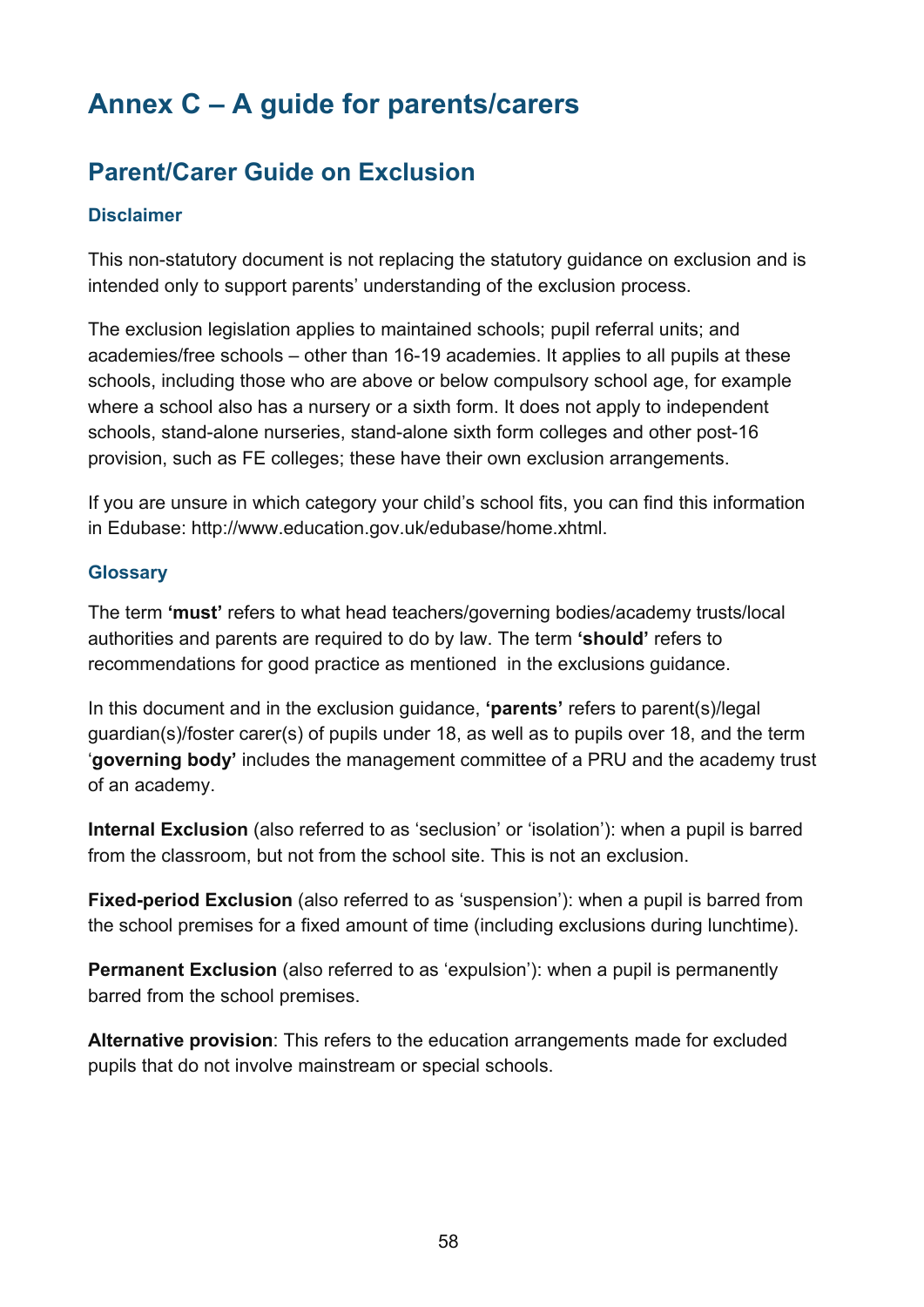### **Reasons for exclusion**

#### **For what reasons can a school exclude my child?**

There is no list of set behaviours for which a pupil can and cannot be excluded, and the decision to exclude lies with the head teacher. Head teachers can only exclude a pupil for a disciplinary reason (e.g. because their behaviour violates the school's behaviour policy). They cannot, for example, exclude a pupil for academic performance/ability, or simply because they have additional needs or a disability that the school feels it is unable to meet. A head teacher can exclude for behaviour outside of school, or for repeatedly disobeying academic instructions.

### **Can the school send my child to be educated elsewhere?**

Schools have the power to send a pupil to another education provider at a different location to improve his or her behaviour without the parents having to agree.

A school can also transfer a pupil to another school – a process called a 'managed move' - if they have the agreement of everyone involved, including the parents and the admission authority for the new school.

Schools cannot force a parent to remove their child permanently from the school or to keep their child out of school for any period of time without formally excluding. The threat of exclusion must never be used to influence parents to remove their child from the school.

#### **Can a school ask me to collect my child/send my child home early without following the formal exclusions process?**

'Informal' or 'unofficial' exclusions, such as sending pupils home 'to cool off', are not allowed, even if they are with the agreement of parents. Any exclusion of a pupil, even for short periods of time, must follow the formal process including being formally recorded (see below). Any fixed-period exclusion must have a stated end date.

### **Exclusion process**

#### **What happens when my child is excluded?**

Please go to the section entitled 'What happens when your child is excluded' on the GOV.UK website: [https://www.gov.uk/school-discipline-exclusions.](https://www.gov.uk/school-discipline-exclusions)

### **Are there legal obligations that a school has to follow when excluding a pupil?**

When a head teacher excludes a pupil, they must without delay let parents know the type of exclusion and the reason(s) for it. They must also, without delay, provide parents with the following information in writing:

• the reason(s) for the exclusion;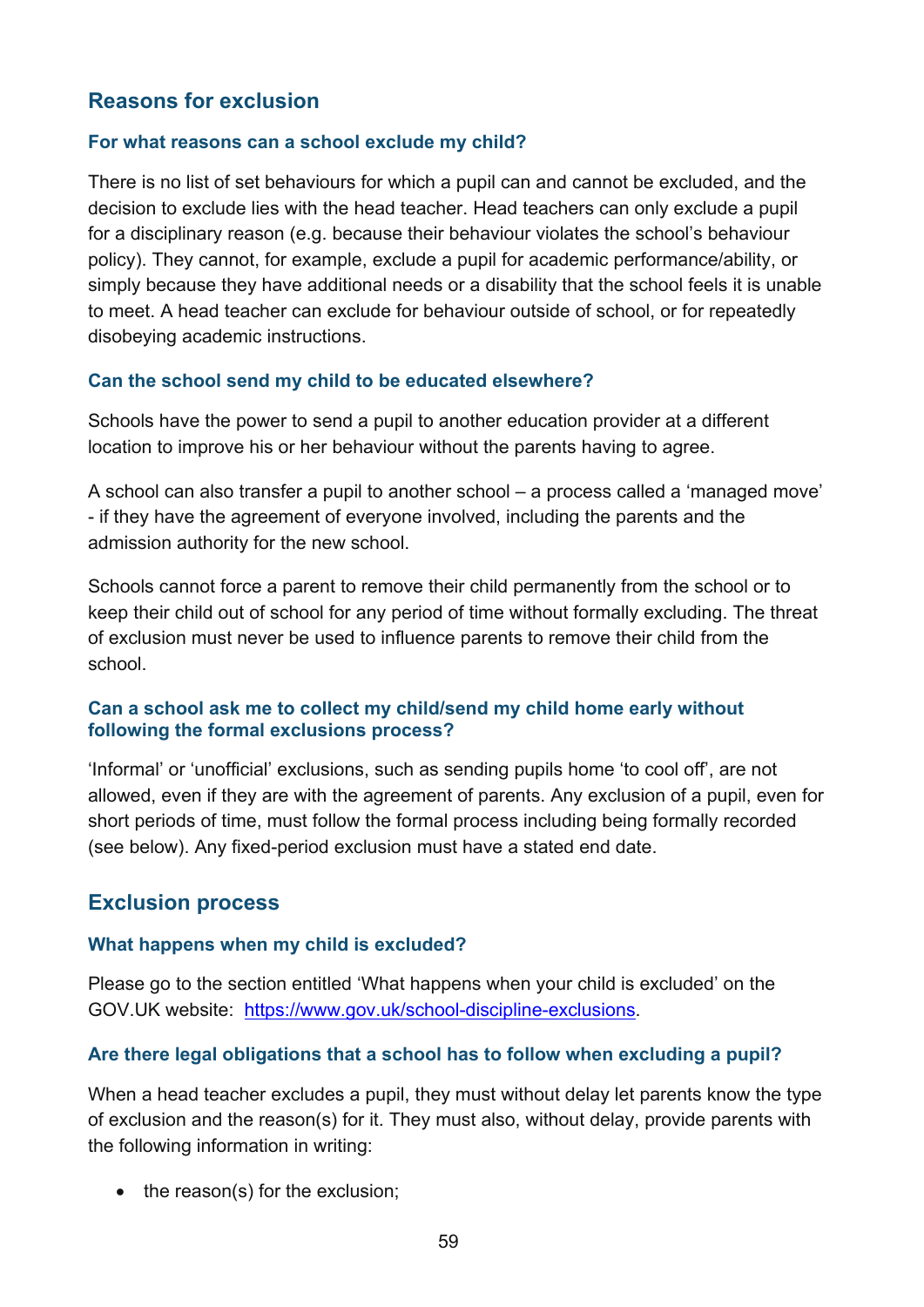- the length of the exclusion:
- the parents' right to put forward their case about the exclusion to the governing body, how they should go about doing this and how the pupil can be involved; and
- when relevant, what alternative provision will be provided from the 6th day of a fixed-period exclusion.

#### **Is there a limit to the number of times my child can be excluded?**

Yes. A pupil cannot be excluded for more than 45 days in one school year. This means they cannot have one fixed-period exclusion of 46 days or more; and also they cannot have lots of shorter fixed-period exclusions that add up to more than 45 days. This is true even if these exclusions have been given in different schools. Lunchtime exclusions – where pupils are excluded from school over the lunch period because this is when their behaviour is a problem - are counted as half a day.

### **Scrutiny of the exclusion**

### **Can I question the decision to exclude my child?**

Parents have the right to make their case about the exclusion of their child to the governing body. For fixed-period exclusions, unless the exclusion takes a pupil's total number of school days of exclusion past five in that term, the governing body must consider any case made by parents, but it cannot make the school reinstate the pupil and is not required to meet the parents.

For all permanent exclusions, the governing body must consider, within 15 school days of being told about the exclusion, whether the excluded pupil should be reinstated. This is the same for fixed-period exclusions where the pupil will miss more than 15 days in one term, or will miss a public examination (e.g. a GCSE) or a national curriculum test (i.e. a key stage 2 test taken at the end of primary school). For a fixed-period exclusion that brings a pupil's total excluded days to more than five but under 15 the governing body must consider reinstatement within 50 school days.

Information can be found on the GOV.UK website at the following link: [https://www.gov.uk/school-discipline-exclusions/exclusions.](https://www.gov.uk/school-discipline-exclusions/exclusions)

#### **What can I do if I feel my child is being discriminated against in the exclusion process, for example because he/she has a disability?**

Schools have a duty under the Equality Act 2010 not to discriminate against pupils on the basis of protected characteristics, such as disability or race, including in all stages of the exclusion process.

Parents can raise this issue during the exclusion review meeting with the governing body.

If the governing body decides not to reinstate the pupil, parents can request an independent review panel to review the governing body's decision. When making their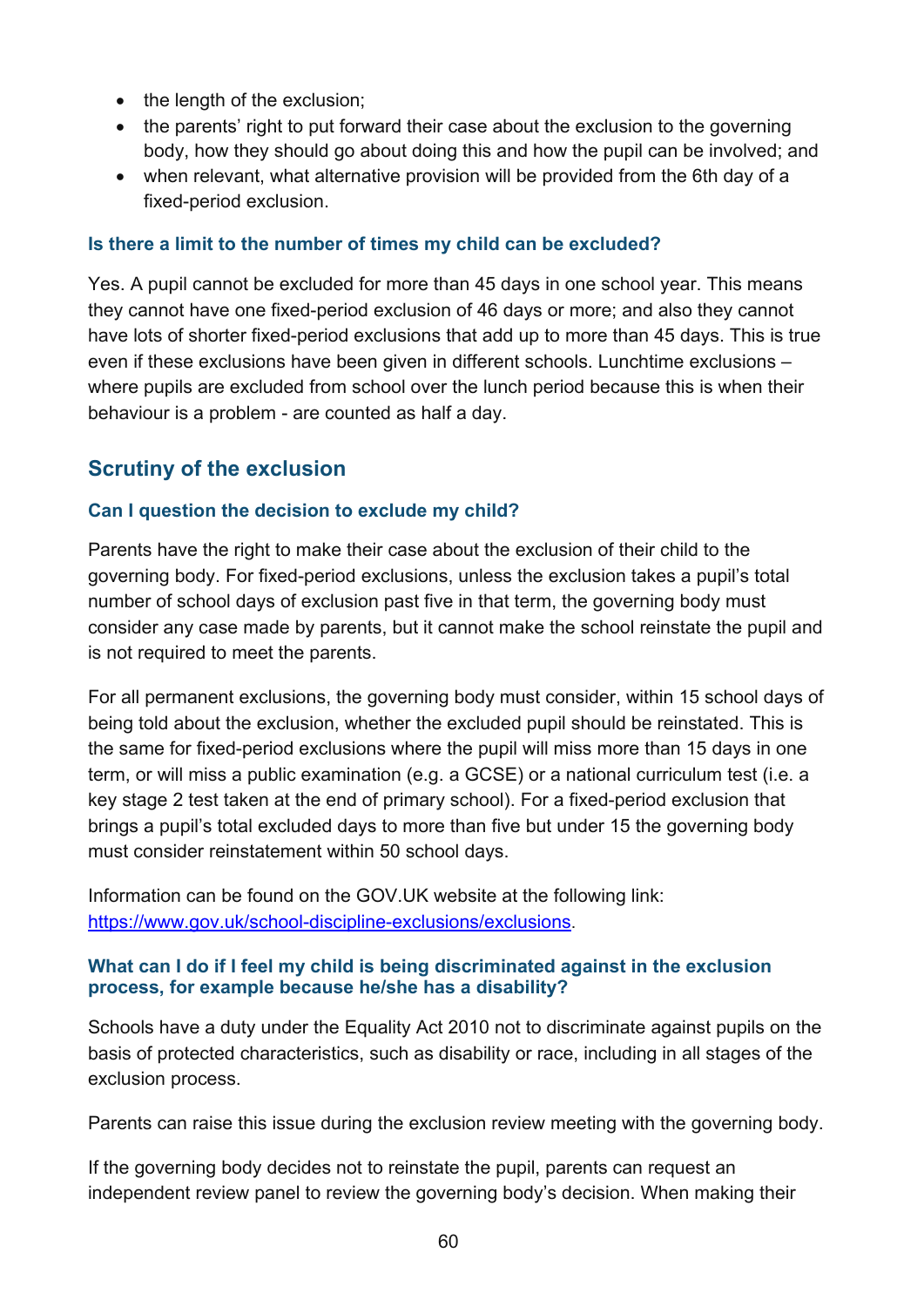request parents can ask for a Special Educational Needs (SEN) expert to attend the hearing to advise the panel on how SEN might be relevant to the exclusion. Parents can request this even if their child has not been officially recognised as having SEN.

If a parent believes that their child has been discriminated against in the exclusion process because of a disability then they may also make a claim to the First-tier Tribunal within six months of the exclusion: [www.tribunals.gov.uk/Tribunals/Firsttier/firsttier.htm.](http://www.tribunals.gov.uk/Tribunals/Firsttier/firsttier.htm) The Tribunal can consider claims about permanent and fixed-period exclusions. For permanent exclusions, this can be done instead of, or in addition to, an independent review panel.

### **Where can I get independent advice on my options regarding the exclusion?**

- The Department's guidance to schools on exclusion, which is available on the GOV.UK website: [https://www.gov.uk/government/publications/school-exclusion.](https://www.gov.uk/government/publications/school-exclusion)
- 'School discipline and exclusions' and 'Complaint about a school or childminder': <https://www.gov.uk/school-discipline-exclusions/exclusions> and https://www.gov.uk/complain-about-school.

There are a number of organisations that provide free advice to parents on exclusion matters:

- Coram Children's Legal Centre can be contacted on 0345 345 4345 or through [http://www.childrenslegalcentre.com/index.php?page=education\\_legal\\_practice.](http://www.childrenslegalcentre.com/index.php?page=education_legal_practice)
- ACE education runs a limited advice line service on 0300 0115 142 on Monday to Wednesday from 10am to 1pm during term time. Information can be found on the website: [http://www.ace-ed.org.uk/.](http://www.ace-ed.org.uk/)
- The National Autistic Society (Schools Exclusion Service (England) can be contacted on 0808 800 4002 or through: [schoolexclusions@nas.org.uk.](mailto:schoolexclusions@nas.org.uk)

### **Arrangements for my child after exclusion**

### **Will my child still receive an education?**

Schools should take reasonable steps to set work for pupils during the first five days of a fixed-period exclusion.

From the sixth day of an exclusion, suitable full-time education must be arranged for pupils of compulsory school age (primary and secondary school age), except for Year 11 pupils (final year of secondary school) whose final exams have passed. In the case of a fixed-period exclusion of more than five school days, it is the duty of the school to arrange this education. If a parent wishes to raise a concern about lack of education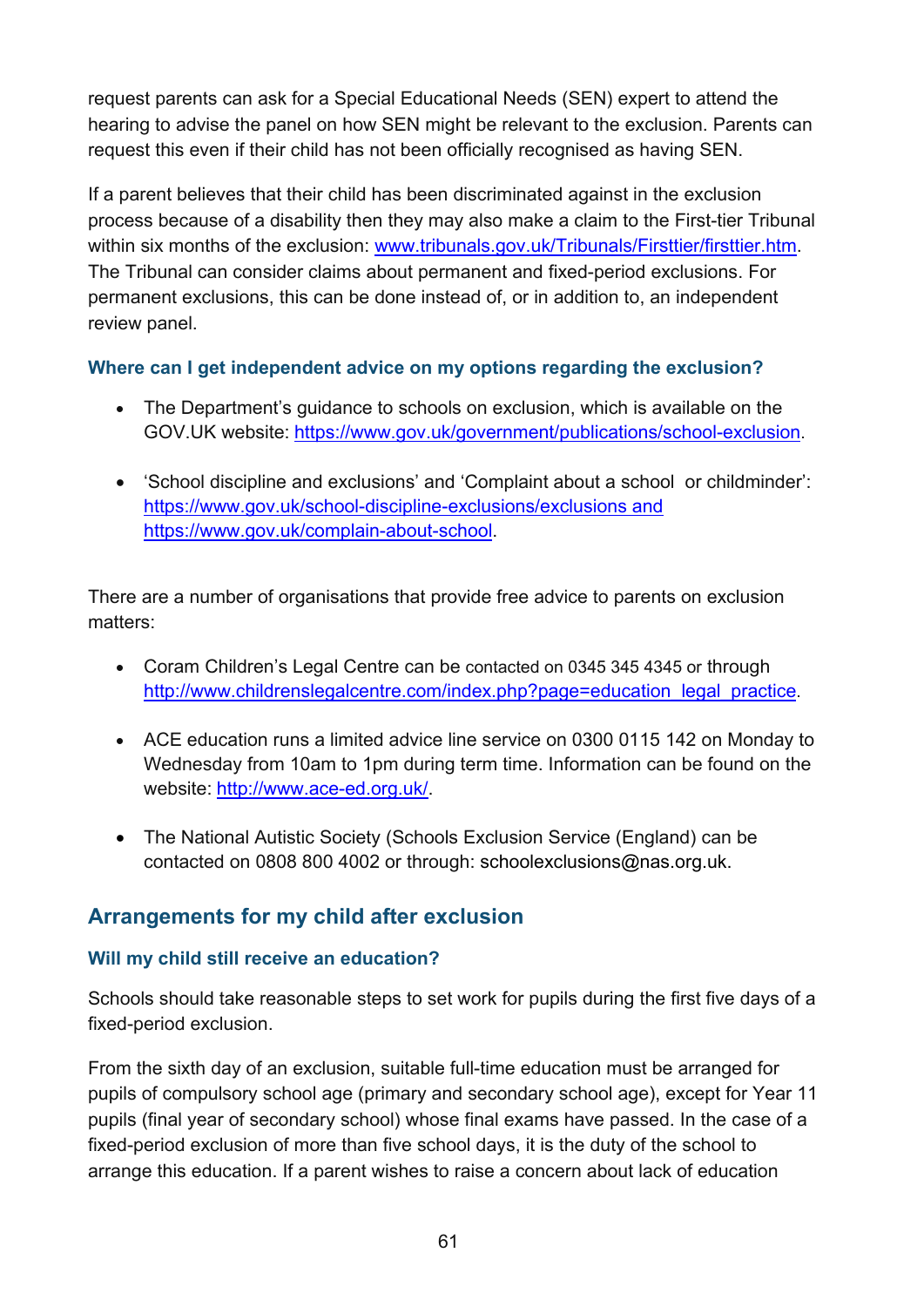during a fixed-period exclusion (and their child is still of compulsory school age), they may follow the school's official complaint procedure.

In the case of a permanent exclusion, arranging suitable full-time education is the duty of the local authority where the pupil lives. If a parent wishes to raise a concern about lack of, or the quality of, education following a permanent exclusion (and their child is still of compulsory school age), parents should complain to the local authority where they live. If parents are unsure of which local authority they need to speak to, they should ask the school for advice.

### **Does my child still have a right to attend their exams when excluded?**

This is a decision left to the school. Neither the school nor the local authority is legally required to arrange for an excluded pupil to take a public examination or national curriculum test that occurs during the exclusion, although some may choose to arrange for this either on school premises or elsewhere. Where a parent has concerns about their child missing a public examination or national curriculum test, they should raise these with the school

#### **What are my duties as a parent?**

For the first five school days of any exclusion, parents must ensure that their child of compulsory school age is not in a public place during school hours without very good reason. Parents must also ensure that their child attend any new full-time education provided from the sixth day of exclusion (unless they have arranged suitable alternative education themselves).